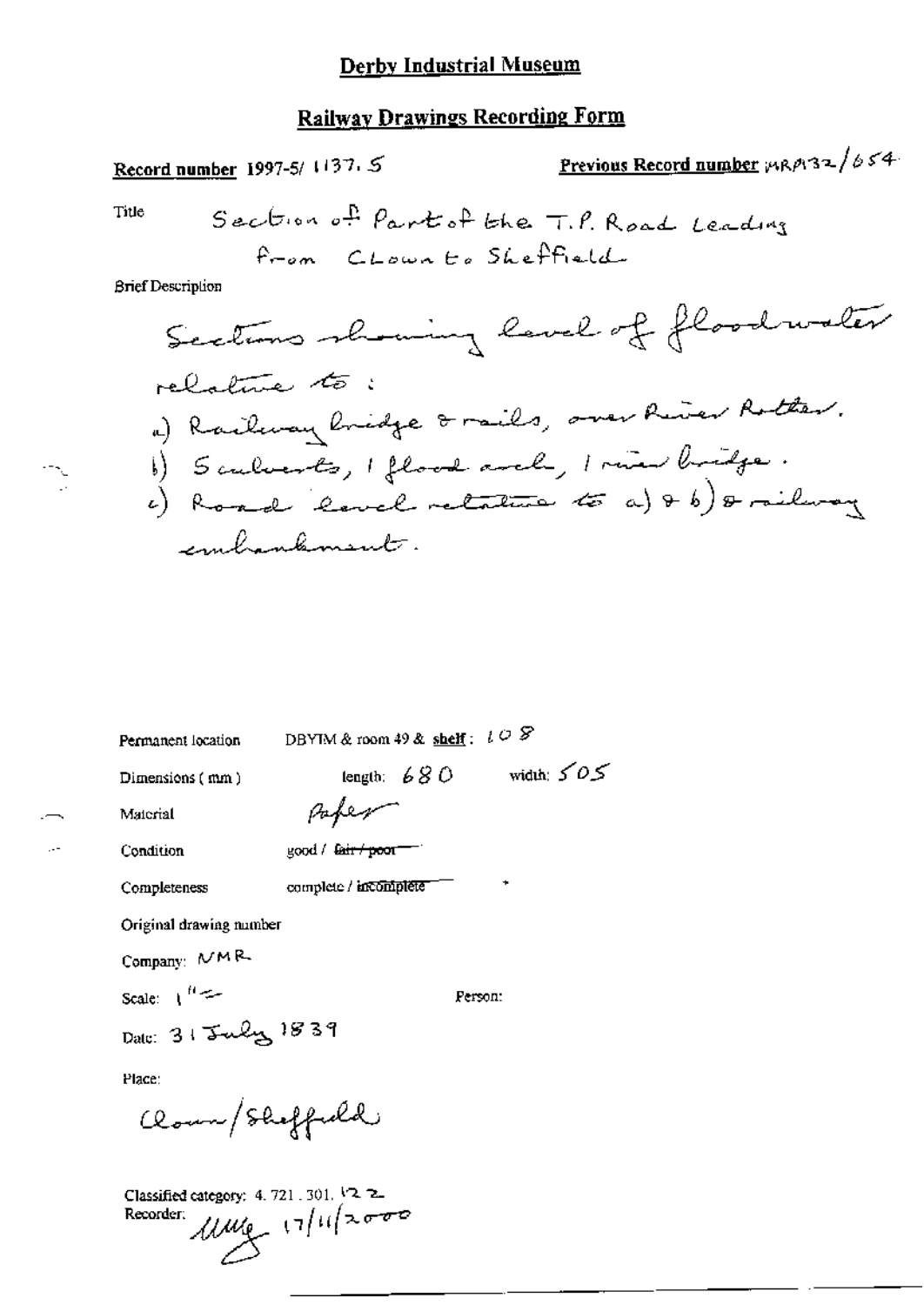### **Railway Drawings Recording Form**

| Record number 1997-5/1016 | Previous Record number $\mu \kappa \rho$ 136 |                               |                              |                                                                          |
|---------------------------|----------------------------------------------|-------------------------------|------------------------------|--------------------------------------------------------------------------|
| Title                     |                                              | $\rho$ RA $\nu$ in G $\alpha$ | $\sigma \in \text{CULUER T}$ | $\omega \kappa \sigma \varepsilon \kappa$ the RA $\mu \nu \Delta \gamma$ |
| Brief Description         |                                              |                               |                              |                                                                          |

 $,469$ 

Permanent location

DBYIM & room 49 & shelf: 134

Dimensions (mm)

length:  $760$  width:  $620$ Poperon folocc

Condition

Material

good / fair poor

Completeness

complete / incomplete.

Original drawing number

Company:  $\bigtriangleup\mathsf{R}$ 

Company.  $112$ <br>Scale: Section. Horiz 1"=  $\frac{1}{2}$  CHAIN<br>-  $\frac{1}{2}$  Section. Horiz 1"=  $\frac{1}{2}$  CHAIN Person:  $G$   $A$ Date:  $23, 4, 1855$ 

Place:

Staveley

Classified category: 4, 721, 301 (2, 2, 2, Recorder:  $\text{log}$  23/12/1999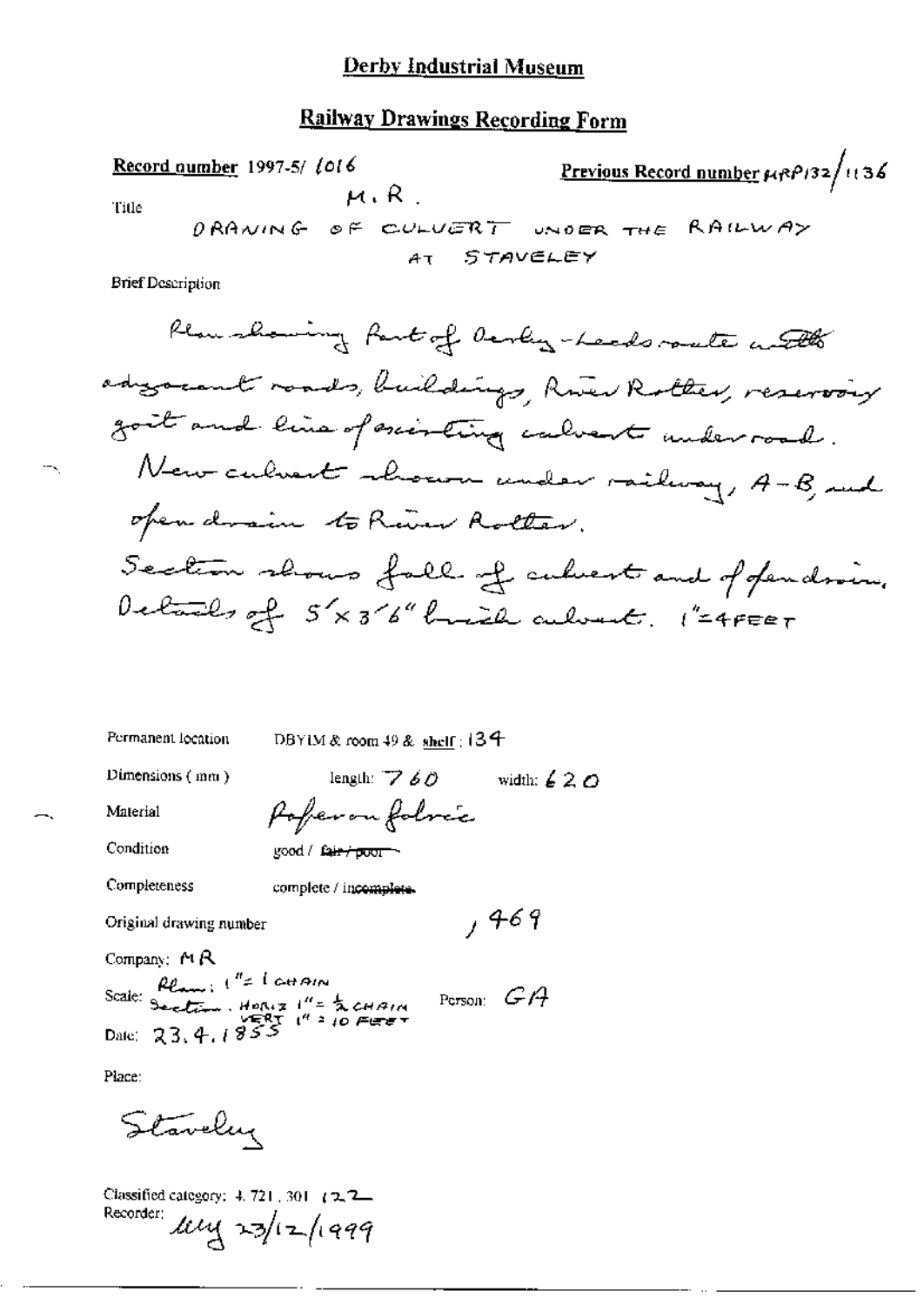Railway Drawings Recording Form

CATTELL Record number  $1971 - 384/420.5$ Previous Record number  $119.3$ CONTRACT.  $E$  (Estington) Title

DRAWING Nº 4

**Brief Description** 

Clevations and rections of culverts ranging from 1'6" to 8". Colour timbers.

Permanent location

DBYIM & room  $49$  & shelf:  $116$ 

Dimensions (mm)

length:  $(2.70$  width:  $70$ 

Material

Paper good/ fair/poor Buttle

Condition

Completeness

complete / incomplete =

Original drawing number

Company:

Scale:  $1^{''}$  = 2 FEET

Person:

Date:

Place:

Eckington

Classified category: 4, 721, 301, 10-2-Recorder:  $\mu$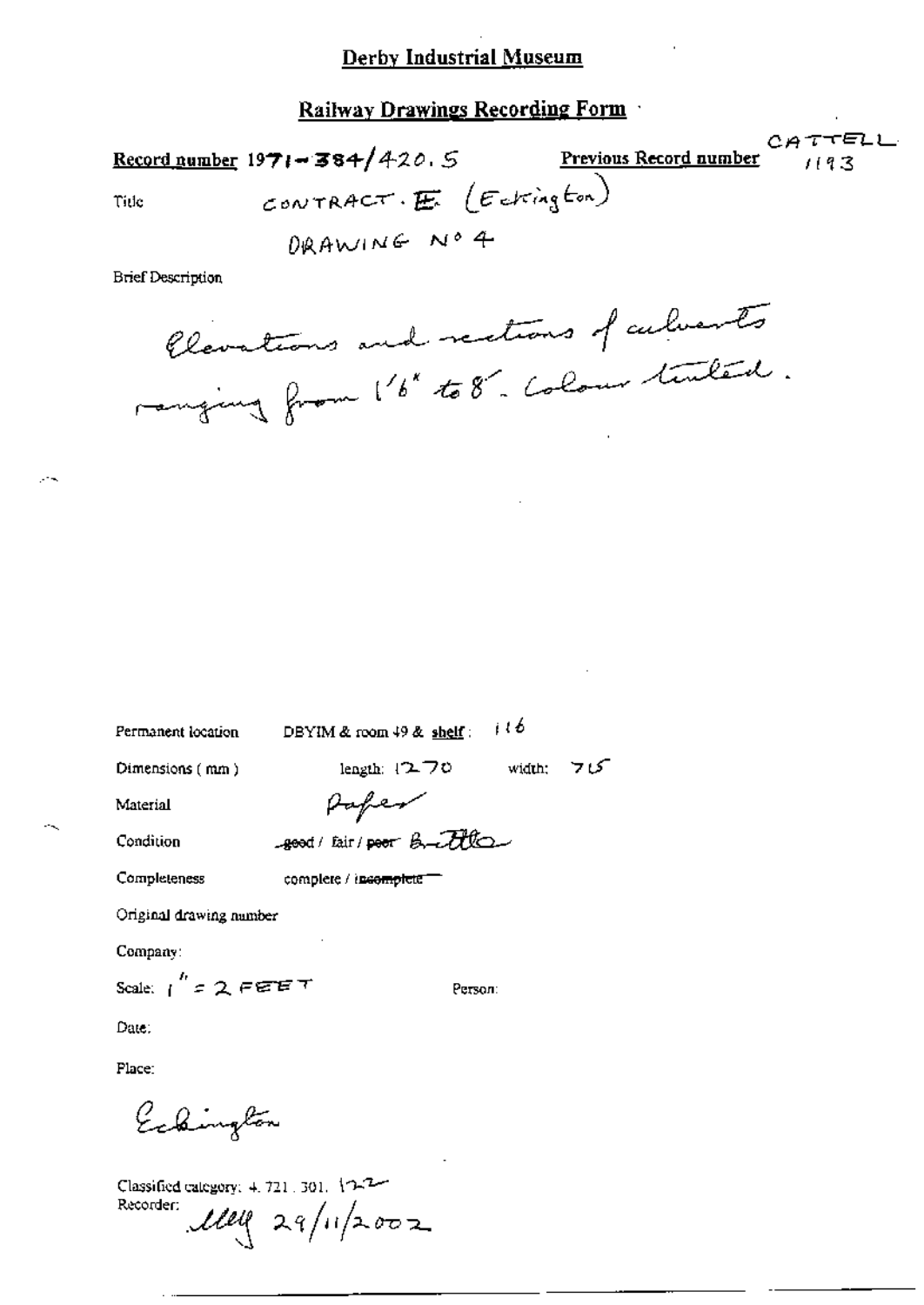### **Railway Drawings Recording Form**

جهوري Record number 1971-301/643 **Previous Record number** CONTRACT.  $E$ . (Edington) Title Bridge over River Rother and Tail Goet from Mill **Brief Description** Elevations, plans & rections of two arch bridge over river. Ironday alterations in red ink.

Permanent location

109 DBYIM & room 49 & shelf:  $\frac{1}{2}$ width:  $730$ 

length:  $1270$ 

Dimensions (mm)

Kabe

Condition

Completeness

Material

good / fair / poor complete / incomplete

Original drawing number  $\mathcal{N}_c$   $\mathcal{N}_c$ 

Company:

Scale:  $1^{\prime\prime}$  = 4 Figure  $\tau$ 

Person:

Date:

Place:

Eckington

Classified category: 4, 721, 301, 12-2-Recorder:  $114$  20/2/2004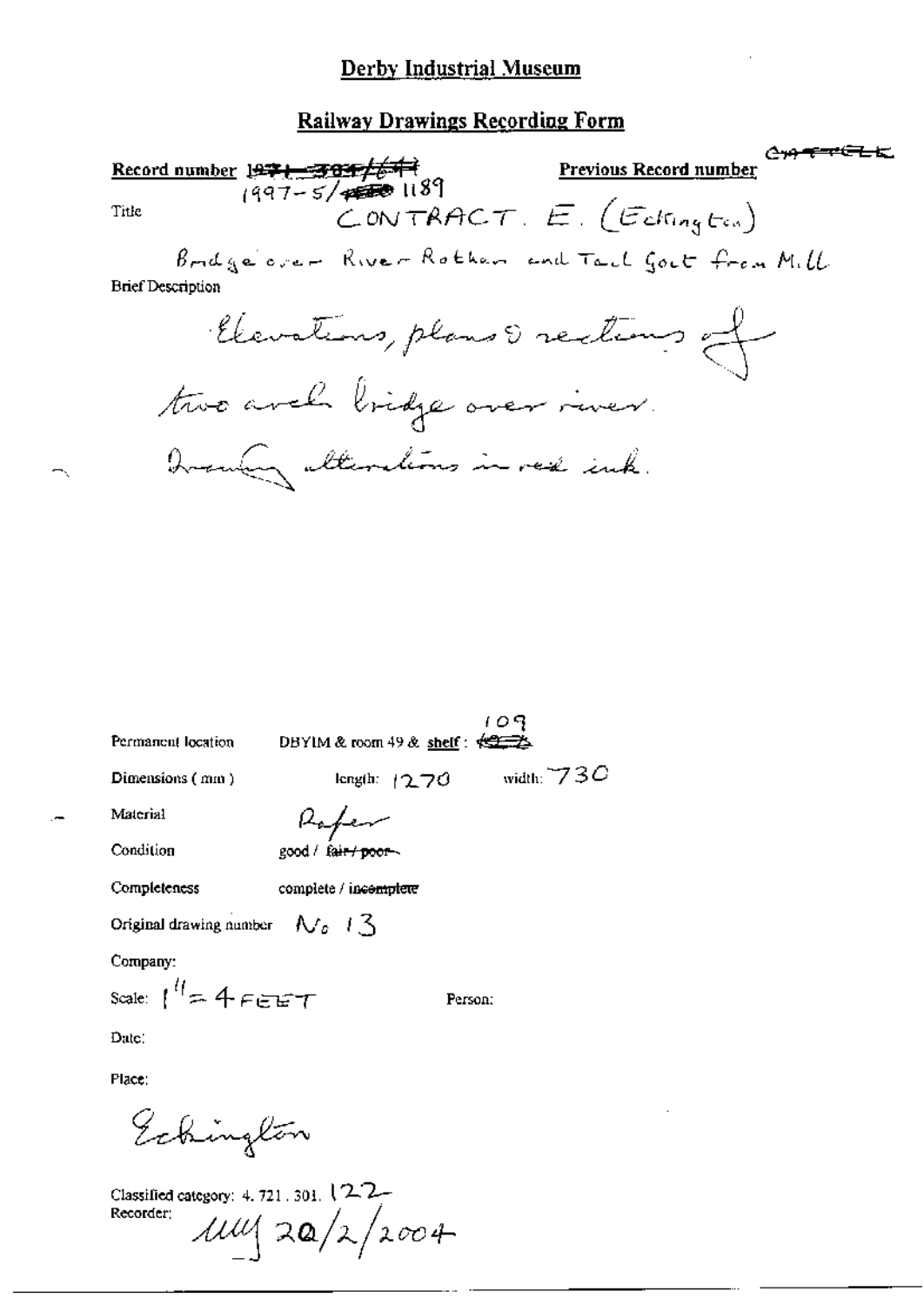Record number 1971-384/495

Previous Record number

CATTELL

Title

FOOT BRIDGE UNDER RAILWAY

**Brief Description** 

CONTRACT  $\in$  Estimates Details of footpossage under two tracks. flam, rection through centre of arch, half clavation & half rection, rection wing wall. Colouved print.

Permanent location

DBYIM & room 49 & shelf:  $117$ 

length;  $960$  width:  $650$ 

Person:

Ų.

Dimensions (mm)

Rofer

Condition

Material

good / fair / poor

Completeness complete / incomplete

Original drawing number  $N_0$   $\theta$ 

Company:

Scale:  $1'' = 4$  FEET

Date:

Place:

Estaington

Classified category: 4, 721, 301. (2-2-1100 14/3/2003 Recorder: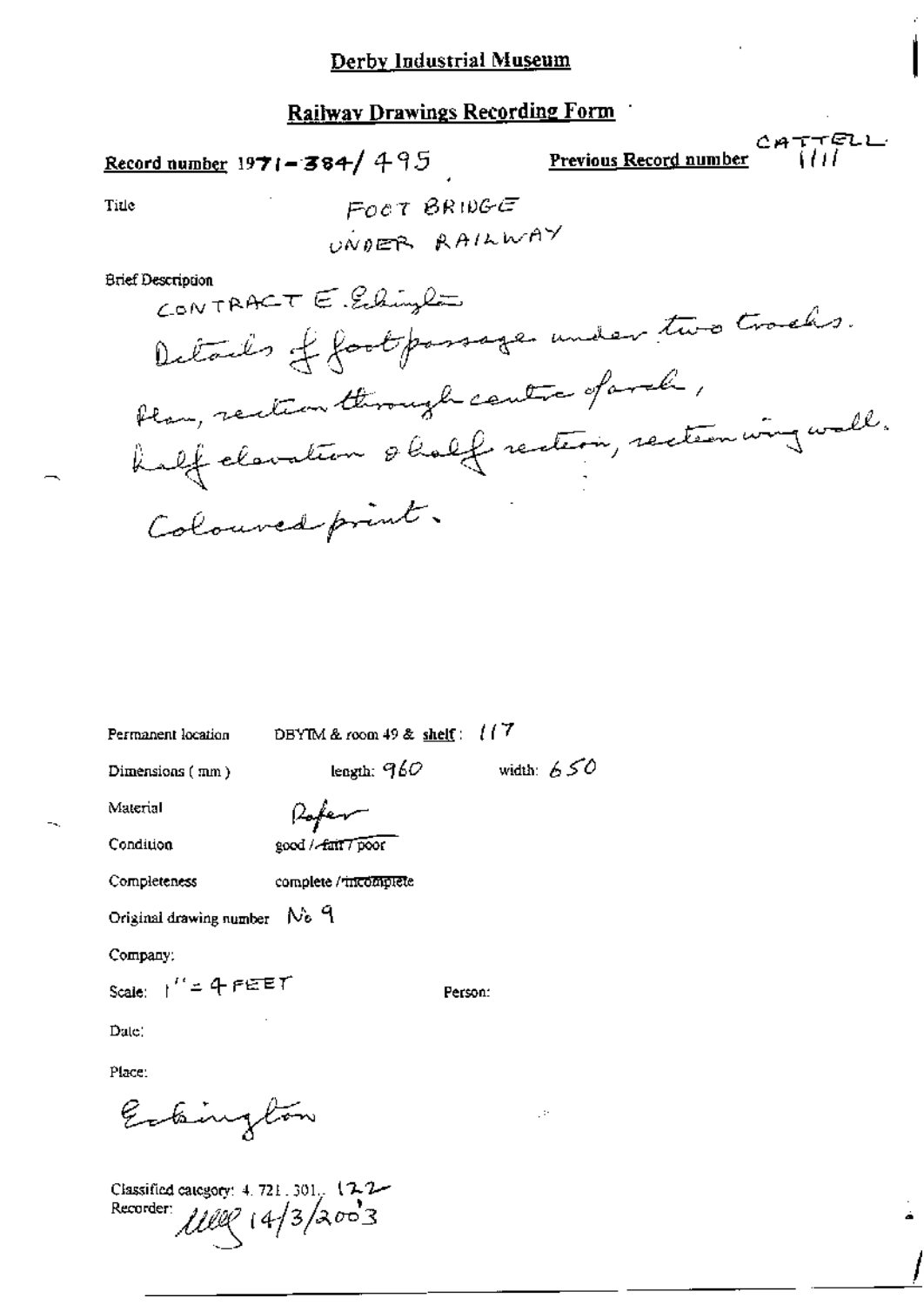### **Railway Drawings Recording Form**

**Brief Description** 

Permanent location

DBYIM & room 49 & shelf:  $\sqrt{36}$ 

Dimensions (mm)

length:  $(240 \twidth. 770$ 

Person:

Material

Paper good / Lair / poor

Condition

Completeness complete / incomplete-

Original drawing number

Company:

Scale:  $1'' = 4$  FEBT

Date:

Place:

Echington

Classified category: 4, 721, 301, 12-2.  $uy$   $|v|$   $|v|$ Recorder:

 $\sim$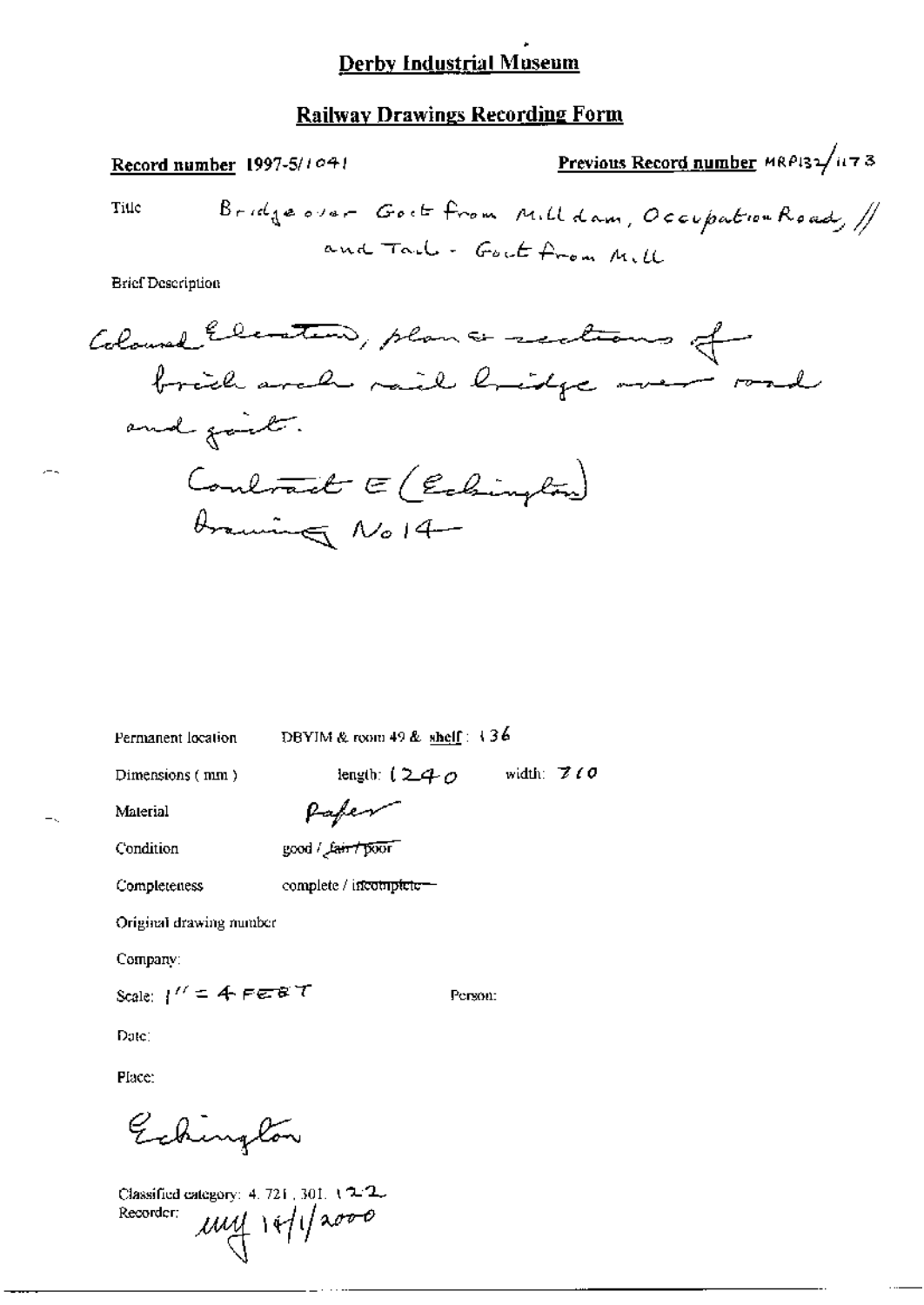#### **Railway Drawings Recording Form**

#### Record number 1997-5/982

Previous Record number MRP132/1086

Title

Ĵ.

**Brief Description** 



| Permanent focation             | DBYIM & room 49 & shelf : $\dot{3}$ 2 |
|--------------------------------|---------------------------------------|
| Dimensions (mm)                | width: $655$<br>konguh: スス 8の         |
| Material                       | Pofermalabrea                         |
| Condition                      | good / <del>fair / poor</del>         |
| Completeness                   | complete / incomplete-                |
| Original drawing nember        | 107                                   |
| Company: $MR_{\pm}$            |                                       |
| Scale: $1^{k}$ = 40 FEET       | Person:                               |
| Date: $\sum_{\text{max}}$ (882 |                                       |
| Place:                         |                                       |

Echington

Classified category: 4, 721, 301, 12, 2-Recorder:  $\mu$ ue  $\left| \frac{1}{2} \right|$   $\left| \frac{1}{2} \right|$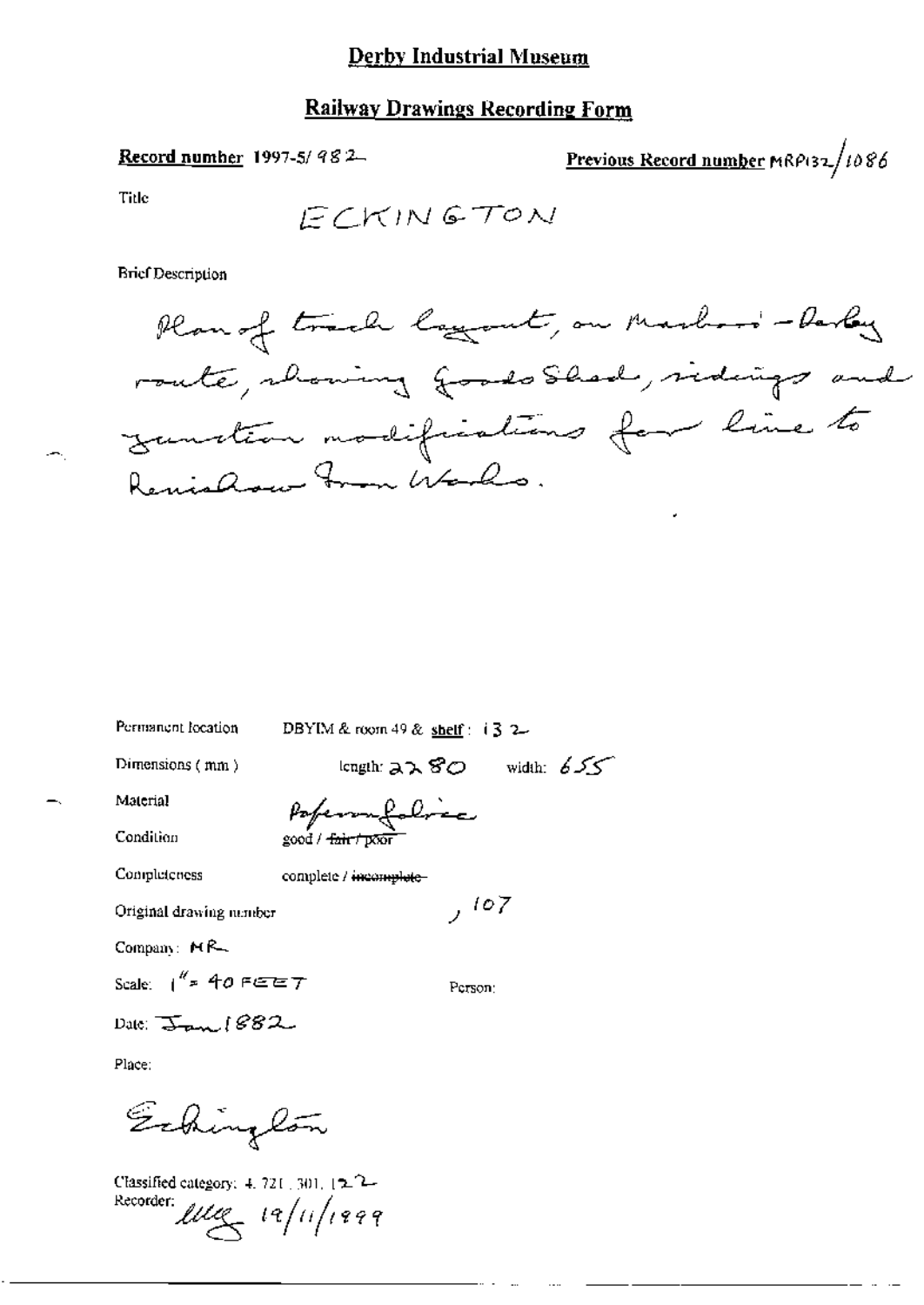Record number 1997-5/24

Previous Record number  $MRPI32/21$ 

Title

CHECK RAIL FOR PAVED CROSSING

**Brief Description** 

Elevation splan showing details of Il long check vail for use in pared road.

Permanent location

DBYIM & room 49 & shelf :  $55$ 

Dimensions (mm)

length:  $770$  width:  $455$ 

Material

Pafer

Condition

good / Seit+poor

Completeness

complete / incomplete-

Original drawing number |

Company: M R

Scale:  $\int_0^R \epsilon \epsilon \int_0^R$ 

Person:

Date;

Place:

Echington

Classified category: 4, 721, 301, 1 2, 2, Classing<br>Recorder: 1114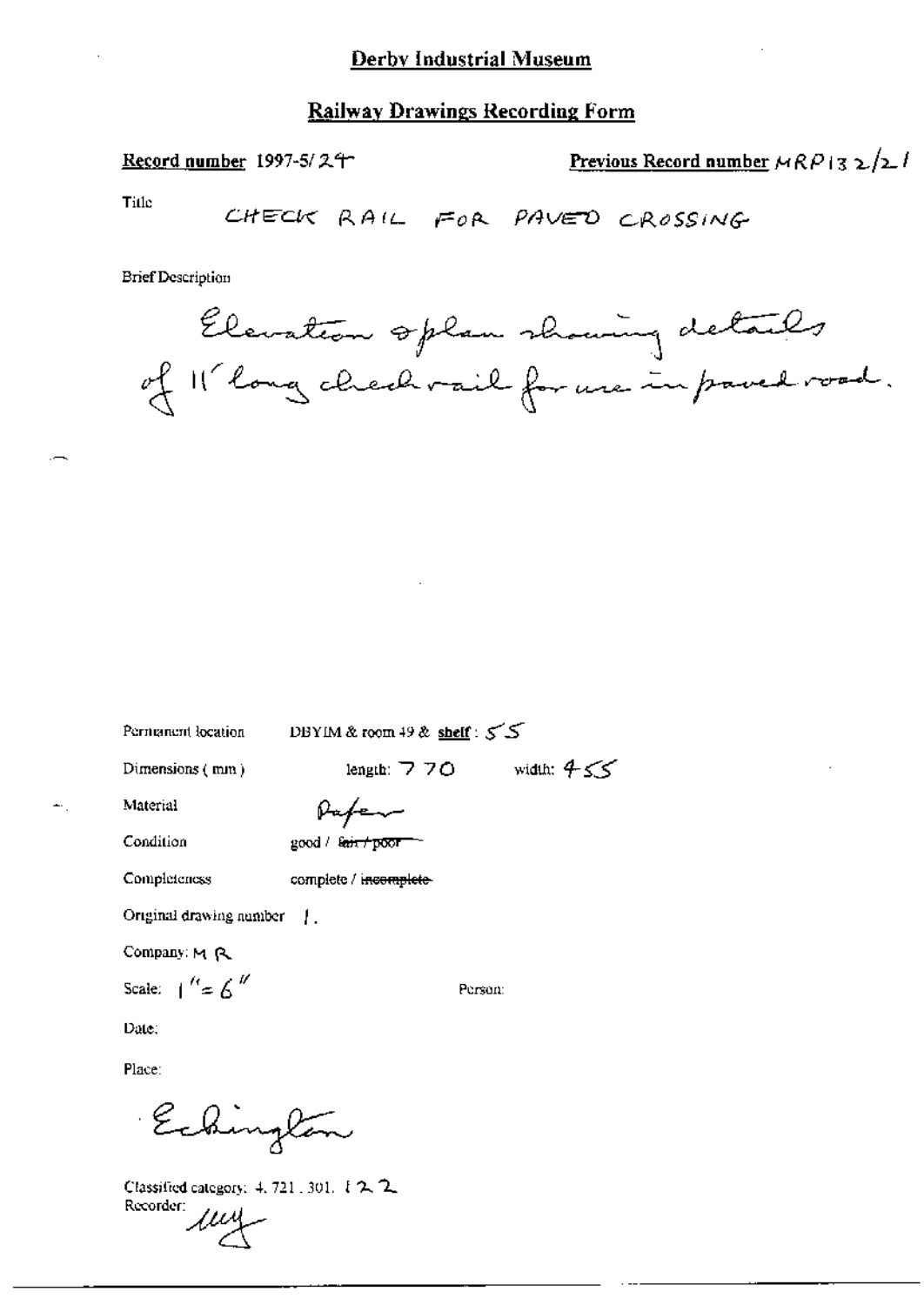#### Record number 1997-5/28

Previous Record number  $MRP(32/2)$ 

Title

OCCUPATION BRIDGE UNDER RAILWAY CONTRACT E DRAWING NO &

**Brief Description** 

Coloured elevations oplans with sections of construction of bridge.

Permanent location

DBYIM & room 49 & shelf :  $\leq \leq$ 

Dimensions (mm)

length:  $1200$  width: 690

Material

Paper good/fair/poor leave

Condition Completeness

complete / incomplete

Original drawing number  $\beta$ 

Company;  $M$   $R$ 

Scale:  $1^{\ell} = 4$ 

Person:

Date:

Place:

Echington

Classified category: 4, 721, 301, 1222 Recorder Little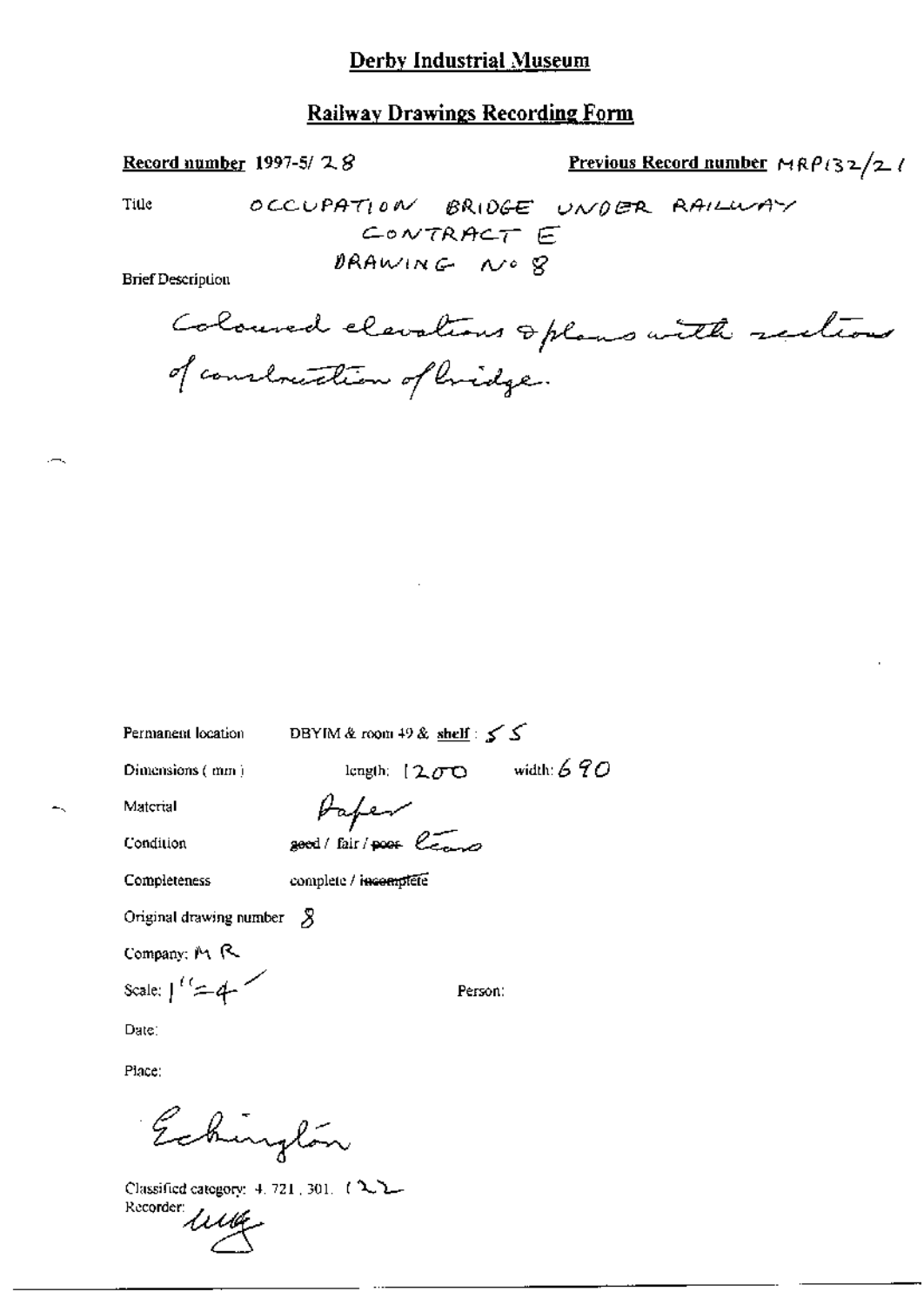#### Railway Drawings Recording Form

Record number 1997-5/890, I Previous Record number  $MRP$  132/982

Title

**Brief Description** 



| DBYIM & mom $49$ & shelf $. 12$ <sup>-7</sup>             |
|-----------------------------------------------------------|
| length: $2620$ width: $260$                               |
| Traccing papera poper on fabric                           |
| $\text{good}$ / $\text{fair}$ $\rightarrow$ $\text{corr}$ |
| complete / incomplete                                     |
| Original drawing rumber                                   |
|                                                           |

Company:  $M$  A

Scale:  $\int_{0}^{H} = 4cH/2mS$  Parson:

Date:

Place

Eckington to Marbornigh

r|m|@.»¢~r<;¢r, <sup>4</sup> m :01 \?~°— murder 4% 14% Q, <sup>H</sup> <sup>M</sup>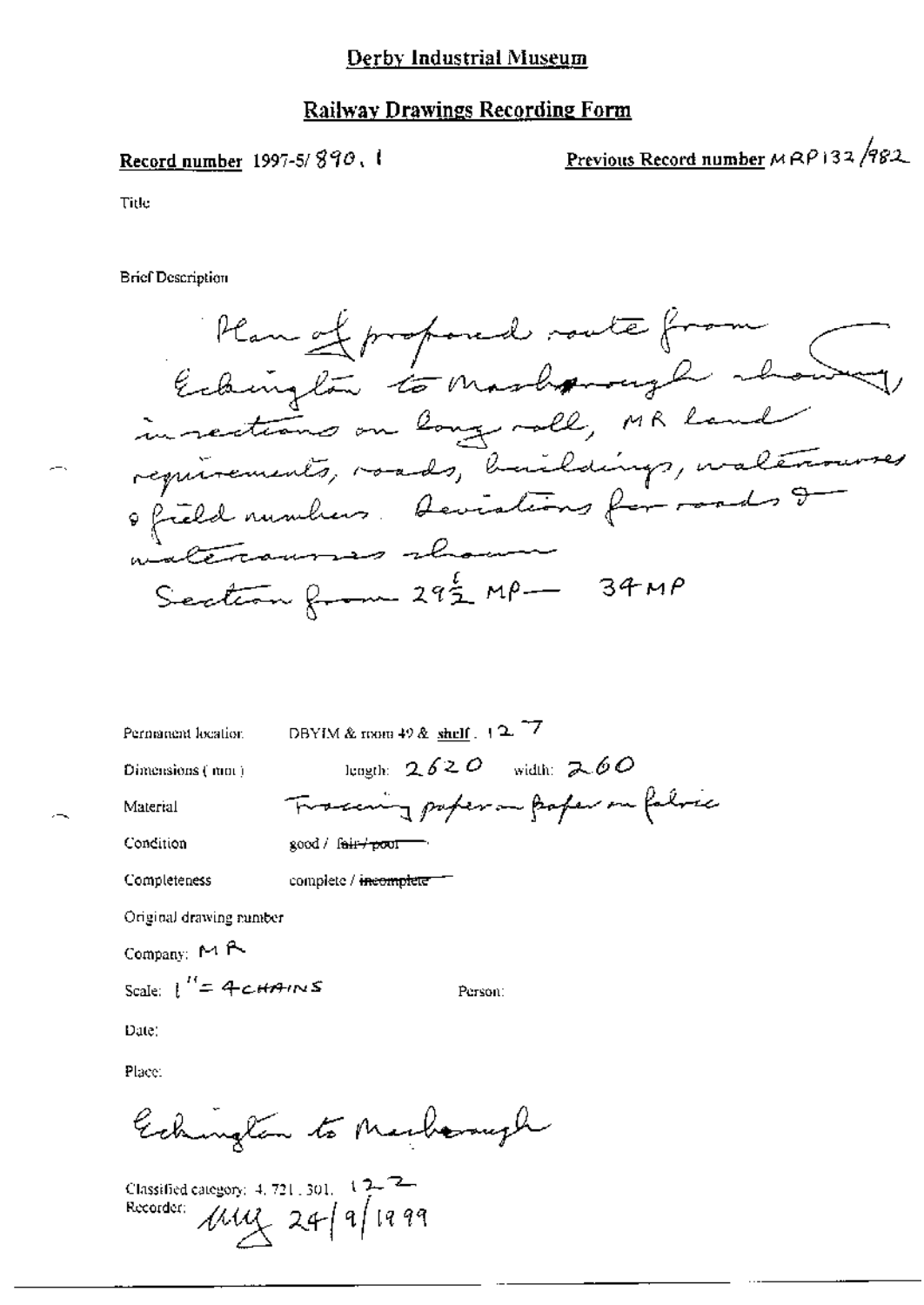Record number 1997-5/890, 2

Previous Record number MRP132/982

Tille

**Brief Description** 

Plan of proposed route from in rections on long roll, MR land reprinements, voids, buildings, waltersures Section from 34-MP- martroregh

| Permanent location      | DBYIM & room 49 & shelf: $12.77$       |
|-------------------------|----------------------------------------|
| Dimensions (mm)         | length: $3740$ width: $260$            |
| Material                | Tracering paper on poper on follow     |
| Condition               | $\text{good}$ / fair $\leftarrow$ poor |
| Completeness            | complete / incomplete                  |
| Original drawing number | , 816                                  |
| Company: $M R$          |                                        |
| Seale: $1'' = 4$ chains | Person:                                |

Date:

Place:

Echinolan to Marborough

Classified category: 4, 721, 301,  $\{\lambda, \lambda\}$ Recorder:  $\mu u x$  24/9/1999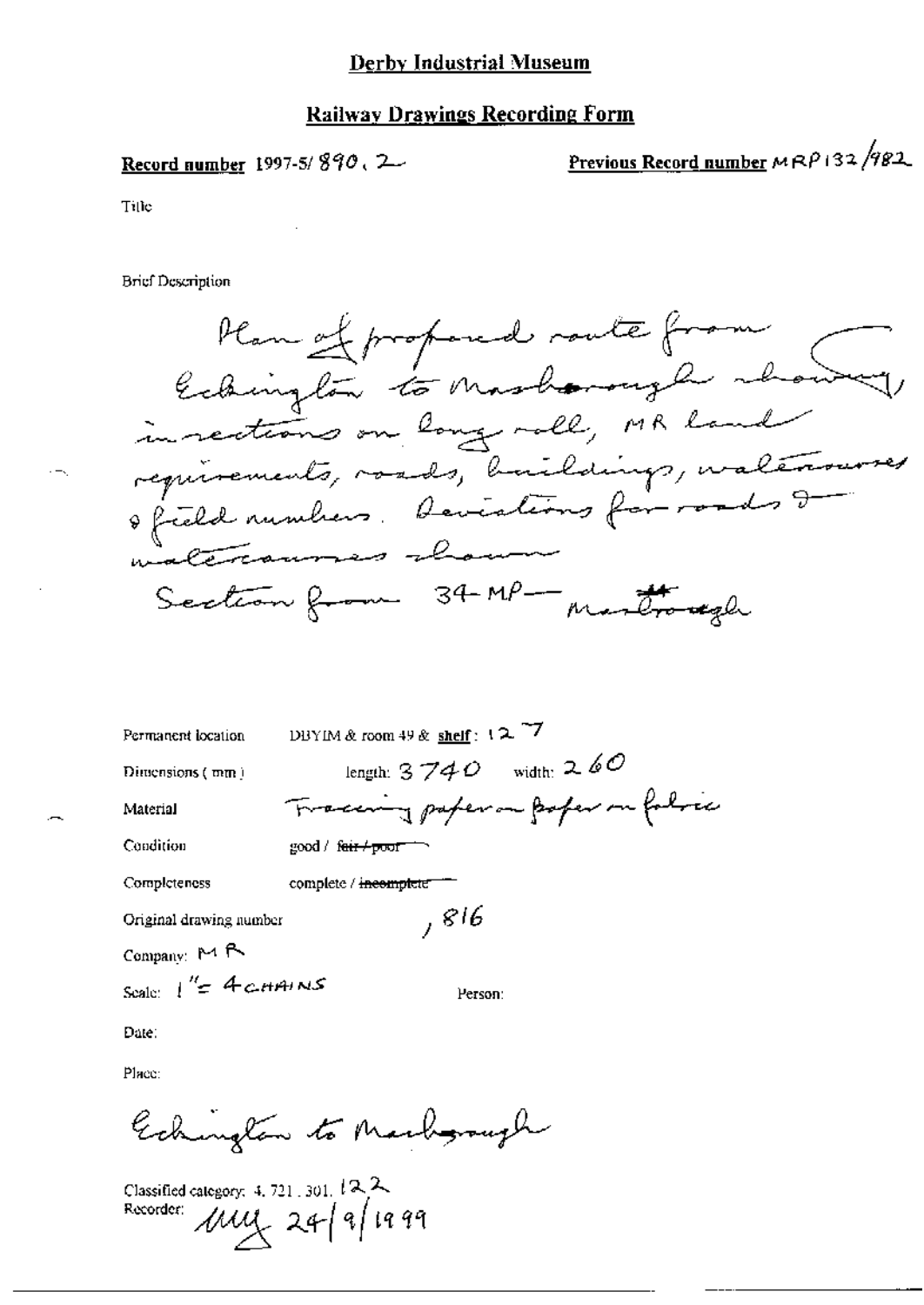# **Railway Drawings Recording Form**

**Record number** 1997-5/1136.1

Previous Record number  $\mathbb{R} \beta \rho \beta$  2.  $\left(228\right)^7$ 

CONTRACT,  $E$ , (Eckington)

Title

FOOT BRIDGE OVER RAILWAY

**Brief Description** 

Elevations orections of forthidge over two tracks. Enlarged detail of rufforts Coloured.

width:  $665$ 

Permanent Iocation

DBYIM & room 49 & shelf:  $108$ 

Iength:  $1240$ 

Dimensions (mm)

eded / fair / poor

Completeness

Material

Condition

complete / incomplete

Original drawing number A/c | O

Company: NMP

Scale:  $\frac{1}{t^{n}z+1}$ 

Date:

Place:

Echington

Classified category: 4.721, 301, 122-Recorder: 17/11/2000

Person: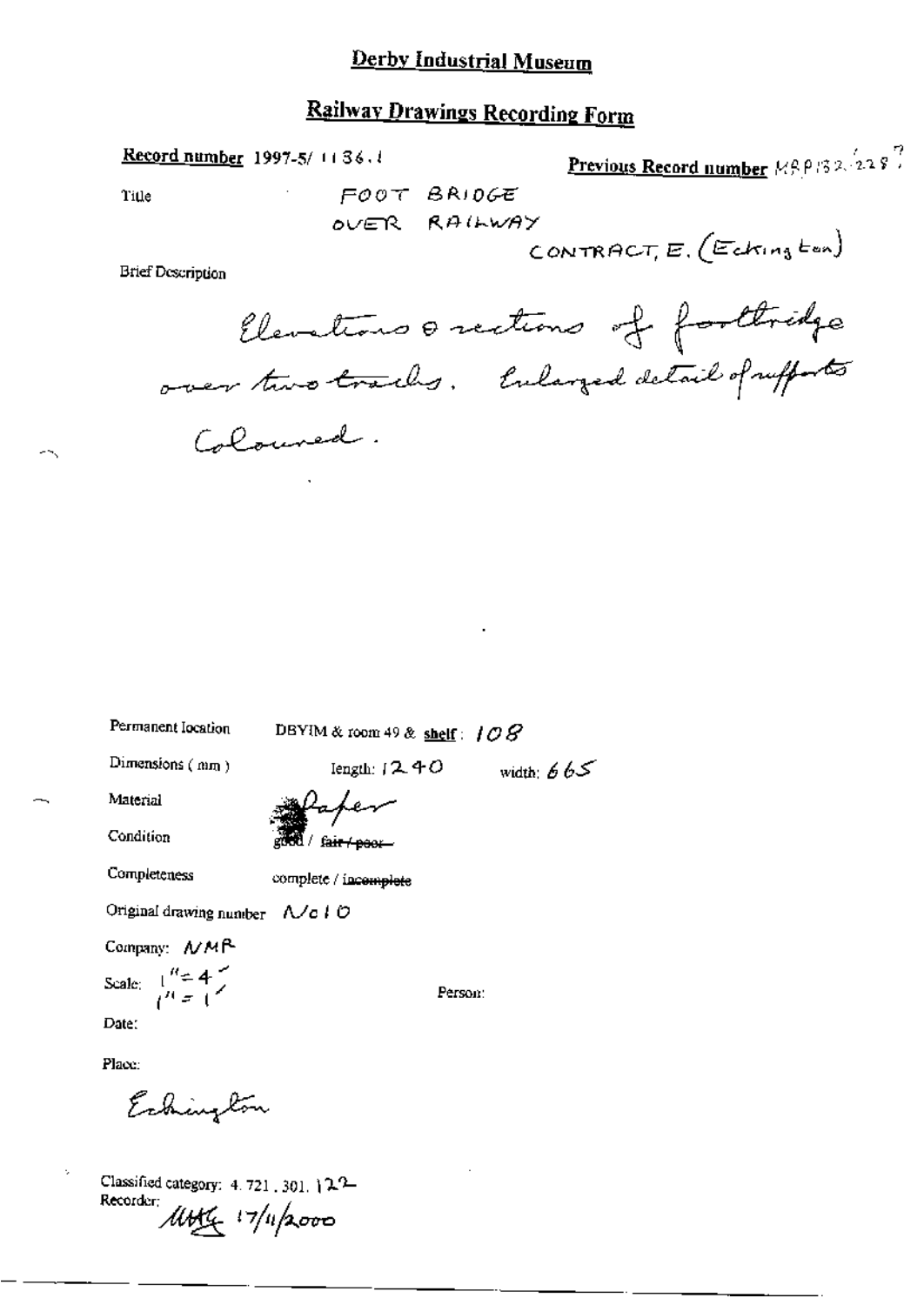Record number 1997-5/1136.2

Previous Record number 19812228?

Title

$$
\mathsf{Contract}(\mathsf{E}(\mathsf{Exim}_3\mathit{to}_4))
$$

**Brief Description** 

Permanent location

DBYIM & room 49 & shelf :  $1 \circ 8$ 

length:  $1010$ 

Dimensions (mm)

width:  $640$ 

Material

Paper good/fair/poor Corn

Completeness

Condition

complete / incomplete-

Original drawing number

Company: NMR Scale:  $\int_{1}^{R}$  = 4 Date:

Person:

Place:

Echington

Classified category: 4, 721, 301, 12, 2-Recorder:  $\mu$  $\mu$   $\frac{1}{4}$   $\frac{1}{4}$   $\frac{1}{4}$   $\frac{1}{2000}$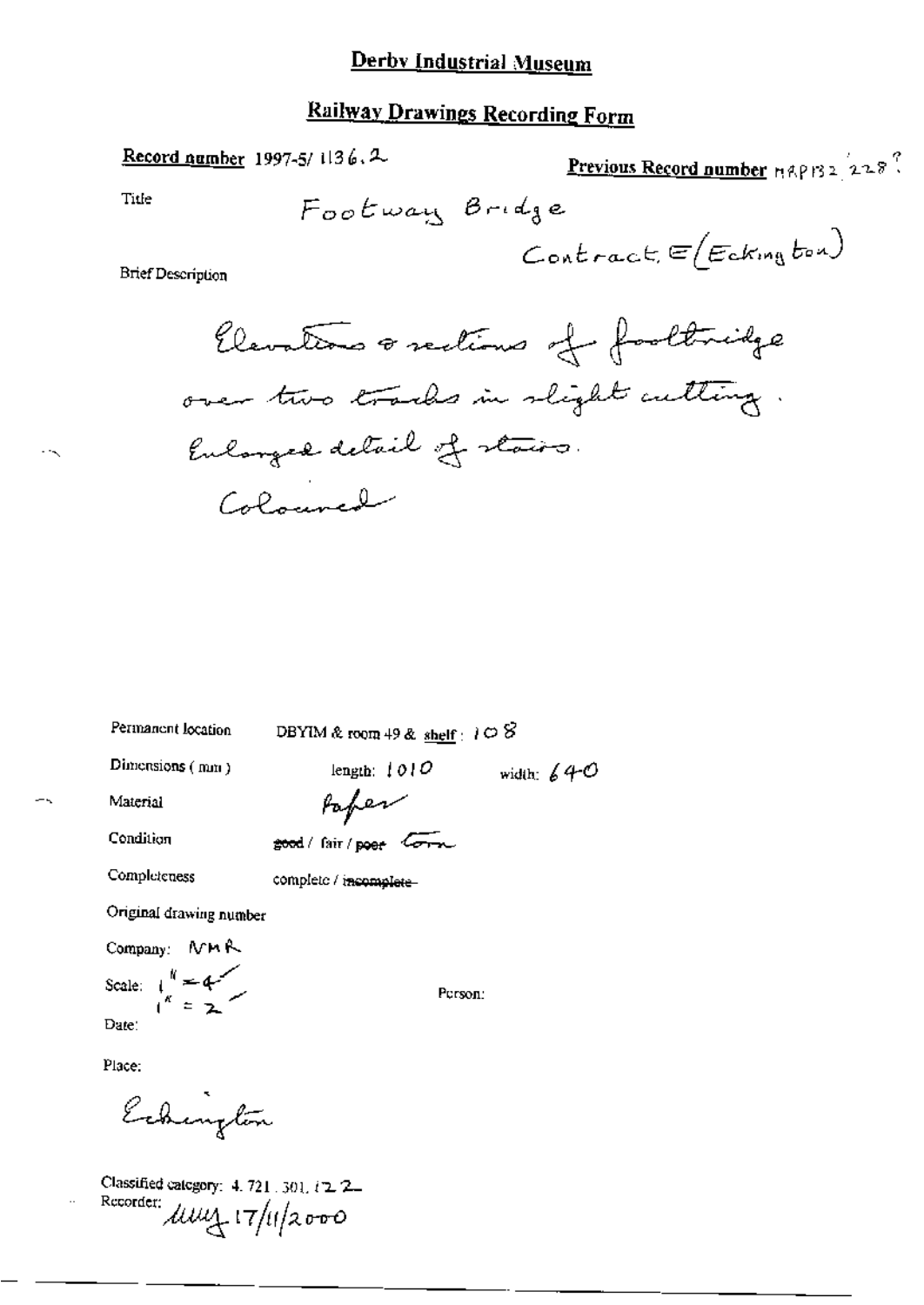### **Railway Drawings Recording Form**

Record number 1997-5/1130.2

Previous Record number  $r_1RP_1s_2/s_6q$ 

Title

 $\overline{a}$ 

OCCUPATION BRIDGE OVER AAILWAY

**Brief Description** 

 $\text{ConvTRACT:}\ \mathcal{C}$ Eckington

Elevations & sections of single Colomned.

| Permanent location                                     | DBYIM & room 49 & shelf: $107$ |              |
|--------------------------------------------------------|--------------------------------|--------------|
| Dimensions (mm)                                        | length: $12.35$                | width: $655$ |
| Material                                               | Raper                          |              |
| Condition                                              | $good / 4a + 1000$             |              |
| Completeness                                           | complete / incomplete -        |              |
| Original drawing number $\Lambda$ $\sim$ $\mathcal{V}$ |                                |              |
| Company: NuR                                           |                                |              |
| Scale: $1^{h}$ = 4 <sup>/</sup>                        |                                | Person:      |
| Date:                                                  |                                |              |
|                                                        |                                |              |

Place:

Echington

Classified category: 4, 721 . 301. | 2.2-Recorder: My 10/11/2000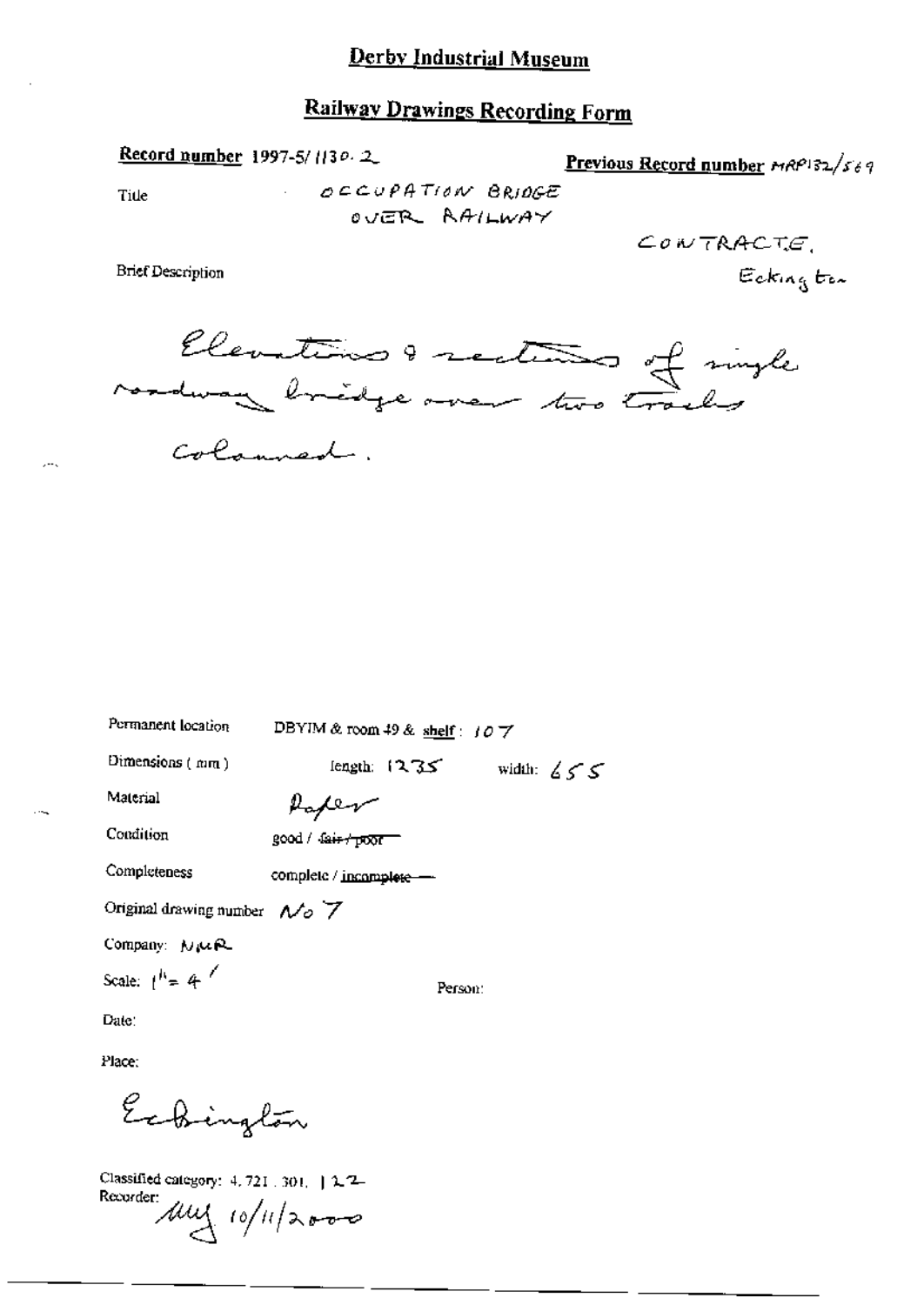#### Record number 1997-5/ $\sqrt{2}$

Previous Record number MRP132/1118

Title

**Brief Description** 

Parish of Rebington Parith of Killamarsh Plan of port of Darly-Leeds route whous redings & branch into Hollosok Colliery. Strip of land on west side of trades unded

Permanent location

DBYIM & room 49 & shelf:  $(33)$ 

Dimensions (mm)

length:  $4-90$ width:  $340$ 

 $, 4 - 4$  3

Material

Condition

Paperon folic

good / fair / poor

Completeness complete / incomplete

Original drawing number

Company:

Scale:  $I'' = 4 \epsilon H^2$ 

Person:  $C \mathcal{I} \mathcal{Q}$ 

Date:  $\overline{S_{\text{max}}}$  1883

Place:

H Damond

Classified category: 4, 721, 301, 17, 2-Recorder: lille 10/2/1999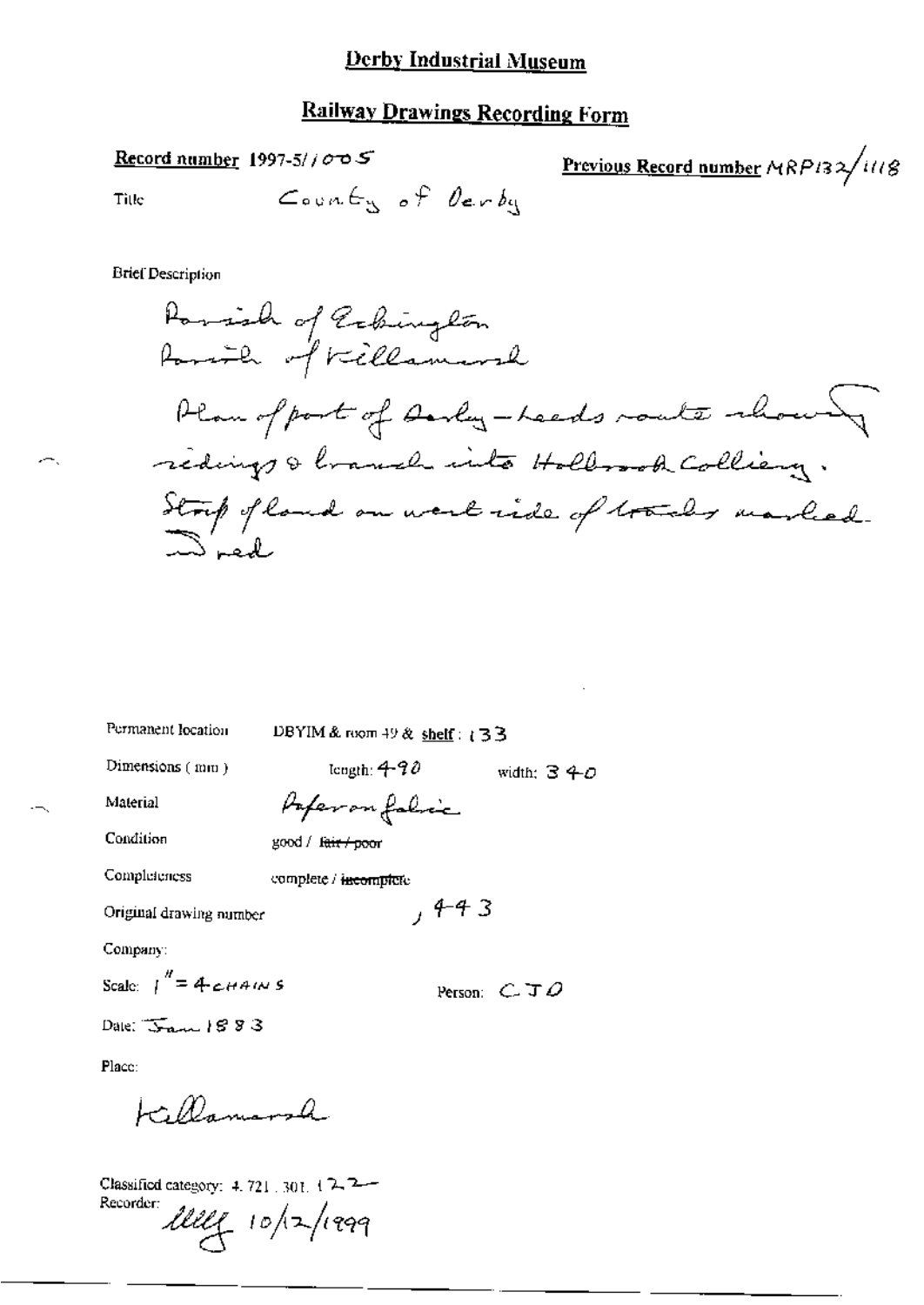# **Railway Drawings Recording Form**

| Permanent location                                        | DBYIM & room 49 & shelf: $94$ |
|-----------------------------------------------------------|-------------------------------|
| Dimensions $(mn)$                                         | length: $750$<br>width: $5/0$ |
| Material                                                  | Paper                         |
| Condition                                                 | good / fair / poor -          |
| Completeness                                              | complete / incomplete =       |
| Original drawing number Sheet                             | , 879                         |
| Company: $M$ R                                            |                               |
| Scale: $HOR1Z$ : $1'' = 3.2cm$<br>$VERN$ : $1'' = 60FERT$ | Person Alfred A Langley       |
| Date: $1890$                                              |                               |
| Place:                                                    |                               |

 $\mathbf{\hat{a}}$ 

Birley Bruch<br>Classified category: 4.721.301. \$ 122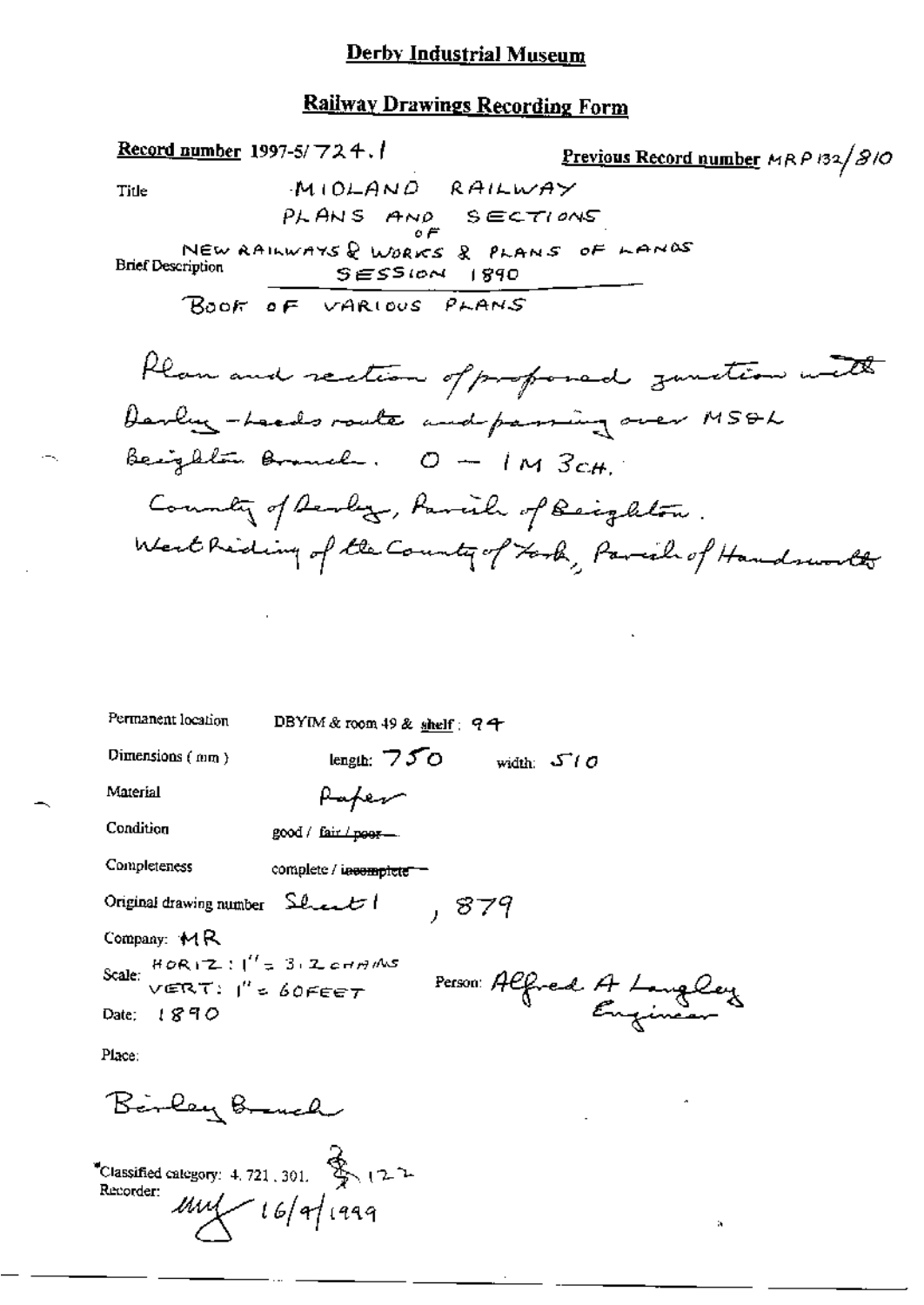# Railway Drawings Recording Form

| Record number 1997-5/724. 2                            |                                                           |                          | Previous Record number HRP 132/810 |  |
|--------------------------------------------------------|-----------------------------------------------------------|--------------------------|------------------------------------|--|
| Title                                                  | MIDLAND RAILWAY                                           |                          |                                    |  |
|                                                        | PLANS AND SECTIONS                                        |                          |                                    |  |
| <b>Brief Description</b>                               | NEW RAILWAYS & WORKS & PLANS OF LANDS<br>$SESSION$ $1890$ |                          |                                    |  |
|                                                        | BOOK OF VARIOUS PLANS                                     |                          |                                    |  |
|                                                        | flan and rection of homele from                           |                          |                                    |  |
|                                                        | $Im\ 3$ cH $-$ 2 m $S$ cH.                                |                          |                                    |  |
|                                                        | County of Devluz, Parish of Beighton                      |                          |                                    |  |
|                                                        | West Riding of the Country of York, Parish of Handsworth. |                          |                                    |  |
|                                                        |                                                           |                          |                                    |  |
|                                                        |                                                           |                          |                                    |  |
|                                                        |                                                           |                          |                                    |  |
|                                                        |                                                           |                          |                                    |  |
| Permanent location                                     | DBYIM & room 49 & shelf: $94$                             |                          |                                    |  |
| Dimensions (mm)                                        | length: $750$                                             | width: $5/0$             |                                    |  |
| Material                                               | Paper                                                     |                          |                                    |  |
| Condition                                              | good / fair / poer-                                       |                          |                                    |  |
| Completeness                                           | complete / incomplete -                                   |                          |                                    |  |
| Original drawing number $\mathcal{L}_{\text{back}}$ 2  |                                                           |                          |                                    |  |
| Company: $H$ R                                         |                                                           |                          |                                    |  |
| $HOR-Z$ : $1''=3.2CH$<br>Scale:<br>$VERNT$ :" = 60FeET |                                                           |                          |                                    |  |
| Date: $1890$                                           |                                                           | Person: Alfred A Langley |                                    |  |
| $\frac{1}{2}$ Place:                                   |                                                           |                          |                                    |  |
| Berley Branch                                          |                                                           |                          |                                    |  |

 $\hat{\mathbf{a}}$ 

<sup>2</sup>Classified category: 4.721, 301,  $(2^2)$ <br>Recorder:  $(1, 1)$  $\mu$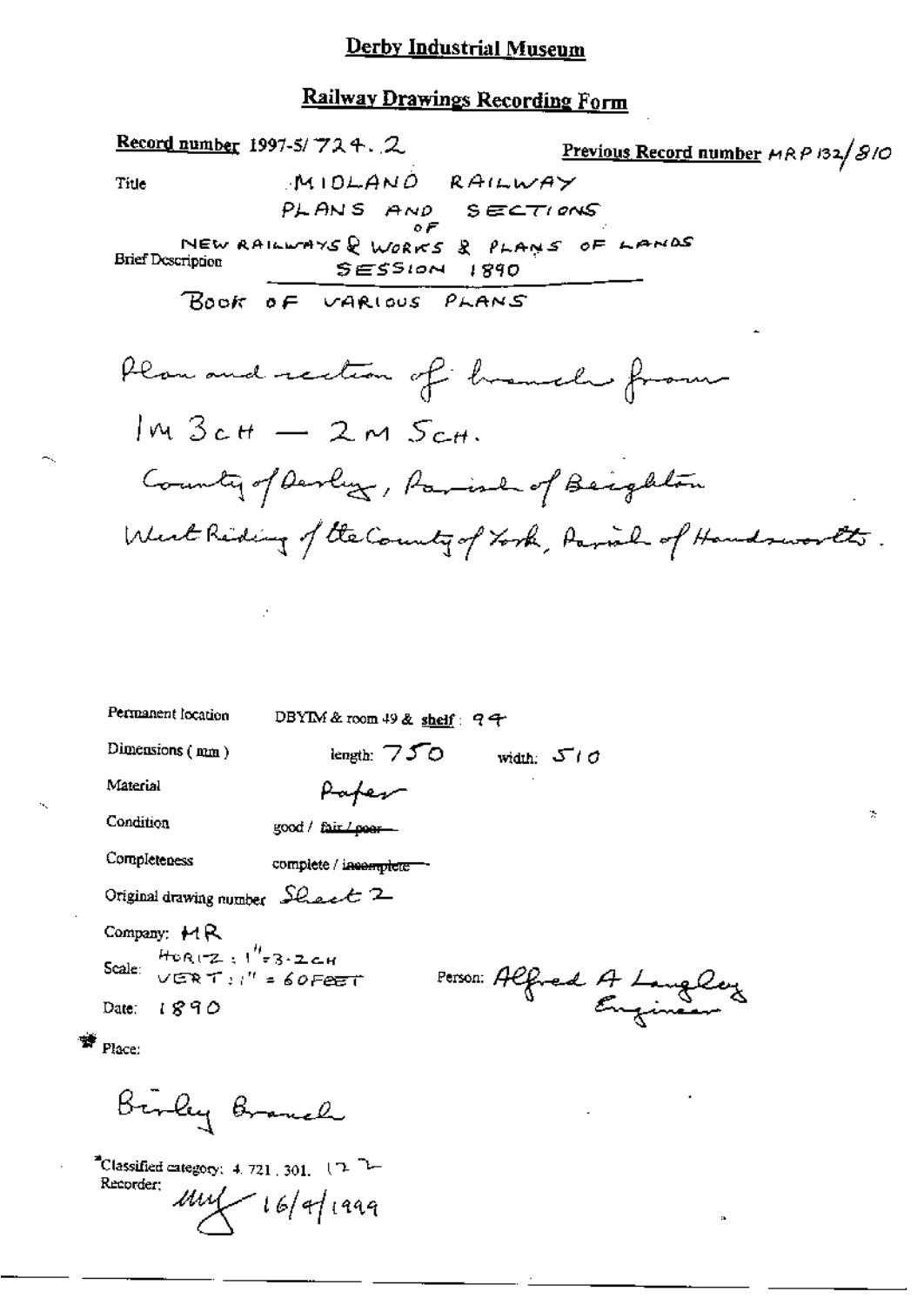#### **Railway Drawings Recording Form**



 $\boldsymbol{\delta}$ 

| Permanent location                                                                                   | DBYIM & room 49 & shelf: $94$ |                                 |                         |
|------------------------------------------------------------------------------------------------------|-------------------------------|---------------------------------|-------------------------|
| Dimensions $(mn)$                                                                                    | length: $750$                 | width: $5^{\prime\prime}\theta$ |                         |
| Material                                                                                             | Paper                         |                                 |                         |
| Condition                                                                                            | good / fair poor-             |                                 |                         |
| Completeness                                                                                         | complete / incomplete         |                                 |                         |
| Original drawing number $S$ lee $\leftarrow$ 3                                                       |                               |                                 |                         |
| Company: $M$ R                                                                                       |                               |                                 |                         |
| Scale: $H \circ R(\tau) : l'' = 3 \cdot 2 \in H$<br>$\sqrt{\pi} R \tau : l'' \approx 60$ Fere $\tau$ |                               |                                 | Person Alfred A Langley |
| Date: $1890$                                                                                         |                               |                                 |                         |
|                                                                                                      |                               |                                 |                         |

Place:

Birly Branch

P,

 $^{\bullet}$ Classified category: 4, 721, 301,  $+$   $\cap$  -  $\mathbb{Z}$ -Recorder:  $\mu$ uy  $\mu$  16/9/1999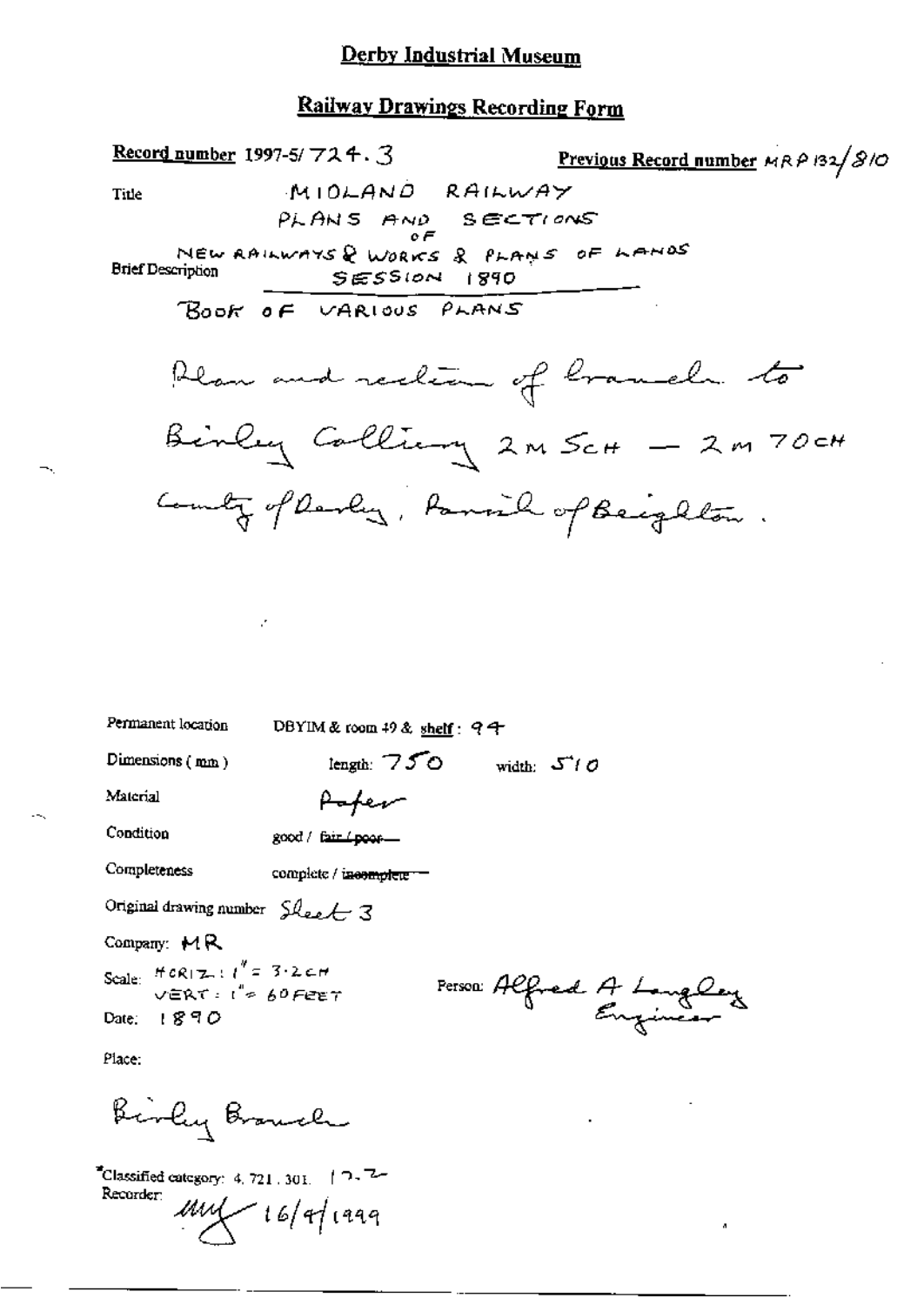Record number 1997-5/ $724.4$ Previous Record number MRP 132/810 Title MIOLAND RAILWAY PLANS AND SECTIONS οF NEW RAILWAYS & WORKS & PLANS OF LANDS **Brief Description**  $SESSION$   $1890$ BOOK OF VARIOUS PLANS Plan and rection of Birley Junction with Main lina from Desly to Leeds. Permanent location DBYIM & room 49 & shelf: 94 Dimensions (mm) length:  $750$  width:  $500$ Material Anter Condition good / fair / poor-Completeness complete / incomplete == Original drawing number  $SLecL$  4 Company: MR Scale:  $\frac{H(0, R) \sum_{i=1}^{n} {1 \choose i} 3 \cdot 2 \leq H}{\sqrt{E R T} \sum_{i=1}^{n} 3 \cdot 60 F \in E \top}$ Person: Alfred A Langley Date:  $1890$ Place: Bevly Tunction. <sup>3</sup>Classified category:  $4.721, 301, 12.7$ Recorder:  $\mu$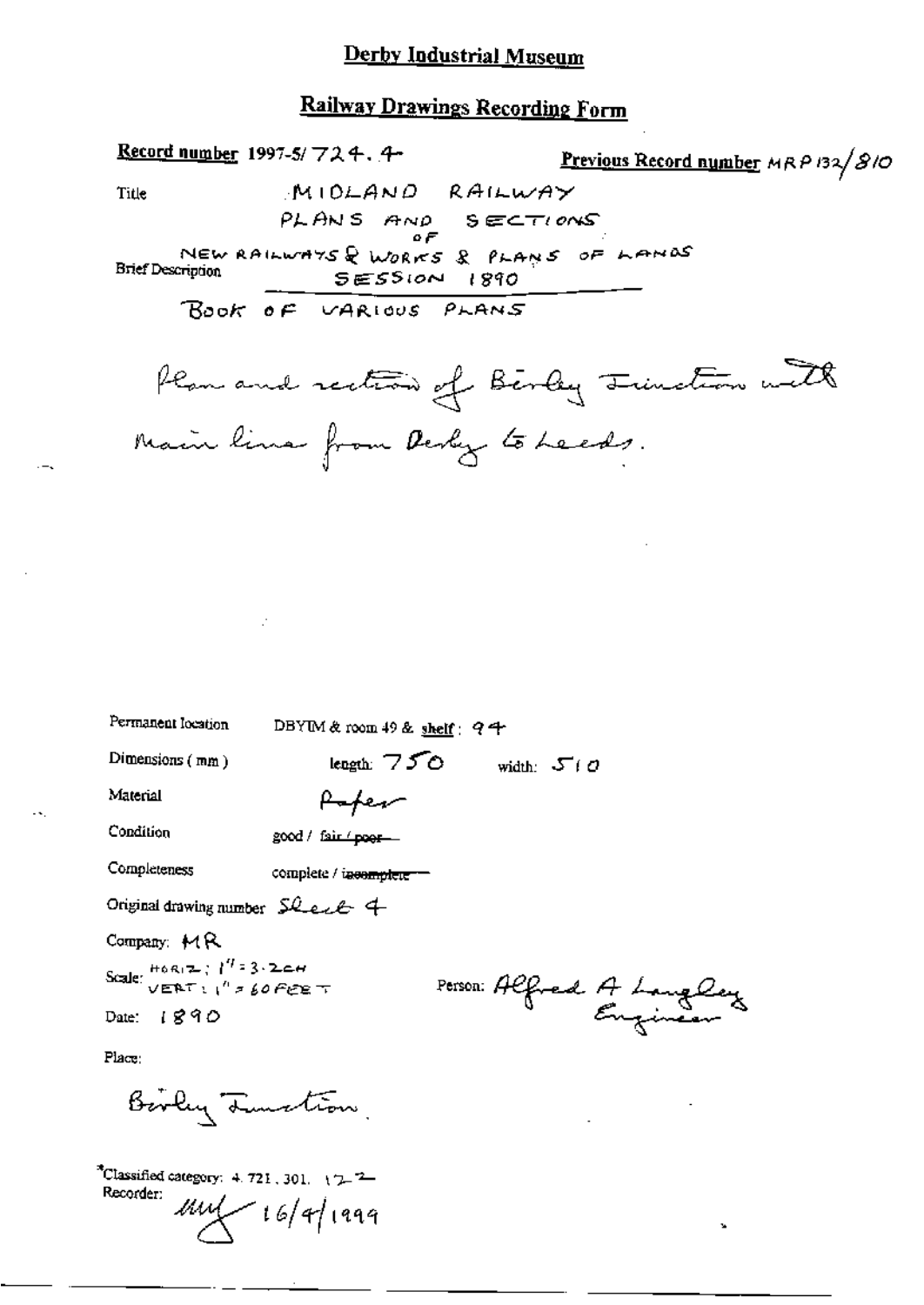### Railway Drawings Recording Form

Record number 1997-5/1132.6 <u>Previous Record number</u>  $MRP/32 / s$ 71  $ROTHER$ Title BRIDGE OVER AWER CONTRACT.  $\theta$ . (BEIGHTON)

**Brief Description** 

Elevations Irections of tardy 2 track rail bridge over River Roller Coloured.

Permanent location

DBYIM & room 49 & shelf:  $\ell \circ \gamma$ 

Dimensions (mm)

length:  $1300$  width:  $730$ 

Person:

Material Condition

Paper good / fair / poor Commun

Completeness

complete / incomplete-

Original drawing number No 16

Company: NMA

Scale:  $1'' = 4$ 

Date:

Place:

Beighlân

Classified category: 4, 721, 301, 122 Recorder: Muy 10/11/2000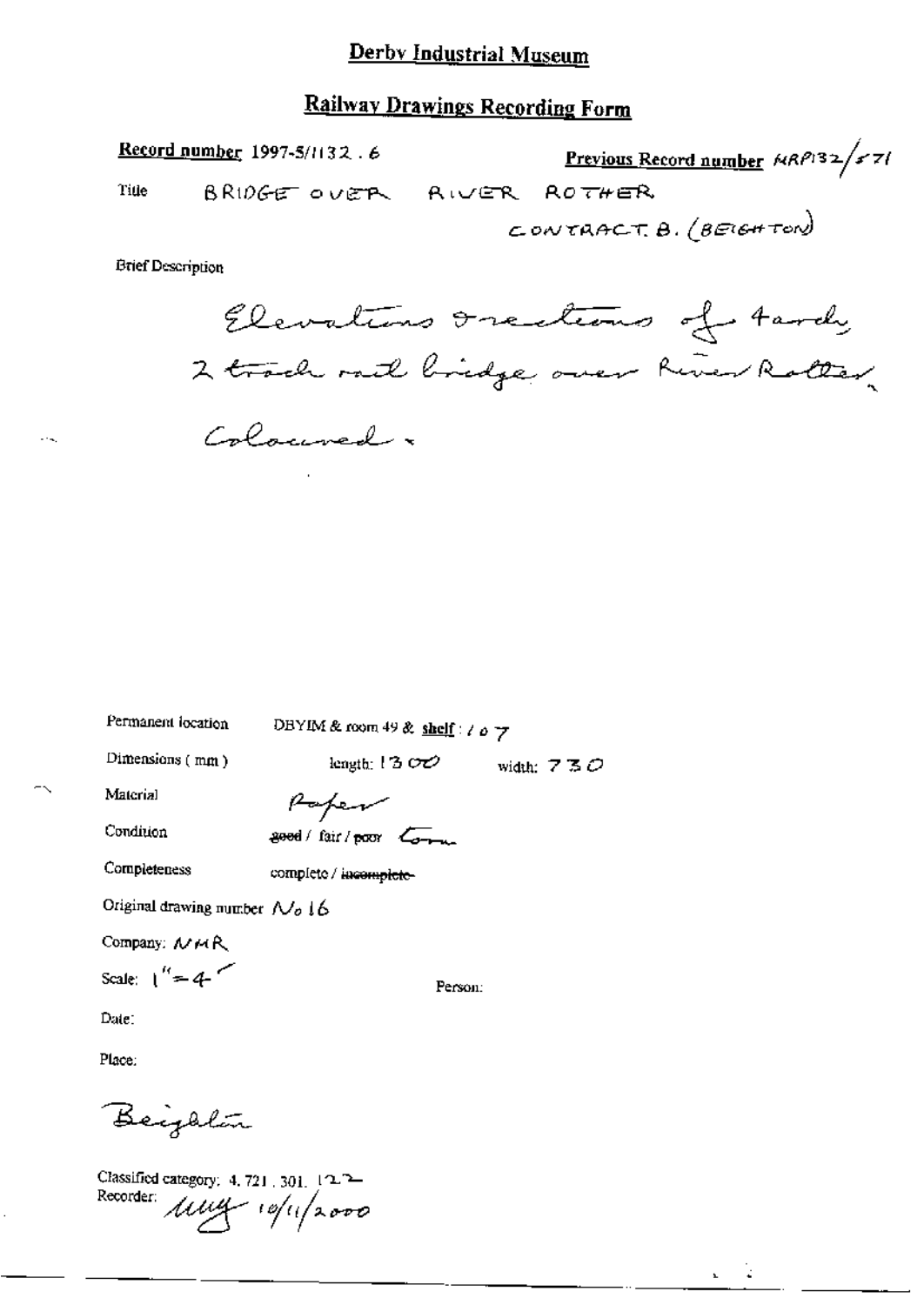### **Railway Drawings Recording Form**

Record number 1997-5/1129,10

**Previous Record number**  $\text{MRP}$  (25)

Title

URIDGE OVER THE RIVER ROTHER. CONTRACT. B. (Beighton)

**Brief Description** 

Elevations of rections of 4 anch bridge , 2 track over River Rother.

Colouved.

Permanent location

DBYIM & room 49 & shelf :  $106$ 

Dimensions (nin)

Afer

Condition

Material

good / Jain / poor

Completeness

complete / incomplete

Original drawing number  $\mathcal{N}^{\circ}$   $\times$  11

CompanyAMR

Scale:  $1'' = 4$ 

Person:

length:  $1300$  width:  $745$ 

Date:

Place:

River Rother<br>Beighton

Classified category:  $4, 721, 301, 12, 2$ Recorder: 11  $\frac{1}{4}$  3/1 (2000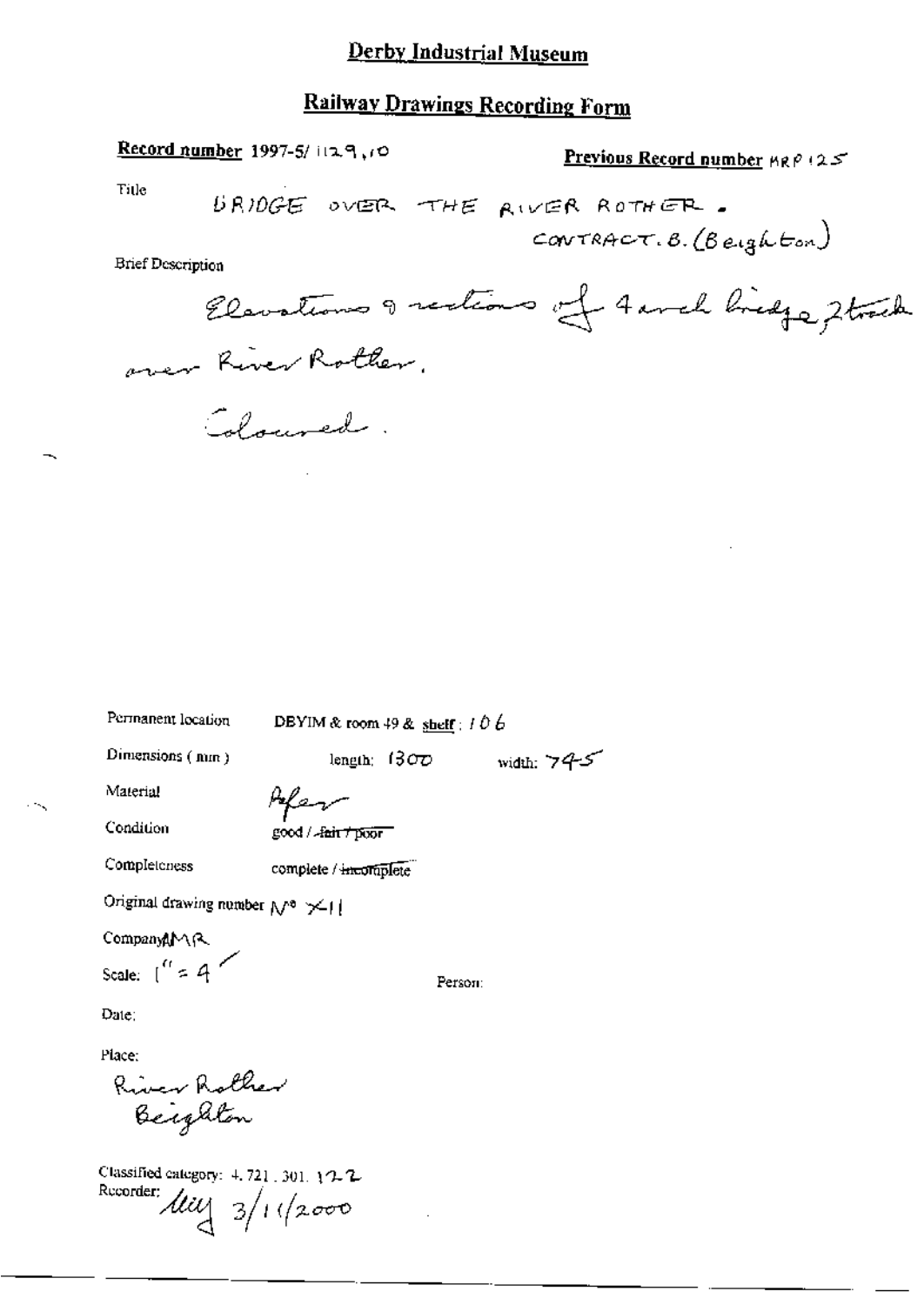### **Railway Drawings Recording Form**

Record number 1997-5/1132.1

Previous Record number NRP132/571

 $\mathbf{r}_i$ 

Title

**Brief Description** 



Permanent location

DBYIM & room 49 & shelf: 107

length:  $1250$  width: 730

Person:

Dimensions (mm)

Paper

Condition

Material

good / fair / poor

Completeness

complete / incomplete-

Original drawing number

Company: NMP

Scale:  $1'' = 4$ 

Date:

Place:

Beighton

Classified category: 4, 721 301, 17 2-Recorder:

ling 10/11/2000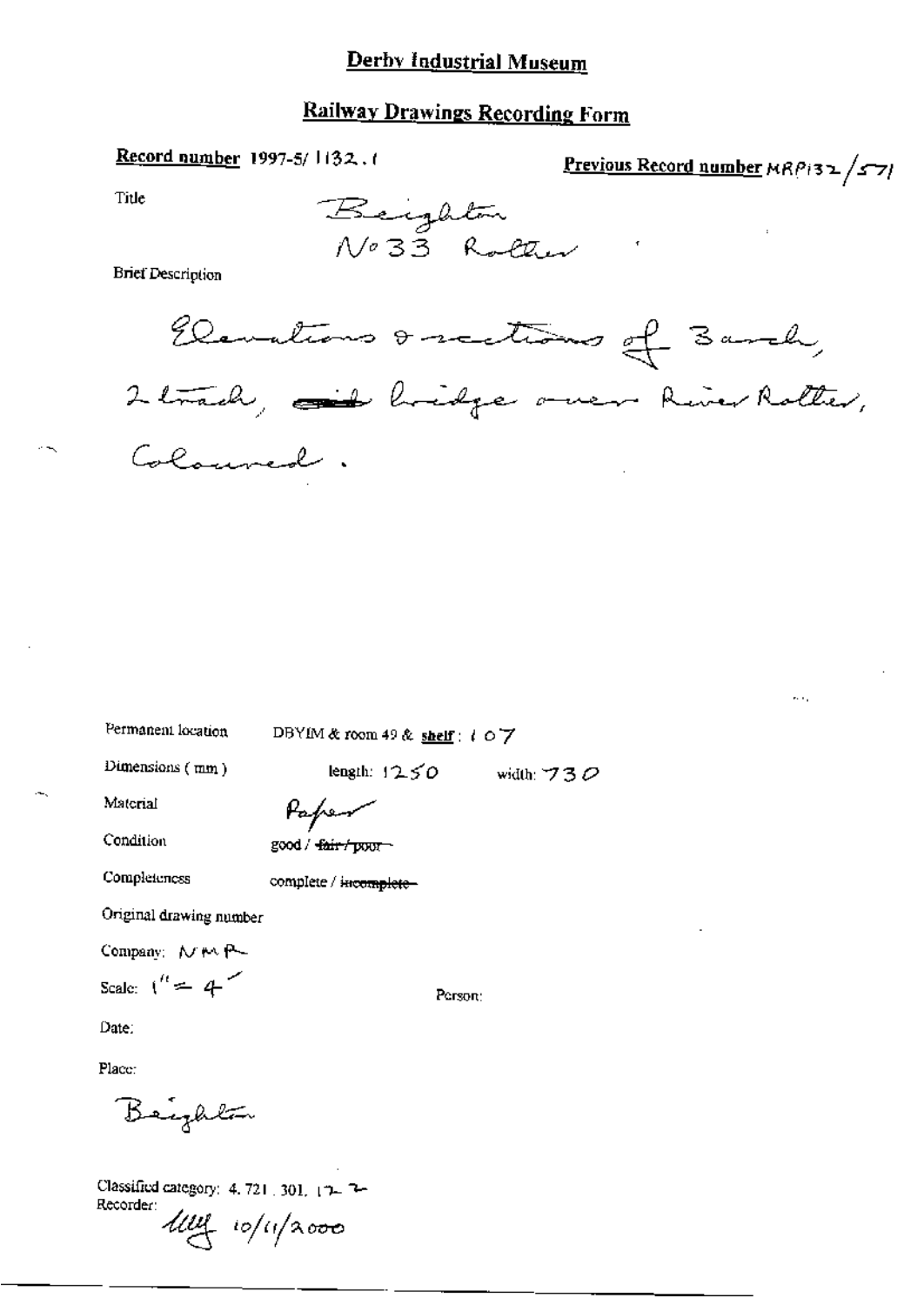### <u>Derby Indust</u>rial Museum

## **Railway Drawings Recording Form**

Title

Previous Record number  $MRP/32/898$ Midland Railway Section of Proposed Accomodation Road.

**Brief Description** 

Record number 1997-5/  $808.1 - 2$ 

Elevation howing proposed  $\mathfrak{h}$ road under railway hidge. Subsiding attached (glued) drawing  $\cap$   $\omega$ chancing cross section of overginal ground through and

| Permanent location               | DBYIM & room $49$ & shelf: $79$                                                                  |
|----------------------------------|--------------------------------------------------------------------------------------------------|
| Dimensions (mm)                  | width: $350$ (i)<br>$205$ (i)<br>$\begin{array}{r} \text{length:} \quad 1020 \\ 265 \end{array}$ |
| Material                         | Poper                                                                                            |
| Condition                        | good / fair+poor<br>                                                                             |
| Completences                     | complete / incomplete                                                                            |
| Original drawing number $9/32.6$ |                                                                                                  |
| Company: $M$ $R$                 |                                                                                                  |
| Scale: $1^{n}$ = 25 FEET         | Person E. Parge                                                                                  |
| Date: Ort 4, 1864                |                                                                                                  |

Place:

Beighton

Classified category: 4.721, 301, 12, 2 Recorder:  $-140$  23/7/99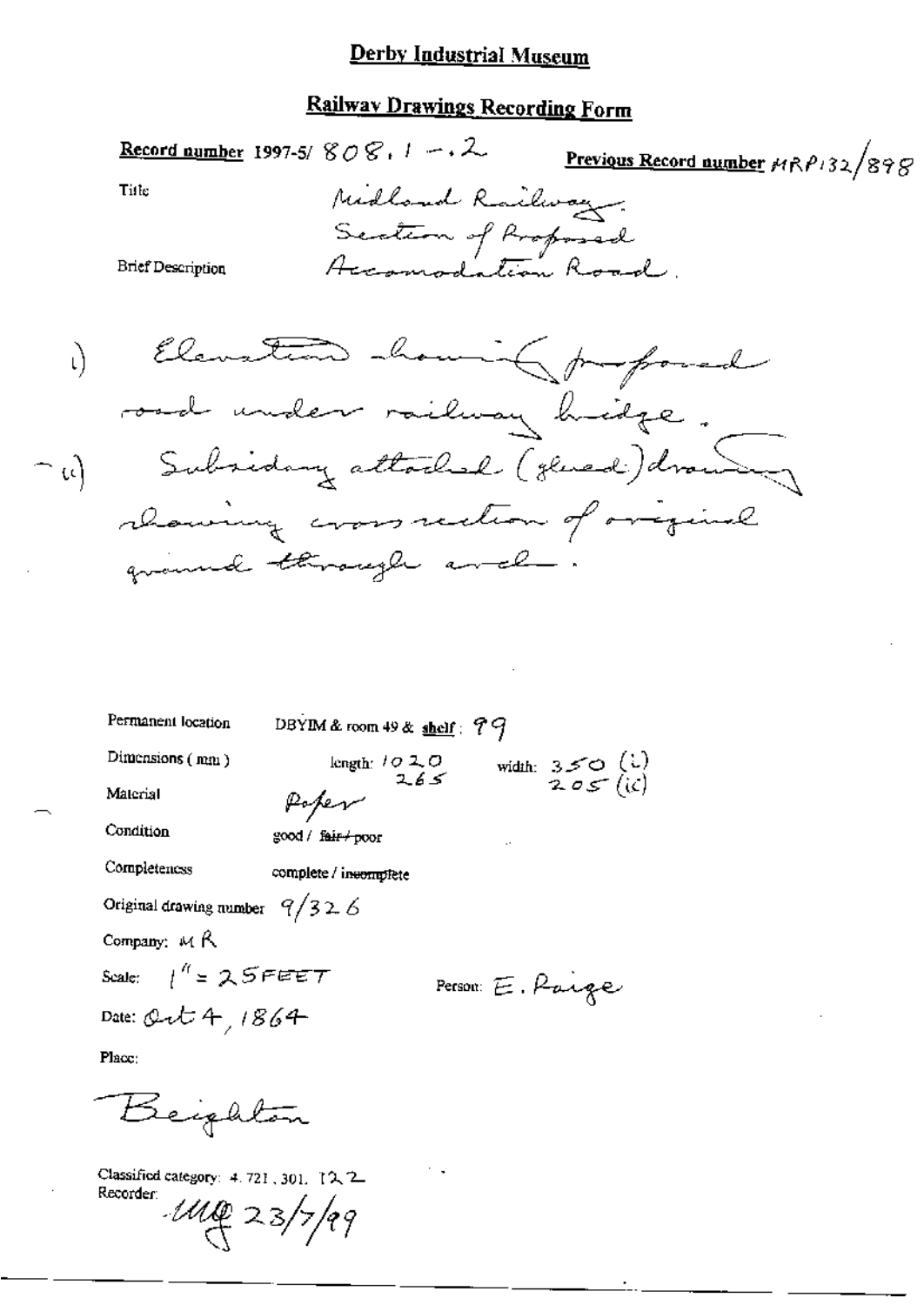### **Railway Drawings Recording Form**

Record number 1997-5/108 Previous Record number MRP132/579  $M, R$ Title BEIGHTON Q TREETON WIDENING PLatform Wall at Woodhouse Mill Station

**Brief Description** 

Permanent location

DBYIM & room 49 & shelf:  $|4|$ 

Dimensions (mm)

length:  $995$  width:  $630$ 

 $,474$ 

Material

Condition

Paper good/fair/poor edges land

Completeness complete /-incomplete-

Original drawing number

Company: MR

Scale:  $\int_1^R = 2 \cdot \theta$  FEET - General person:<br> $\int_1^R = 2 \cdot \theta$  EET - Octave  $Date:$ 

Place:

Whoodhouse mill

Classified category: 4, 721, 301, 1/2-72-Recorder:  $u_{\alpha}$  26/5/2000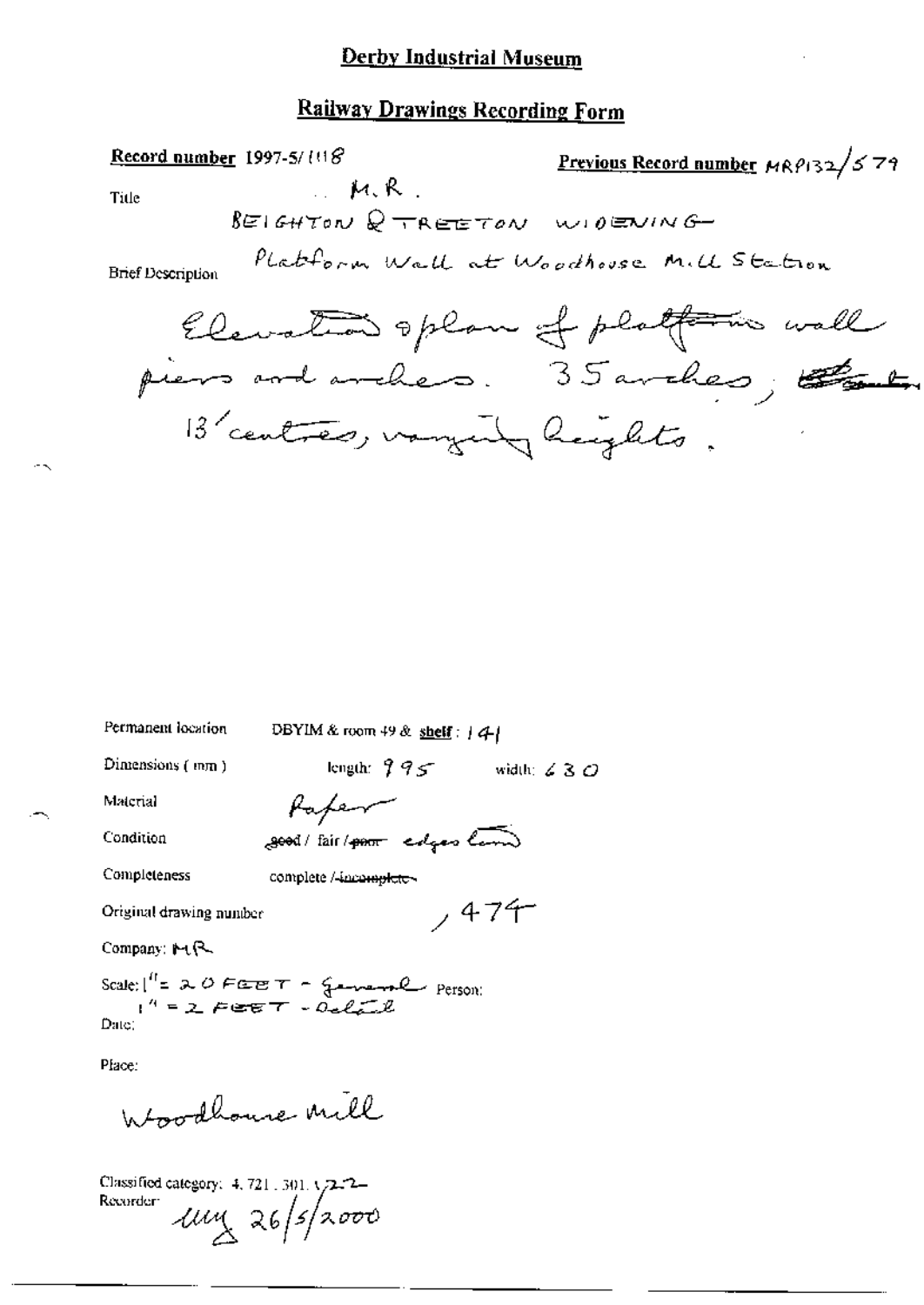#### **Railway Drawings Recording Form**

Previous Record number MR  $P(32)$ Record number 1997-5/ $(0, 1)$ Title BEIGHTON AND TREETON WIDENING **Brief Description** Plan of track alterations sadditions through Woodbours Mill Station on Chesterfield / Rotherlow route. Retained tracks - blue Numerork - red.  $34$  m  $1640y0 - 35y$   $1187y0$ 

DBYIM & room 49 & shell:  $54$ Permanent location length:  $14 + 0 + 1220$  width:  $61.5$ Dimensions (mm) Poper - 2 parts Material Condition good / fair / poor complete / incomplete Completeness  $697$ Original drawing number Company: M R Scale:  $1'' = 40$ Person: Date:  $31 \cdot 1 \cdot 1898$ Place:

Woodhouse Mill Station

Classified category: 4, 721, 301, 52, 72-Recorder: 111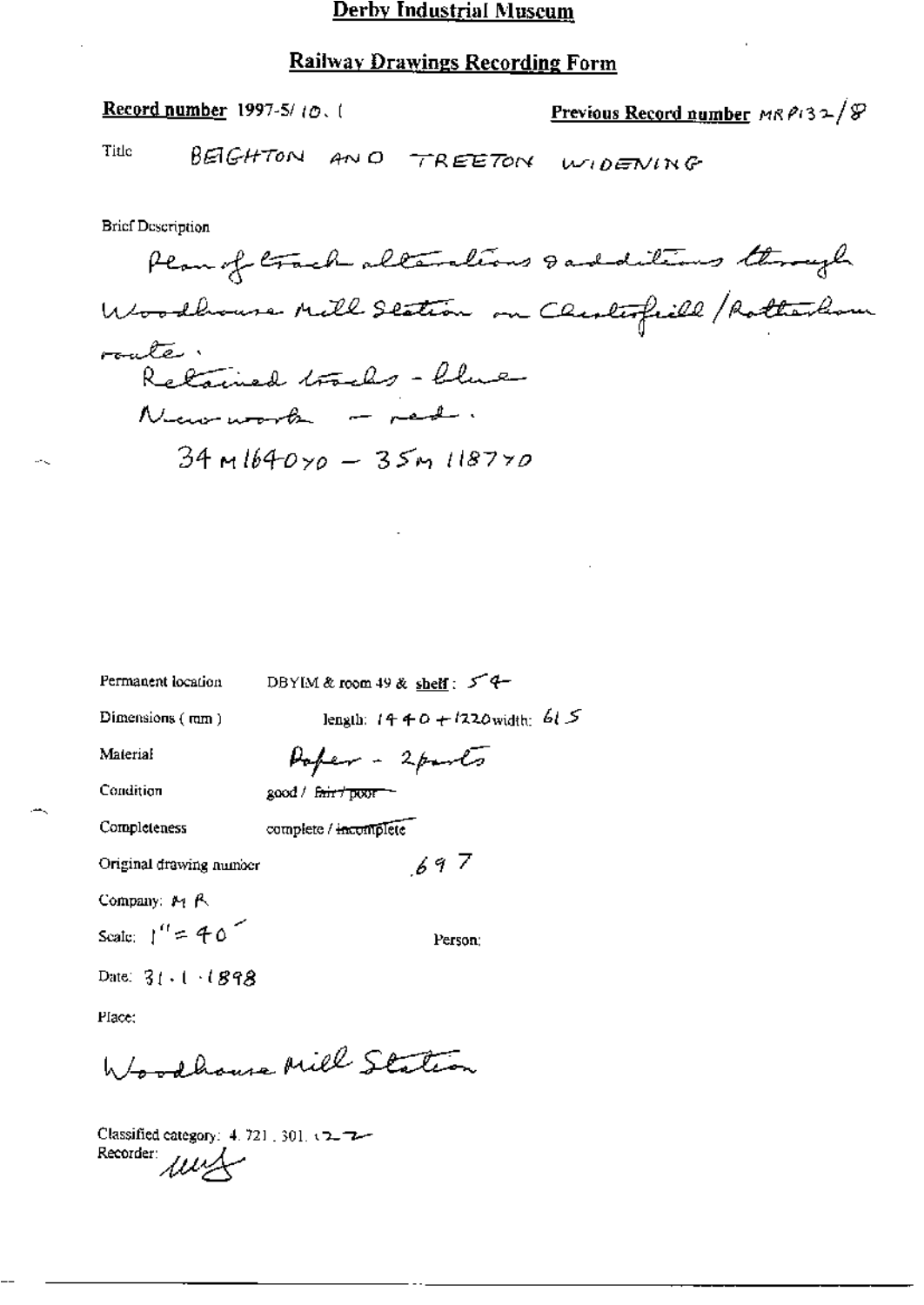### **Railway Drawings Recording Form**

|       | <u>Record number</u> 1997-5/10, 2 - 3 |  | <u>Previous Record number</u> $m \rho_1$ 3 2/8 |
|-------|---------------------------------------|--|------------------------------------------------|
| Title |                                       |  | BEIGHTON AND TREETON WIDENING                  |

**Brief Description** 

 $\sim$ 

 $\overline{\phantom{a}}$ 

| Permanent location      | DBYIM & room $49$ & shelf: $54-$       |
|-------------------------|----------------------------------------|
| Dimensions (mm)         | width: $69^{\circ}$<br>length: $2.650$ |
| Material                | Tricing fabric                         |
| Condition               | good / fair-/poor                      |
| Completeness            | complete / incomplete                  |
| Original drawing number | 697                                    |
| Company: $\mu_1$ $\sim$ |                                        |
| Scale: $l'' = 40$       | Person:                                |
| Date:                   |                                        |
| Place:                  |                                        |

Woodhause Mill Station

Classified category: 4, 721, 301, <sup>1</sup>2, 2-Recorder *luly*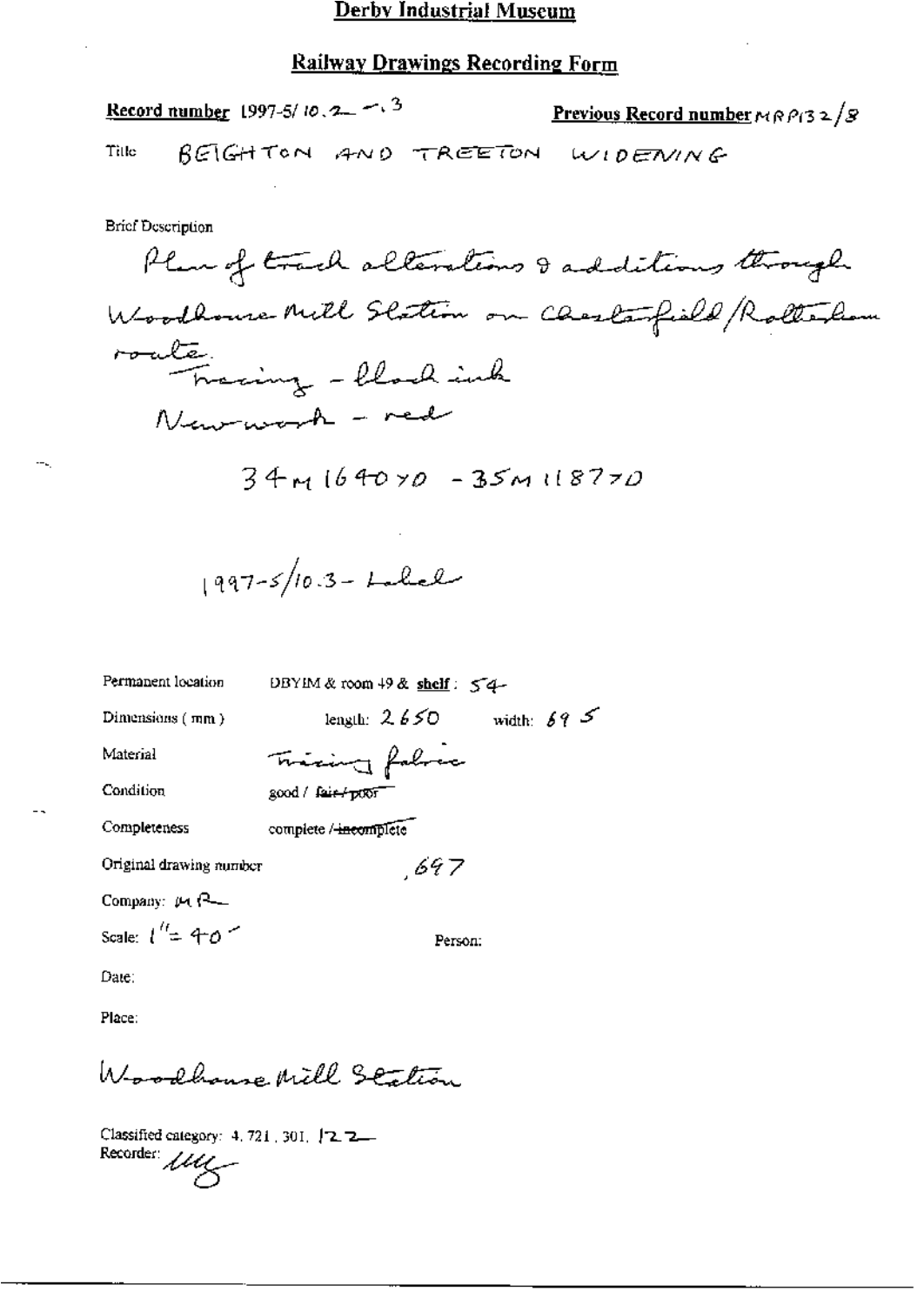Record number  $1971 - 384 / 637$ 

∓⋐ Previous Record number  $\mu_1$   $\mu_2$  /32/37.

Title

**Ericf Description** 



Permanent location

DBYIM & room 49 & shelf : | 2 2

Referentabric

Dimensions (mm)

length:  $550$ width:  $325$ 

Material

Condition

Completeness complete / incomplete

good / fair/poor

Original drawing number  $\sqrt{32}$ 

Company:

Scale:  $t'' = 4$  cant in 5

Person:

Date:

Place:

سعد مدرسة على است به مركز ١٨

Classified category: 4, 721, 301. [ 2, 2. Recorder:

 $\mu_{2}$  20/2/2004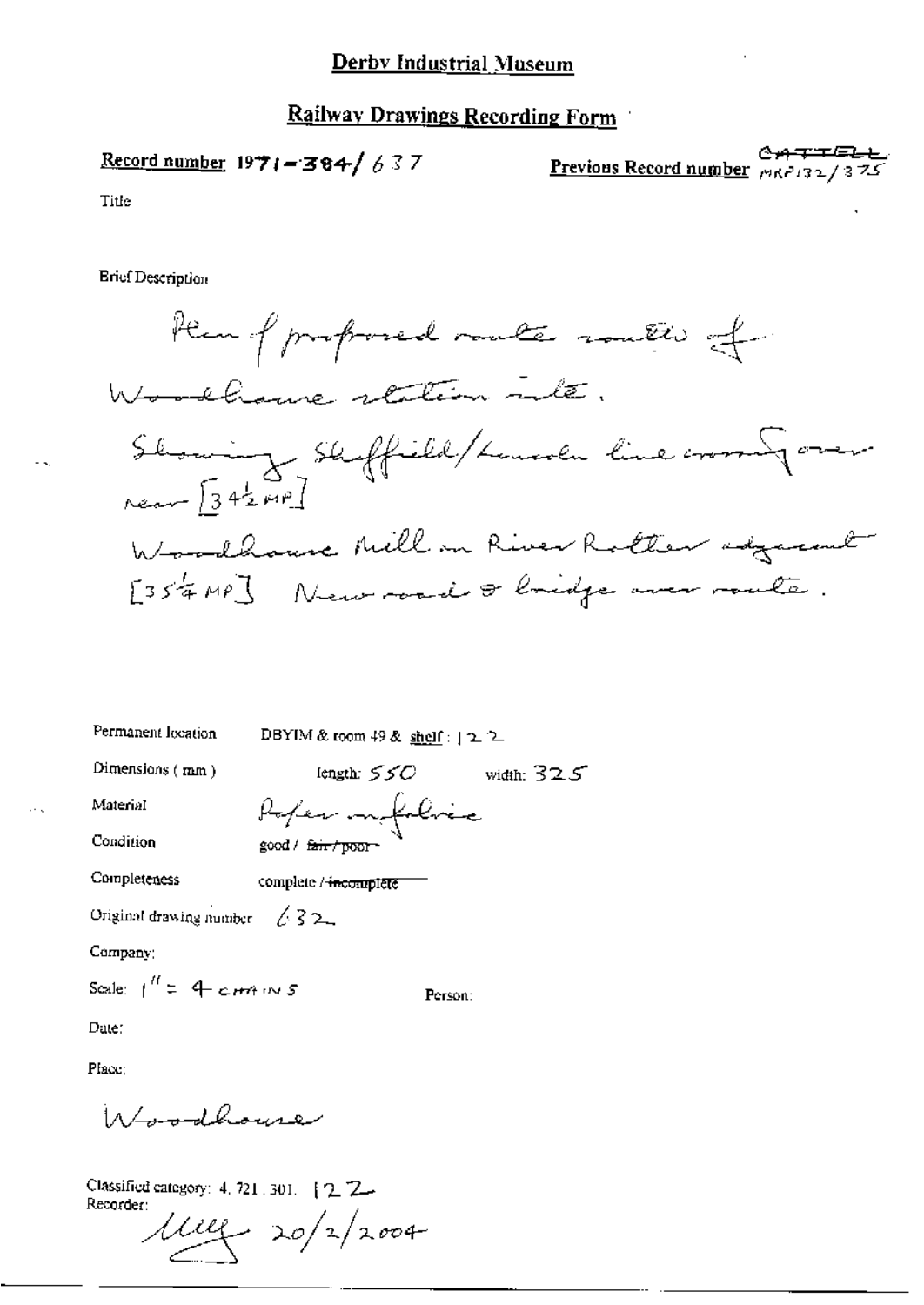Record number  $1971 - 384/420$ ,

CATTELL<br> $1193$ Previous Record number

Title

**Brief Description** 

Elevations and sections of culverts ranging from 1'6" to 8'. Colour tented.

Permanent location

DBYIM & room 49 & shelf:  $116$ 

Dimensions (mm)

length: 1270 width:  $715$ 

Material

Unher

Condition

Completeness

complete / incomplete

social/fair/poor Brittle

Onginal drawing number

Company:

Scale:  $\int_{0}^{R} = 2 F E E T$ 

Date:

Place:

پیم مت

Classified category: 4, 721, 301, 122 Recorder:  $\mu\mu$  29/11/2002

<u>Signal</u> Person: Fred Francisch? Did notated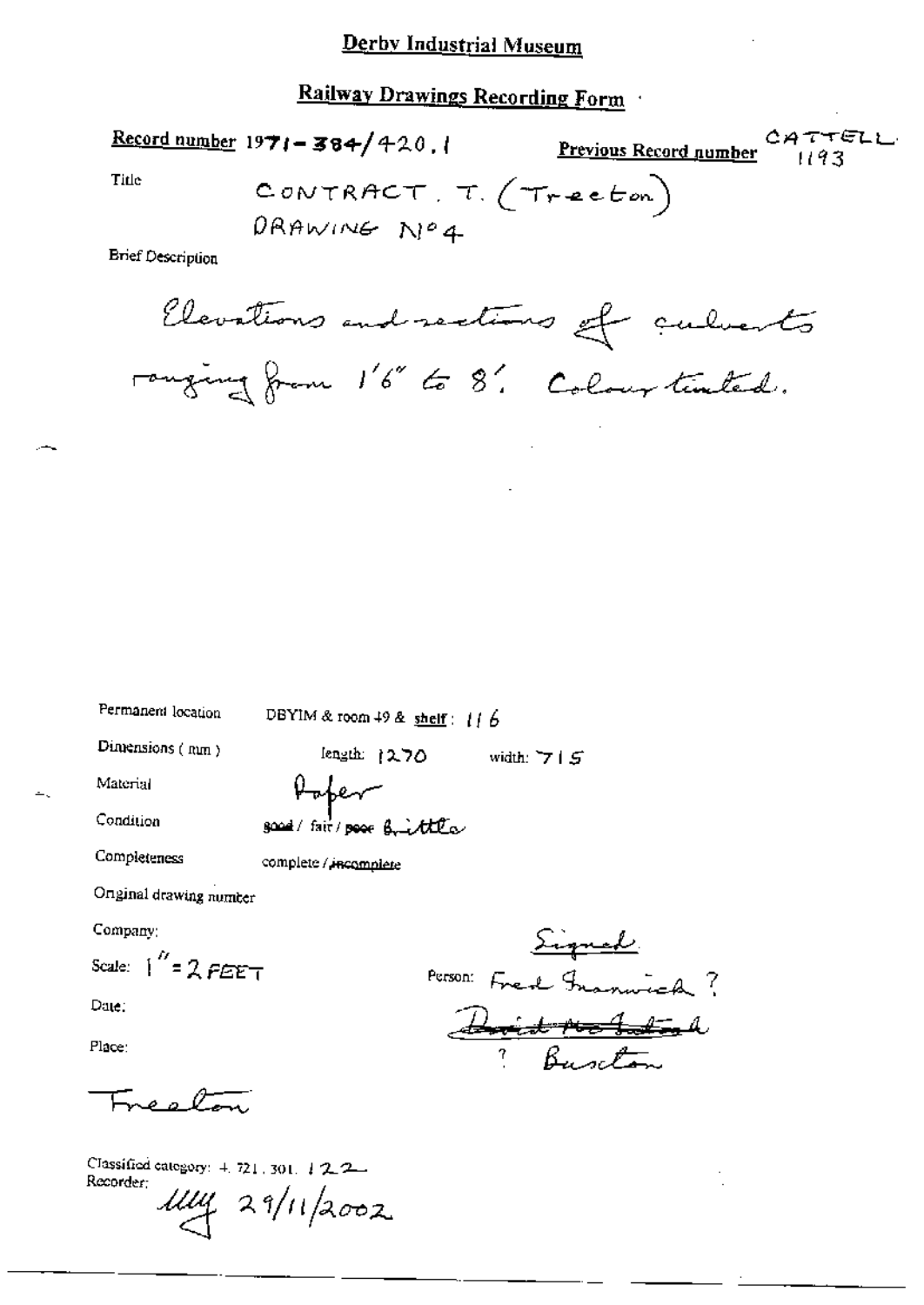CATTELL  $\frac{\text{Record number}}{1971 - 384}$ /282.4 Previous Record number 11 2 6 CONTRACT T.  $(T_{reset})$ Title DRAWING Nº 7

**Brief Description** 

Elevations orections of occupation

Permanent location

DBYIM & room 49 & shelf:  $113$ 

Dimensions  $(mn)$ 

width:  $740$ length:  $1280$ 

Material

Condition

Popen sood air / poor hottle

Completeness

complete / meomplete

Original drawing number

Company: MR

Scale:  $1'' = 4$ -FEET

Person:

Date:

Place:

بهتيركم وعبيته

Classified category: 4, 721, 301,  $\sim$   $\sim$ Recorder 1114 19/12/2001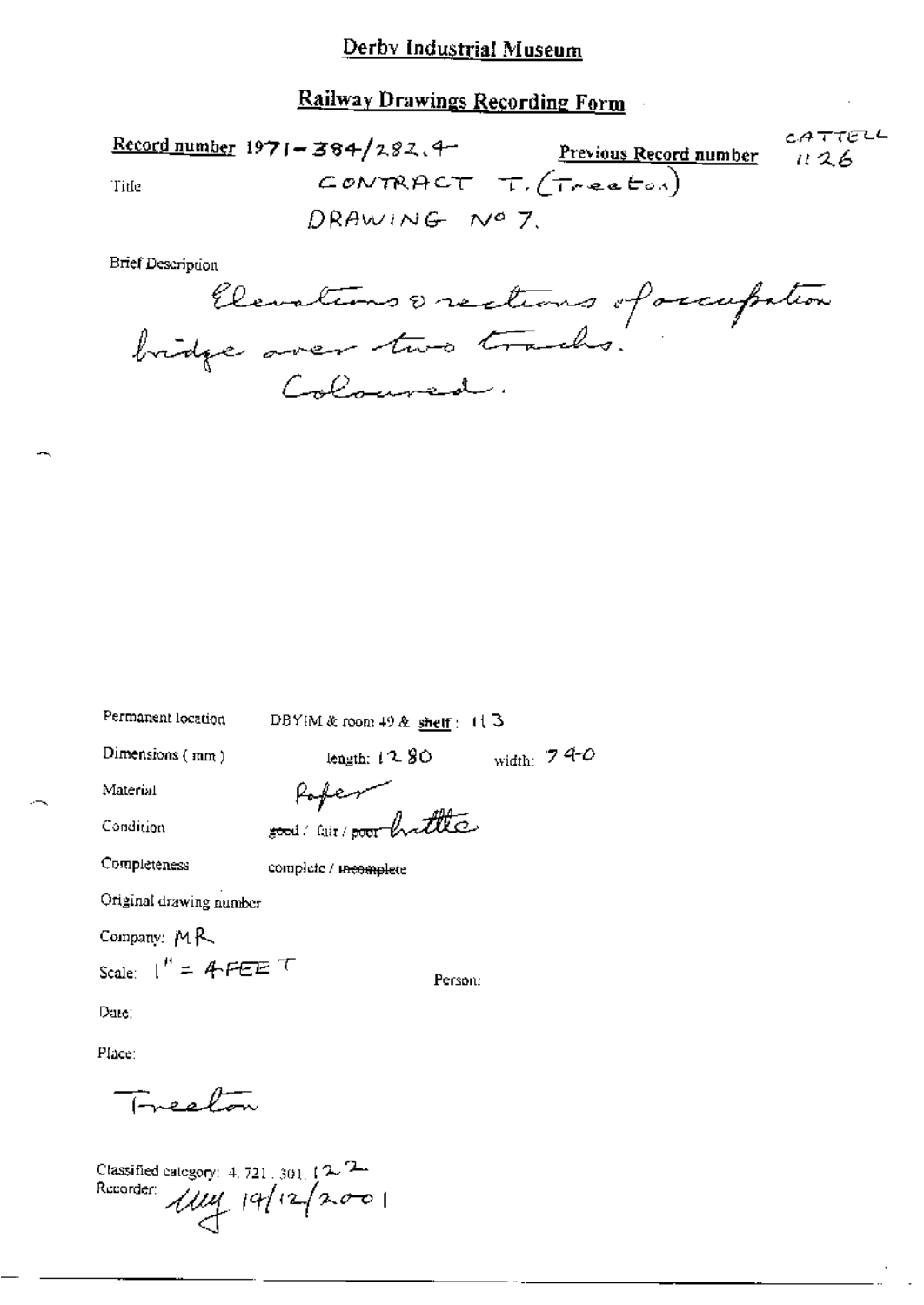### **Railway Drawings Recording Form**

**Record number** 1997-5/11 05. 23 Previous Record number 19804180  $M.R$ . Title BEIGHTON & TREETON  $M$  $D$ ENING FOOTBRIDGE AT TREETON STATION **Brief Description** Elevations, plan Q rection of new steelwork for footbridge catenzion at station.

Permanent location

DBYIM & room 49 & shelf:  $1.4-$ 

Dimensions (mm)

length:  $(2.70)$  width:  $62.5$ 

Material

Paperon folocc

Condition

good / Yair7 poor

Completeness complete / incomplete

Original drawing number  $130A$ 

Company, MR

Scale:  $\frac{1}{1}$  = 2 PEET<br>  $\frac{1}{1}$  = 4 PEET<br>
Drive: 16.5.1899

Person:

Place:

Freetan

Classified category:  $4.721.301.122$ <br>Recorder  $\mu$  28/4/2000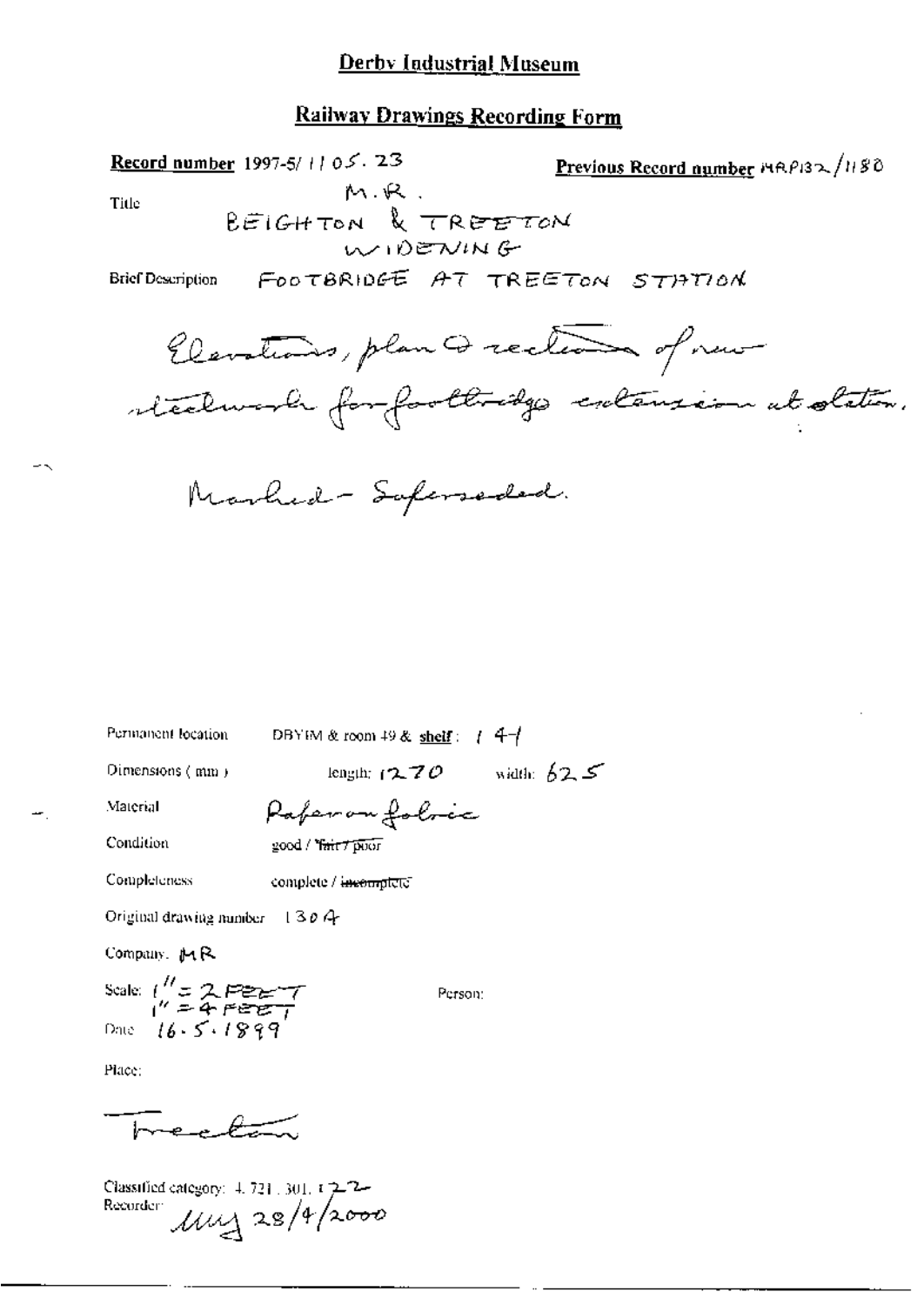### **Railway Drawings Recording Form**

### Record number 1997-5/27

Previous Record number  $A \cap P \geq 2$ 

Title

OCCUPATION BRIDGE UNDER RAILWAY CONTRACT T DRAWING NO VIII

**Brief Description** 

Coloused elevations oplans with rections of construction of lividge

Permanent location

DBYIM & room 49 & shelf: ∠∠

Dimensions  $(mn)$ 

length:  $200$  width:  $672$ 

Material

Paper good/fair/poor leave

Condition

Completeness

complete / incomplete

Original drawing number  $\sqrt{t}$ (1)

Company: MR

Scale:  $t'' = 4$ 

Date:

Person Tack Buston Fred ?

Place:

Freating

Classified category: 4.721, 301, 122 Recorder leg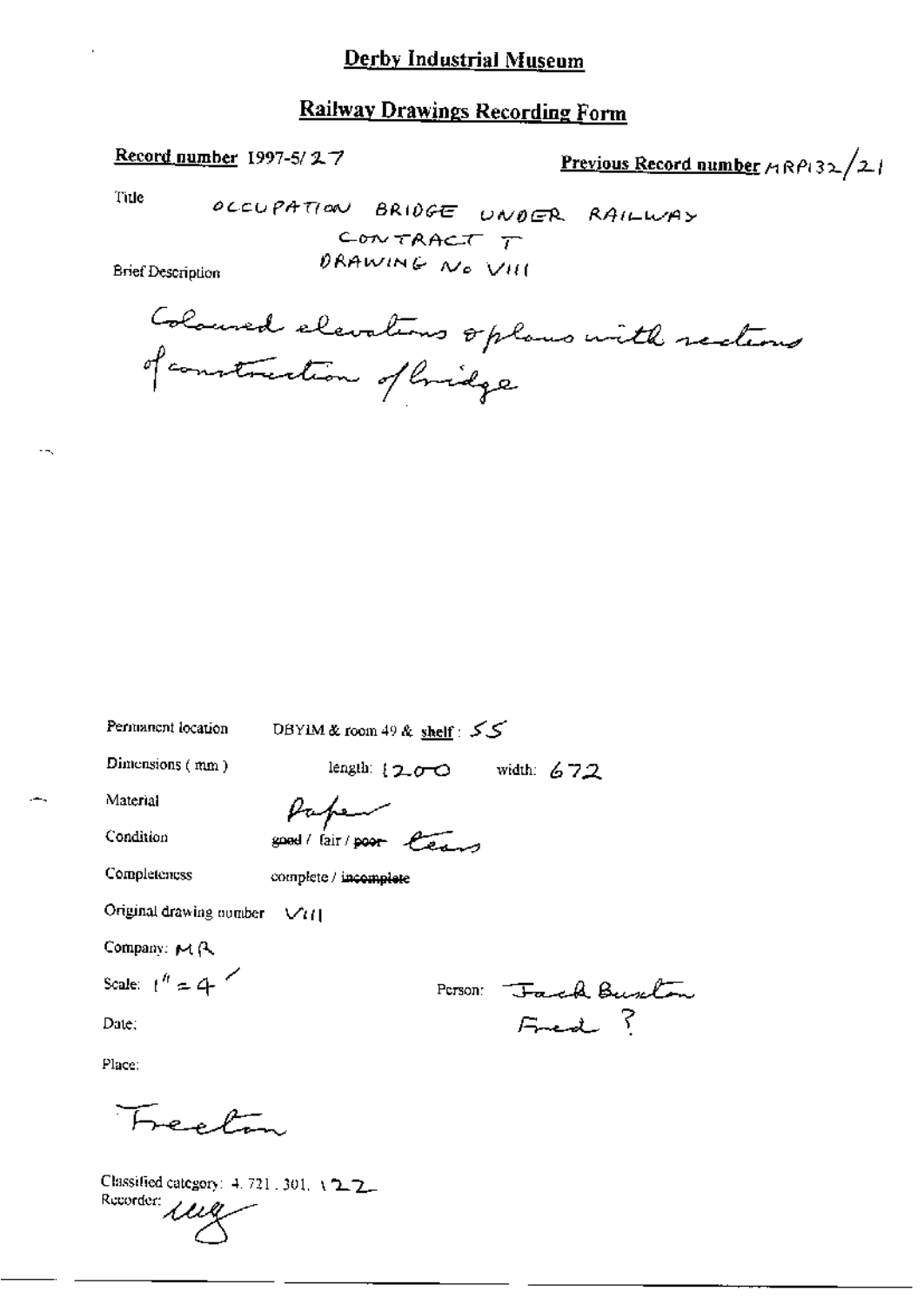### **Railway Drawings Recording Form**

Record number 1997-5/1133.5

Previous Record number 19 RP132/1064

Title

CONTRACT.  $(\tau_{\text{react}})$ 

**Brief Description** 

Elevations rections of 2 track rail hidge over single rained road. Coloumed.

Permanent Iocation

DBYIM & room 49 & shelf: [  $\phi$  7

Dimensions (mm)

length:  $(305 \text{ width})$  735

Material

Condition

Completeness

Paper

good / fair / poor

complete / incomplete

Original drawing number  $\Delta D / 4$ 

Company: NMR

Scale:  $1^{\prime\prime} = 4$ Date:

Person:

Place:

menton

Classified category: 4-721, 301, 1-2-2-Recorder ling is/ 1/2000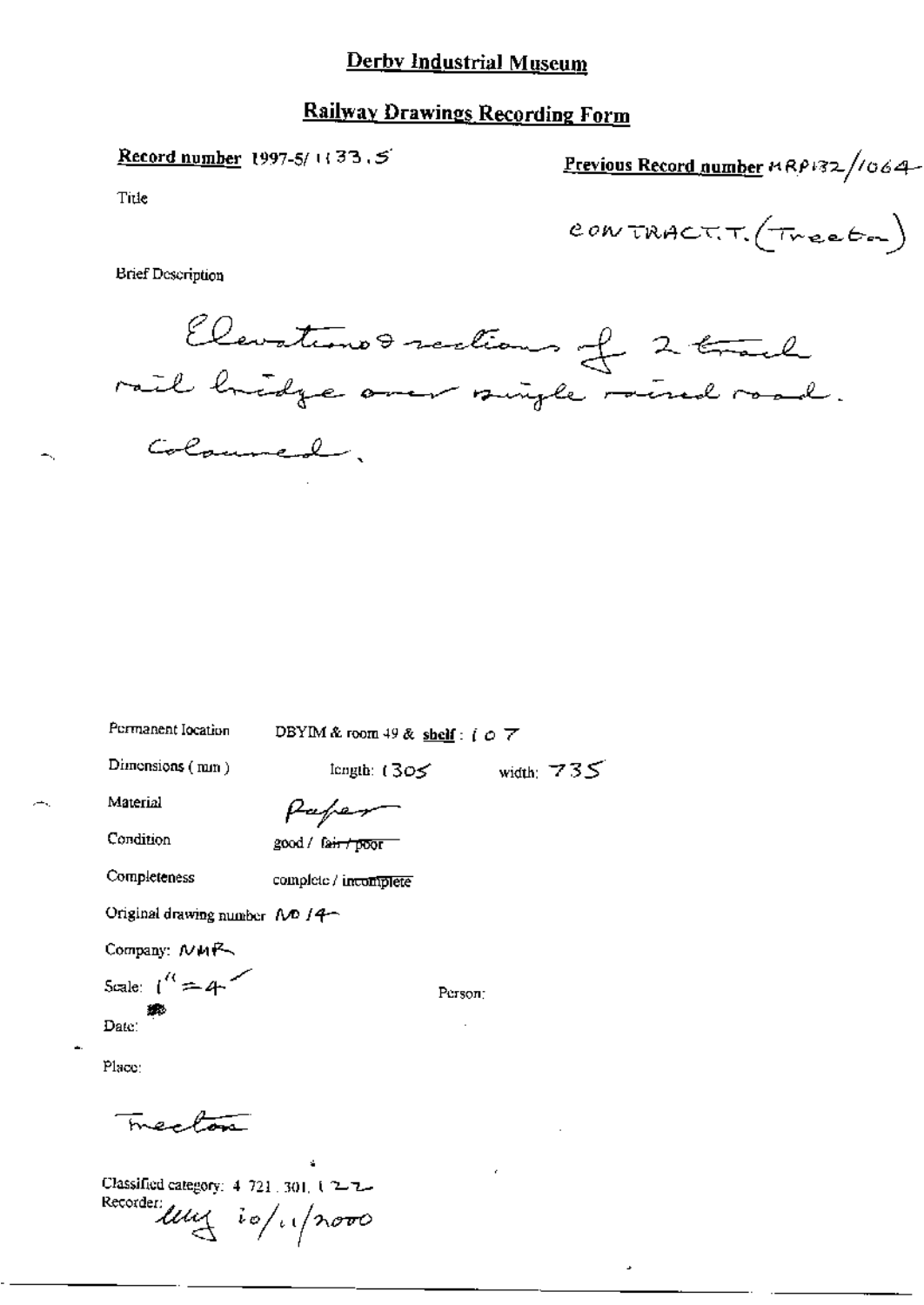Record number 1997-5/1133.4

Previous Record number  $\wedge$  RP13 2 /1064

Title

OCCUPATION ROAD  $BRIDE$ CONTRACT.  $\tau$ . (Tractor)

**Brief Description** 

Elevations orections of 2thank mail breidge over single raised road.

Colouned.

Permanent location

DBYIM & room 49 & shelf: 10 7

Dimensions (mm)

length:  $1245$  width: 730

Paper

Condition

Completeness

Material

good / fair / poor

complete / incomplete-

Original drawing number  $N^{\phi}$  |  $S$ 

Company: NMR

Scale:  $1^{\prime\prime} = 4^{\prime\prime}$ 

Person:

Date:

Place:

مسيقهم مرمودة

Classified category: 4, 721, 301, 12-2-Recorder:  $\mu$  $\mu$   $\sim$   $/$   $\mu$   $/$  2.000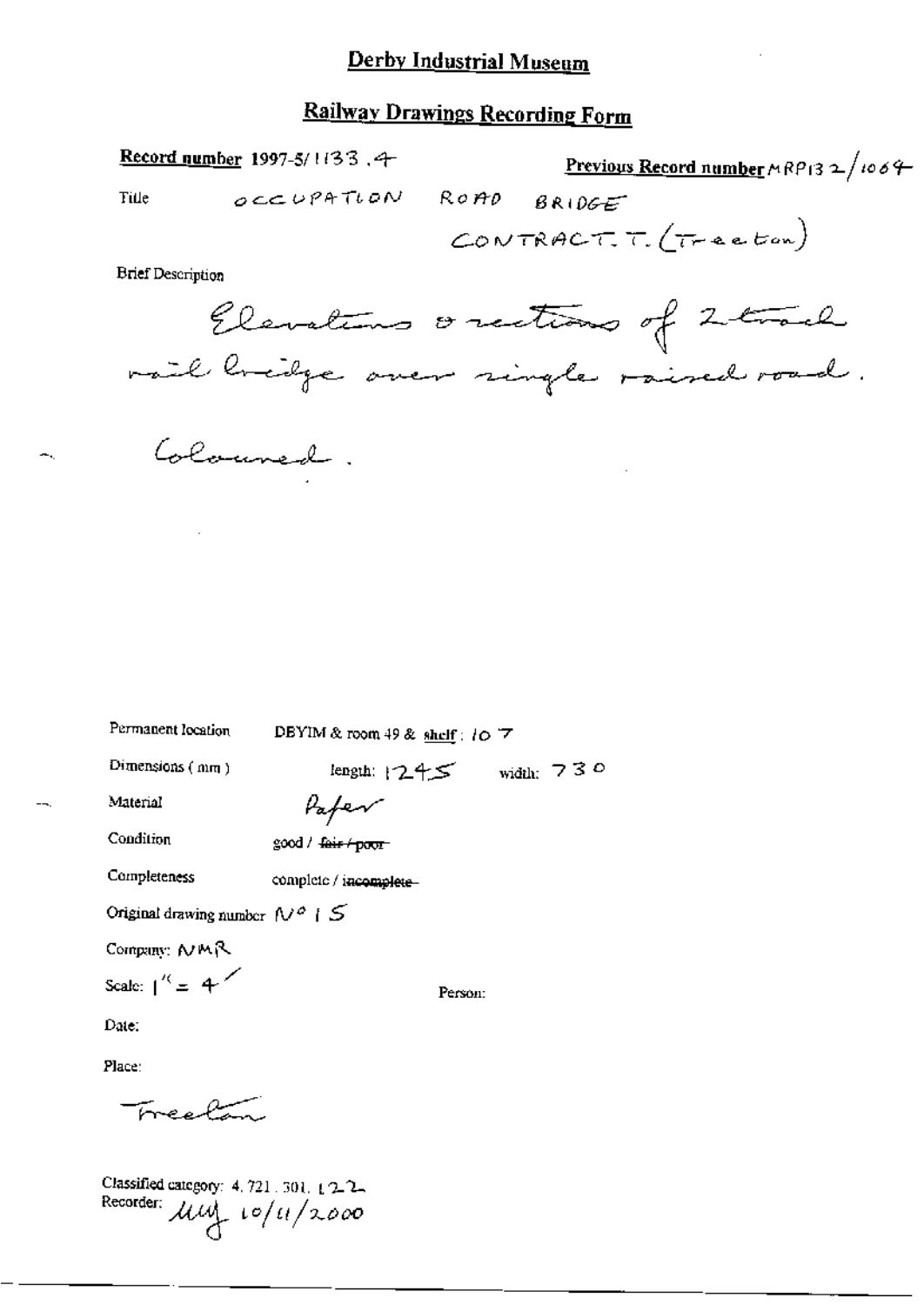Record number 1997-5/1132.4-Previous Record number  $\kappa$ RP 132/57/ BRIDGE OVER THE RIVER ROTHER, Nº4 IN TREETON PARISH. Title

**Brief Description** 

Elevations Incelieus & tarch, 2 track pailway bridge over River Rotter Coloured.

DBYIM & room 49 & shelf: 107

Dimensions (mm)

Permanent location

length:  $1290$  width:  $730$ 

Material

Paper

Condition

good / fair / poor-

Completeness

complete / incomplete Comer russing

Original drawing number

Company: N MR

Scale:  $1^{16} = 4$ 

Person:

Date:

Place:

reel

Classified category: 4, 721, 301, 122 Recorder util 10/11/2000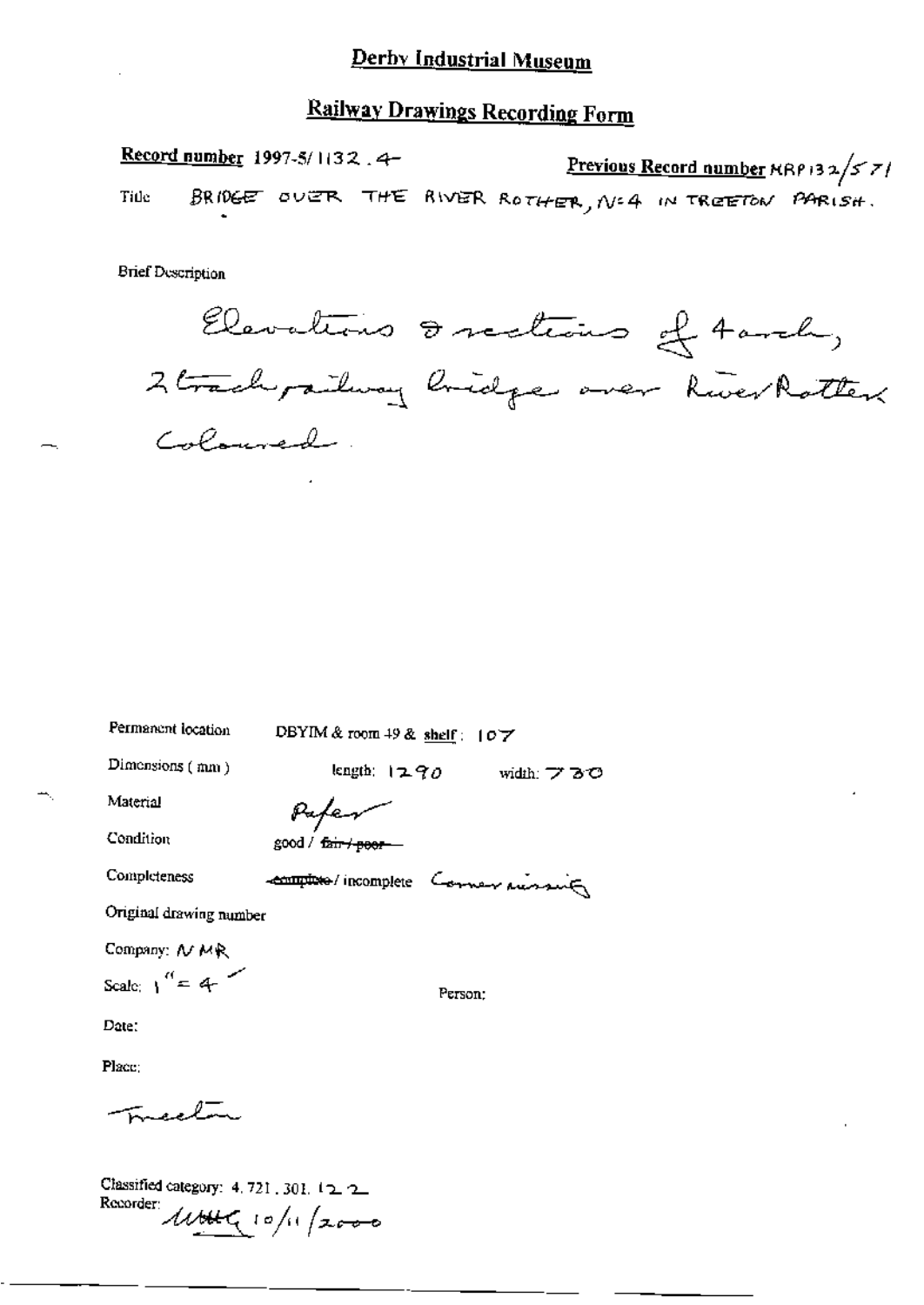Record number 1997-5/1132.5 Previous Record number HAPI32/57/ Title BRIDGE OVER RIVER **ROTHER** CONTRACTT.  $(\tau$ raeton) **Brief Description** 

Elevations & sections of 2 and, 2 track rail linedge over River Rother. Colouned a

DBYIM & room 49 & shelf: 107

Dimensions (mm)

Permanent location

length:  $12.65$  width:  $740$ 

Material

Condition

foter good / fair-poor

Completeness complete / incomplete

Original drawing number  $\sqrt{t}$  (

Company: NMR

Scale:  $1^4 = 4$ 

Person:

Date:

Place:

TreePin

Classified category:  $4.721$ ,  $301$ ,  $12.2$ Recorder:  $\mu$  $\mu$  10/11/2000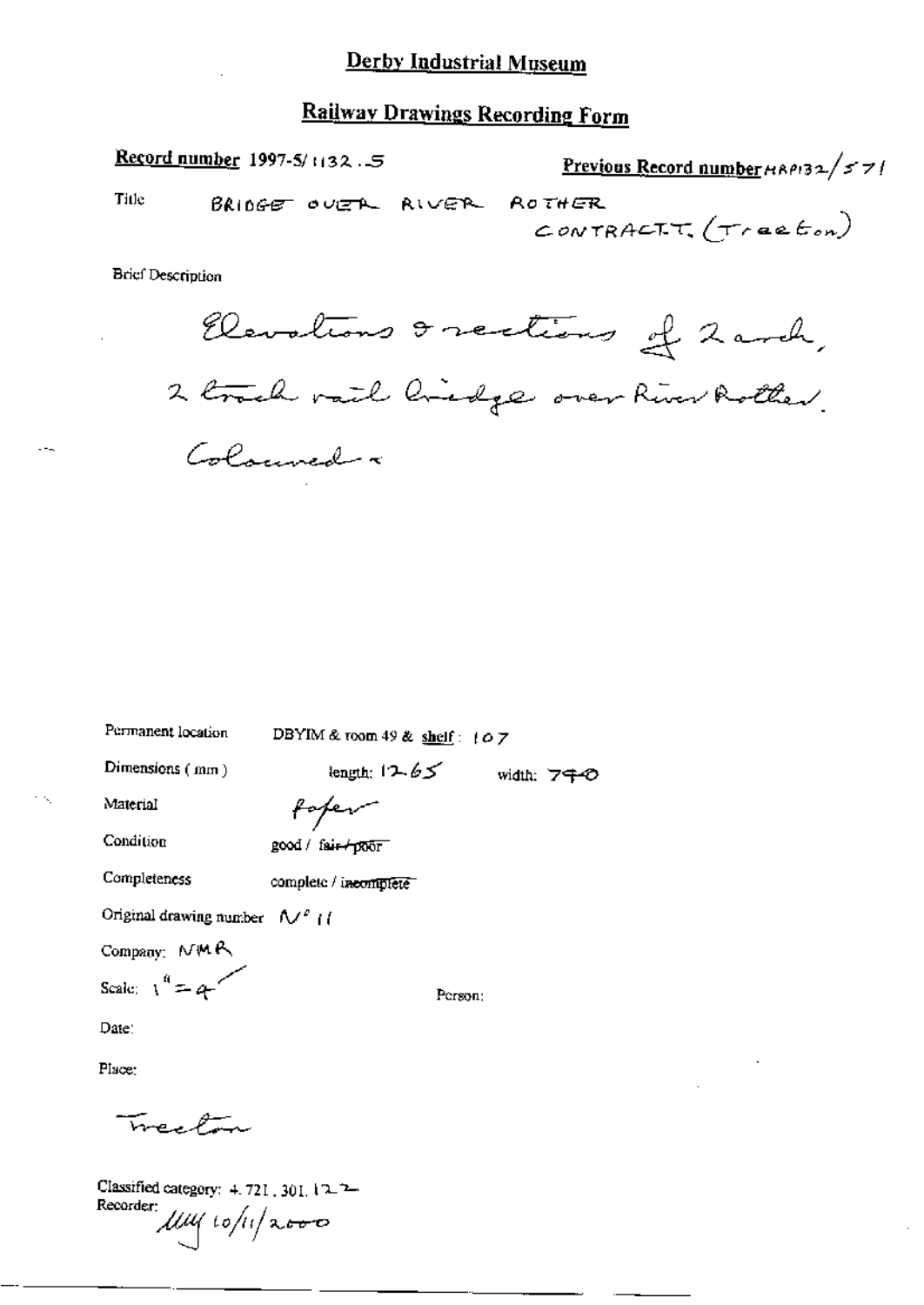### **Railway Drawings Recording Form**

**Record number**  $1997 - 5/1132$ , 7 <u>Previous Record number  $\frac{\mu_{R} \rho_{32}}{\sigma_1}$ </u>  $ROTHER$ BRIOGE OVER THE Title No 4 TREETON PARISH CONTRACT.T.  $(r_{RCETON})$ No IS ROTHERHAM PARISH Brief Description

Gross rections finales of 2 track rail hidges, abutment walls & piers. Coloured.

Permanent location

DBYIM & room 49 & shelf:  $107$ 

Dimensions (mm)

Paper

Condition

Material

good / fair / poor -

Completeness complete / incomplete

Original drawing number  $N_v$   $1/\sqrt{2}$   $\Theta$  13a-

Company: N M R

Scale:  $\binom{n}{k}$  = 4

Person:

length;  $\sqrt{2.85}$  width: 735

Date:

Place:

Trenlan

Classified category: 4.721, 301, 12.2. Recorder  $\mu u_1$  10/11/2000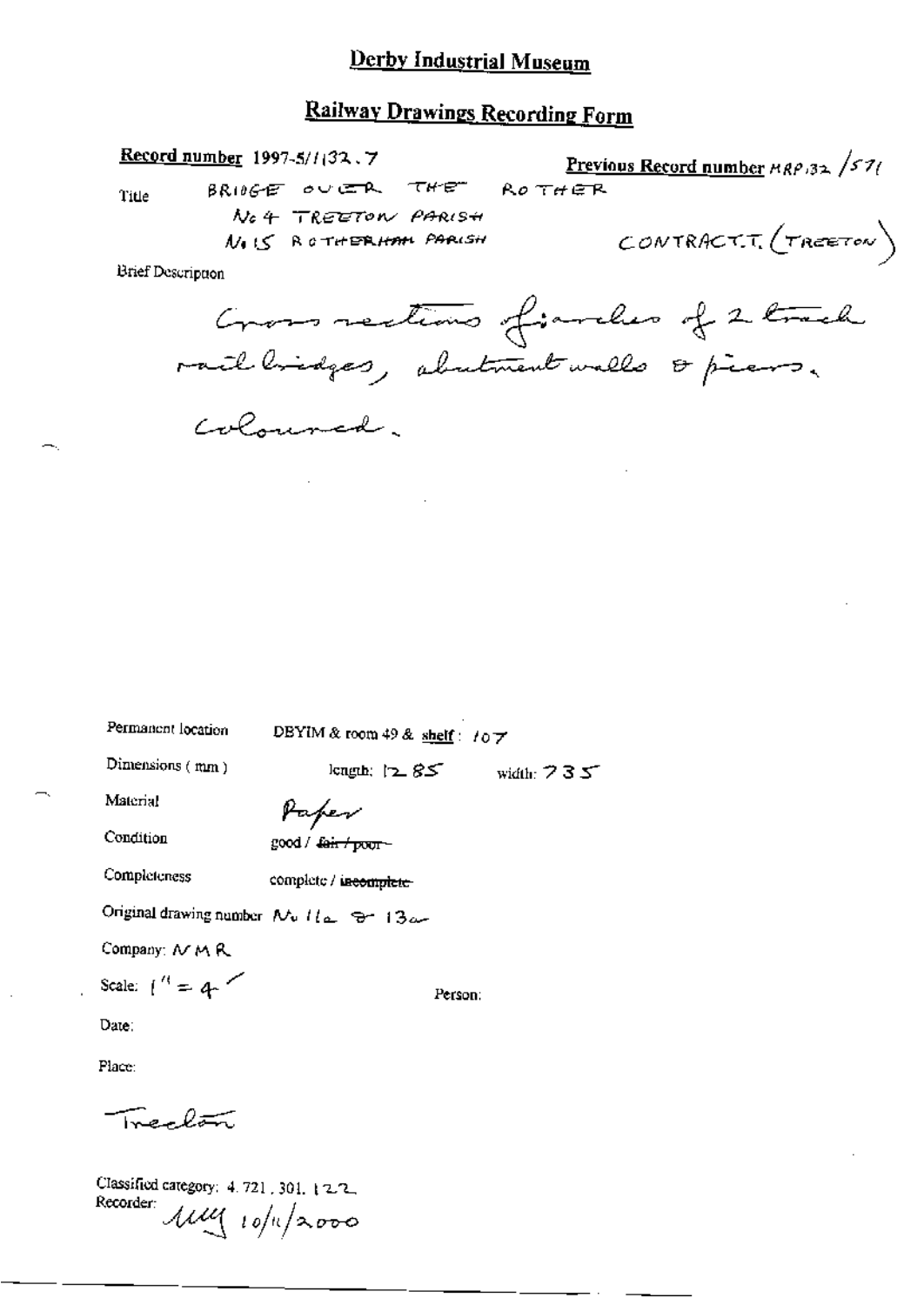### **Railway Drawings Recording Form**

Previous Record number MRP /24 Record number 1997-5/1129.9  $BR1D$  GE OVER THE ROTHER,  $N^{\circ}$ 15, IN ROTHERHAM PARISH. Title CONTRACT,  $T_{\cdot}(T_{\cdot}ecton)$ 

**Brief Description** 

Elevations a sections of Aarch bridge, Strach aren niver. Coloured.

Permanent location

DBYIM & room 49 & shelf:  $106$ 

length:  $130^\circ$  width:  $74.5^\circ$ 

Person:

Dimensions (mm)

Paper

Condition

Material

good Afair / poor-

Completeness

complete / incomplete-

 $N^{\circ}$  13 Original drawing number

Company NM R

Scale:  $1^{\prime\prime} = 4$ 

Date:

Place:

River Roller Fector

Classified category: 4, 721, 301, 12-2. 100g 3/11/2000 Recorder: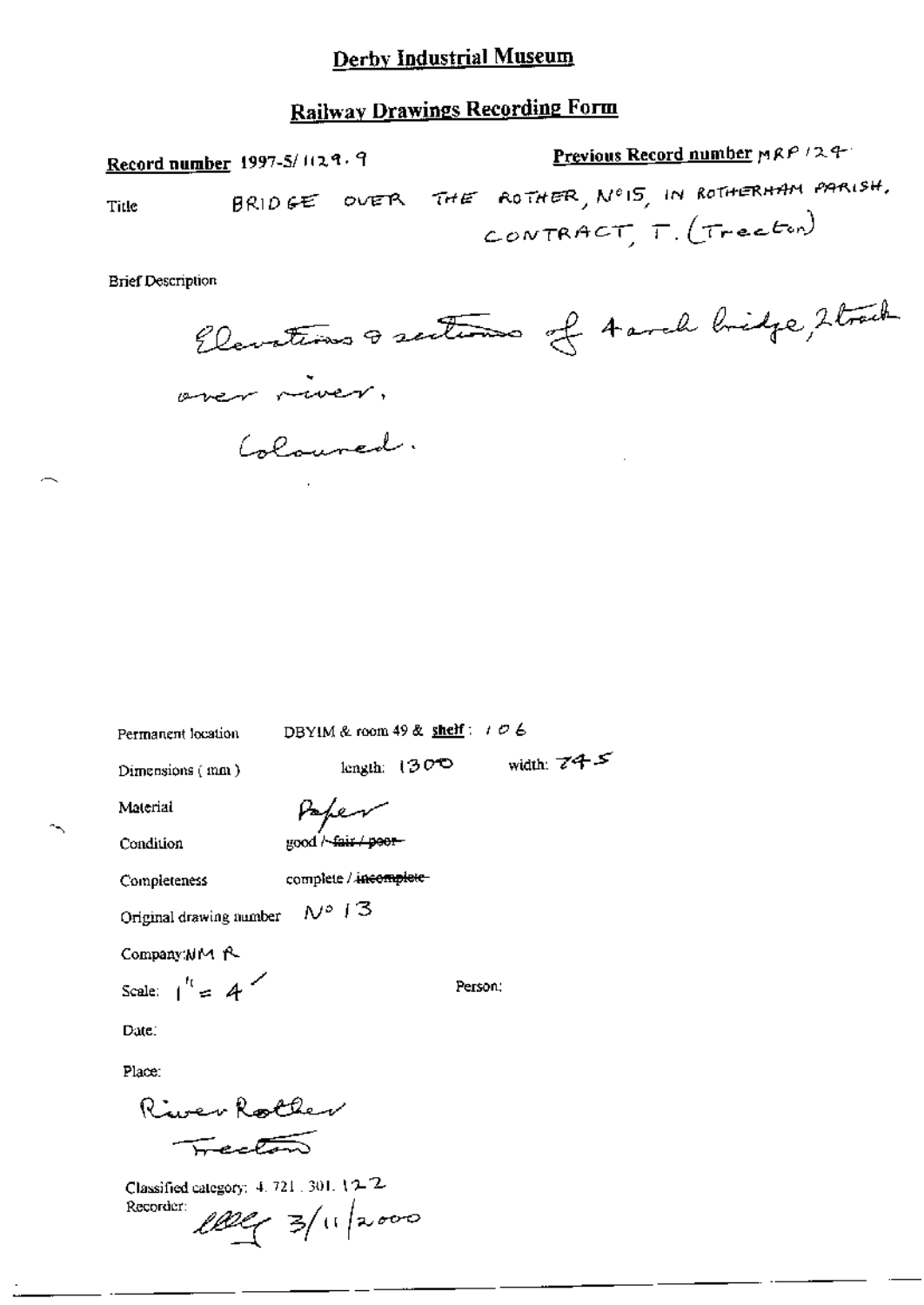### Railway Drawings Recording Form

Previous Record number MRP132/160 Record number 1997-5/ | 5 2 West Riding of the County of York Title Parish of Treeton **Brief Description** Plan moving vidings baside embankment between River Rotter

Permanent location

DBYIM & room 49 & shelf:  $61$ 

Dimensions (mm)

length:  $6 + 0$  width: 475 Paper on follow

Condition

Material

good / fair+poor-

Completeness

complete / incomplete-

Original drawing number 237

Company: MR

Scale:  $t'' = t$  cHA IN

Person:  $C \cup D$ 

Date: June 1887

Place:

Classified category: 4, 721, 301, 12, 2-Recorder:  $\mathcal{U}\mathcal{U}\leftarrow$  19/9/97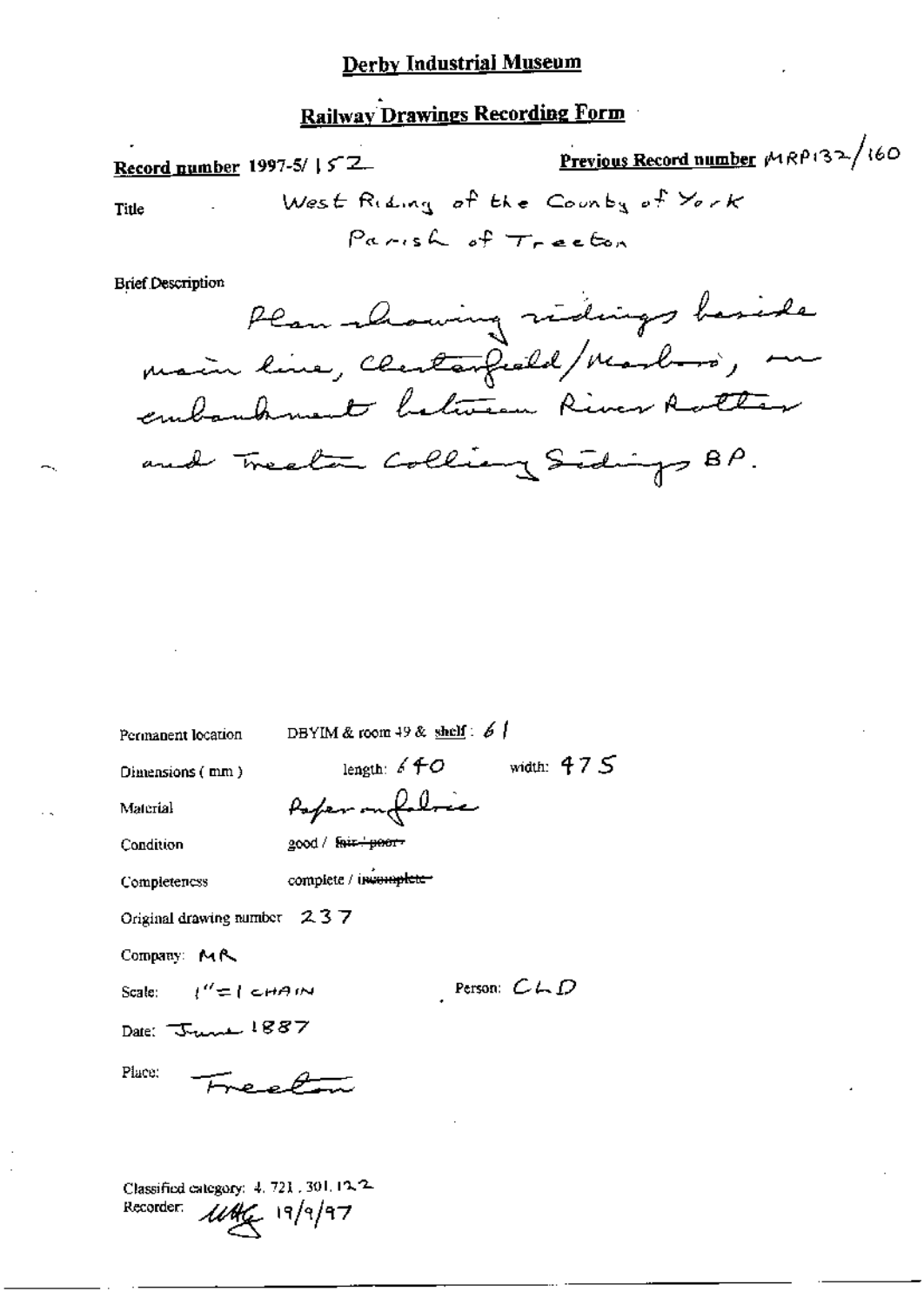### **Railway Drawings Recording Form**

### Record number 1997-5/ 2 30.1

Previous Record number  $\text{HRP}(32/2.61)$ 

Tide

**Brief Description** 



| Permanent location           | DBYIM & room 49 & shelf : $6\frac{1}{2}$ |              |
|------------------------------|------------------------------------------|--------------|
| Dimensions (nun)             | length: $\mathcal{A} \mathcal{B}$ O      | width: $435$ |
| Material                     | Peperanfolice                            |              |
| Condition                    | good / fair / poor                       |              |
| Completeness                 | complete / i <del>ncomplete</del>        |              |
| Original drawing number      | 33                                       |              |
| Company: $MR$                |                                          |              |
| Scale: $1^{H} = 1$ CHAIN     | Person:                                  |              |
| Date: <del>J</del> eely 1890 |                                          |              |
| Place:<br>$C_{\alpha}$ , 0.0 |                                          |              |
|                              |                                          |              |

Classified category: 4, 721, 301, 122-Recorder: Utter 21-1197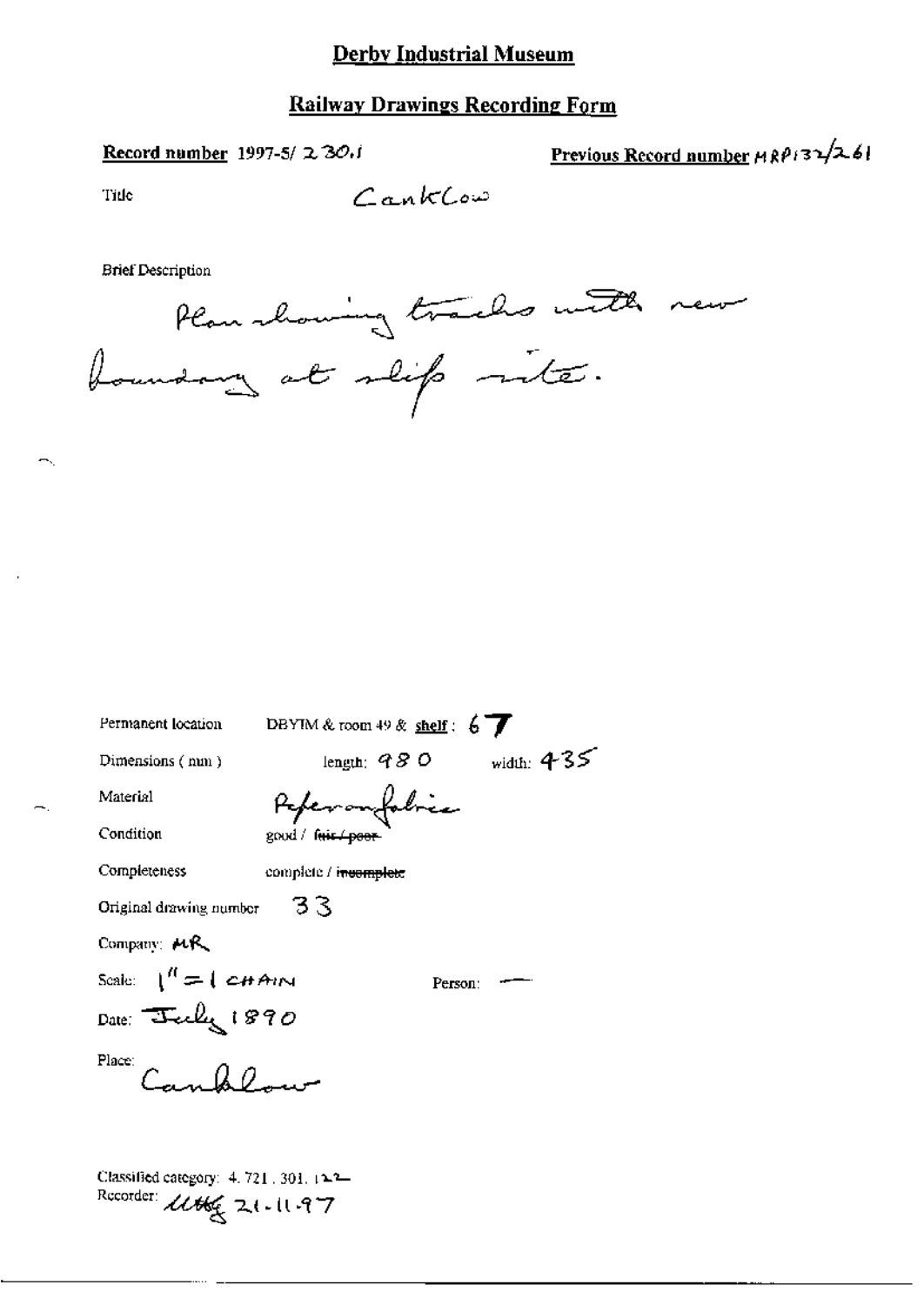### **Railway Drawings Recording Form**

#### Record number 1997-5/ 230.1

Previous Record number  $\exp(i3\pi/26)$ 

Title

**Brief Description** 

Pencil drawing of tracks etc over bridge 135 and road

| Permanent location                                      | DBYIM & room 49 & shelf : $67$ |              |
|---------------------------------------------------------|--------------------------------|--------------|
| Dimensions (mm)                                         | length: $685$                  | width: $320$ |
| Material                                                | Paper                          |              |
| Condition                                               | good / fair / poor             |              |
| Completeness                                            | complete / incomplete          |              |
| Original drawing number                                 |                                |              |
| Company: MR                                             |                                |              |
| Scale: $\vert \hspace{.1cm} \vert^h \equiv \vert$ chant |                                | ╭<br>Person: |
| Date: $\sim$                                            |                                |              |
| Place:                                                  | Canbream Rite                  |              |
| Classified category: $4, 721, 301, 12, 24$              |                                |              |

Recorder:  $\mathcal{U}\mathcal{H}\mathcal{L}$  2 ( $(11.97)$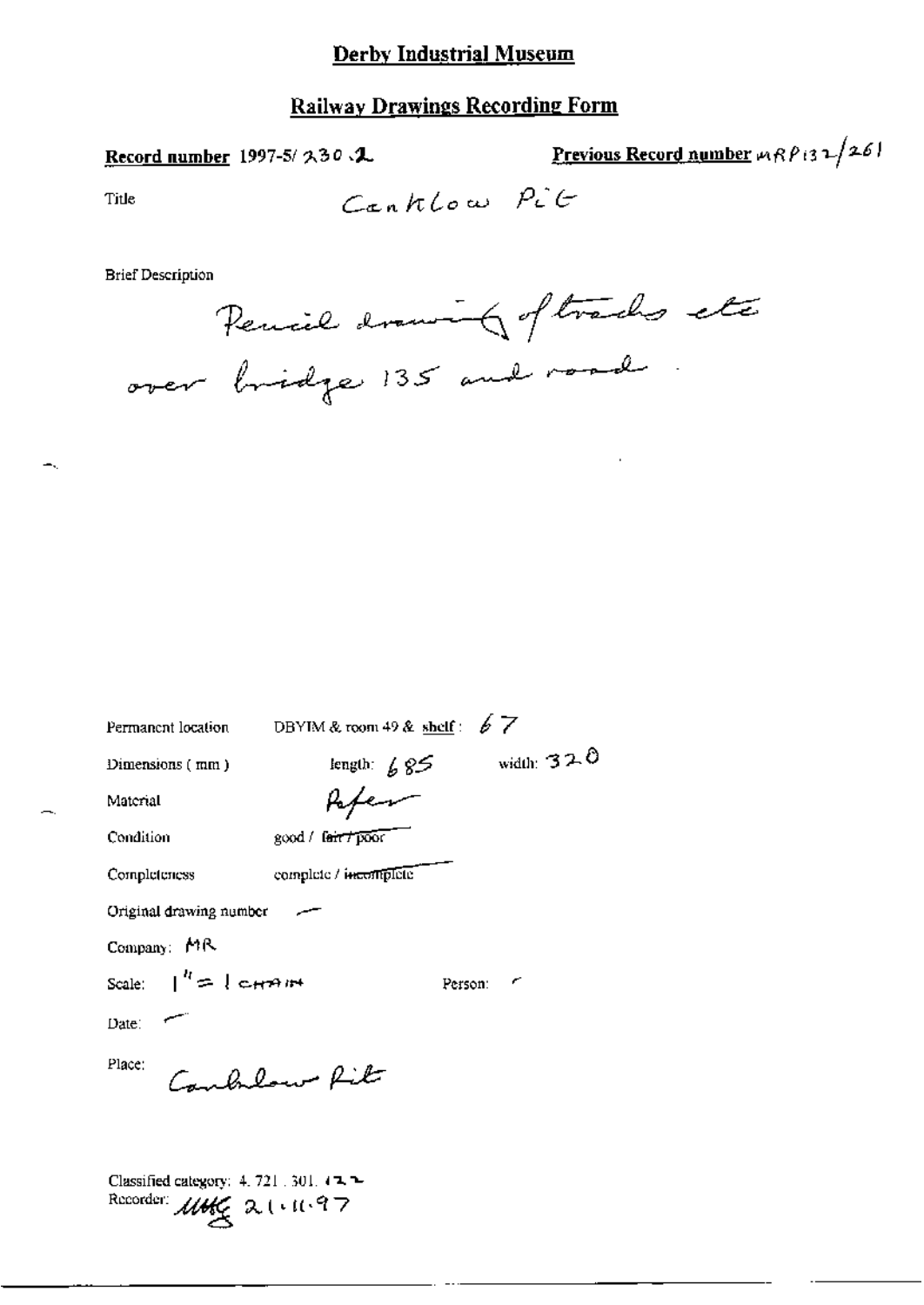Record number 1997-5/67.

Previous Record number  $\mu$ 13 1/63

Title

**Brief Description** 

Plan of trachs & land boundaries between Bowling & Finsley Road and Shaffield & Rotherlam  $root.$   $(384 - 3940)$ Plan of land bought from 5 Fulleston & Wife on  $S$  March 1894 ( $I' = 4\frac{1}{2}cH$ ) Ramich of Brinsworth.

| Permanent location                   | DBYIM & room 49 & shelf: $57$                      |
|--------------------------------------|----------------------------------------------------|
| Dimensions (mm)                      | length: $2240$ width: $720$                        |
| Material                             | Popen                                              |
| Condition                            | good / f <del>air / peor</del> -                   |
| Completeness                         | complete / incomplete                              |
| Original drawing number $\times$ 437 |                                                    |
| Company: M A                         |                                                    |
| Scale: $1'' = 1$ $CH$                | Person:                                            |
| Dale: 21 July 1893                   |                                                    |
| Place:                               |                                                    |
|                                      | $C = \ell \ell \ell \neq \ell \ell \neq \ell \ell$ |

Classified category: 4, 721, 301, 12.72-Recorder:  $\mu$  4/4/1997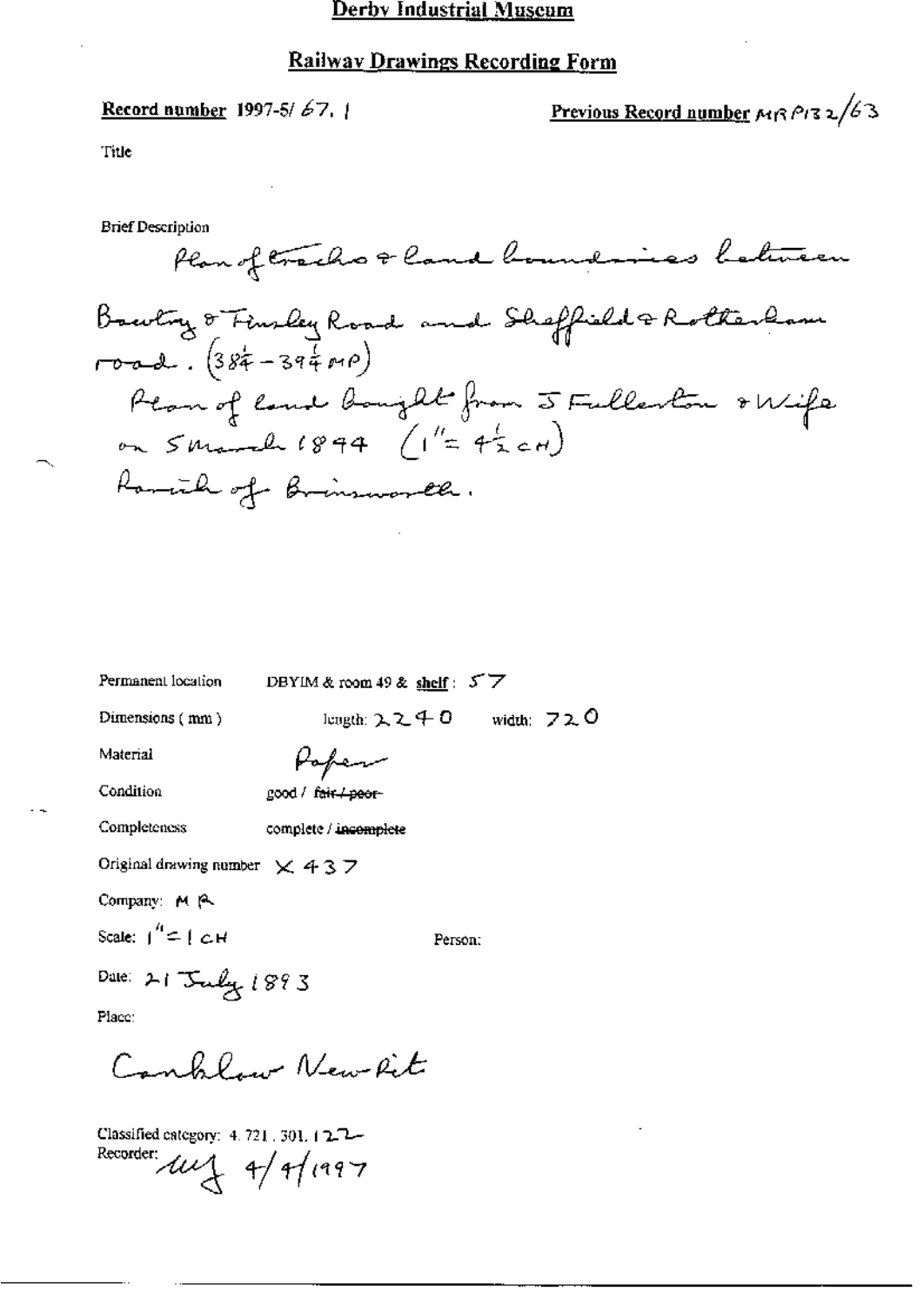### **Railway Drawings Recording Form**

Record number 1997-5/67.2

Previous Record number  $MRPI32/63$ 

Title

**Brief Description** 

**Dermonant lessien** 

Plan of trachs & land boundaries as on

| г станон, планон                                                                | $\log i$ MICK FOODD 49 OC SDEEL 3 $\sim$ |            |
|---------------------------------------------------------------------------------|------------------------------------------|------------|
| Dimensions $(mn)$                                                               | length: $i \times 20$                    | width: 845 |
| Material                                                                        | Pafer                                    |            |
| Condition                                                                       | geed / fair / <del>poor</del>            |            |
| Completeness                                                                    | complete / incomplete-                   |            |
| Original drawing number $\times$ 4-3 7                                          |                                          |            |
| Company: MR                                                                     |                                          |            |
| Scale: $\int_0^h = \int_{\mathbb{R}} \mathcal{L} H$ .                           | Person:                                  |            |
| Date:                                                                           |                                          |            |
| Place:                                                                          |                                          |            |
| سيهبط وكمرهبة                                                                   |                                          |            |
| Classified category: 4.721.301. 12.2.<br>Recorder: $\mu$ $\rightarrow$ 4/4/1997 |                                          |            |

DOMIN 4.8  $\sim$   $\sim$  40.8  $\mu$   $\sim$  5.38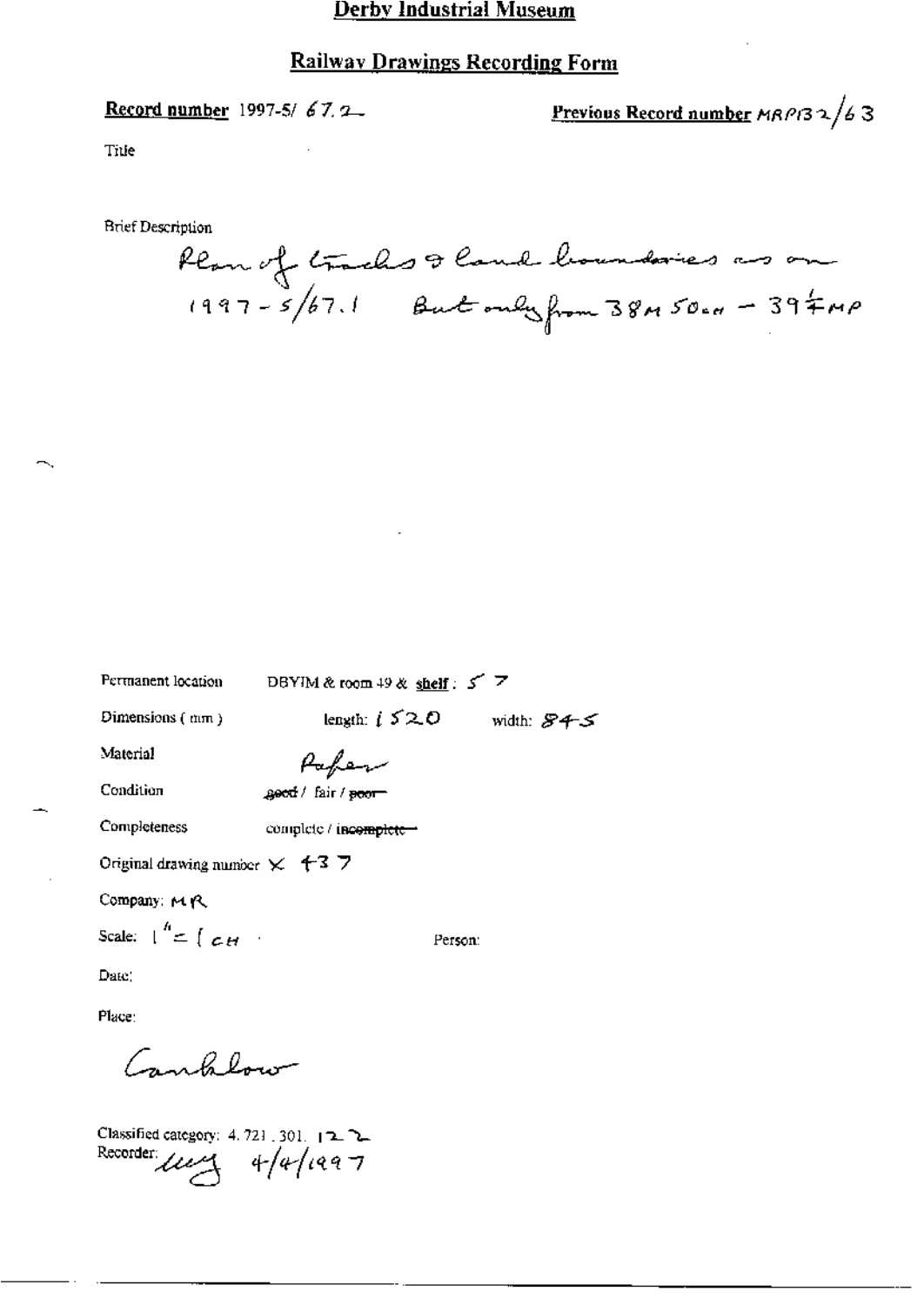#### **Railway Drawings Recording Form**

Record number 1997-5/67.3

Previous Record number  $\mu$ (RPi32/63

Title

**Brief Description** Tracing of tracks shaming new lines proposed in south of Canklow New Rit

| Permanent location                                 | DBYIM & room 49 & shelf: $5\overline{7}$ |
|----------------------------------------------------|------------------------------------------|
| Dimensions (mm)                                    | length; $2.2.3$ O<br>width: $770$        |
| Material                                           | Tracing fobric                           |
| Condition                                          |                                          |
| Completeness                                       | complete / incomplete                    |
| Original drawing number $\times$ 43 $\overline{7}$ |                                          |
| Company: $M R$                                     |                                          |
| Scale: $1'' = \{ \text{ or }$                      | Person:                                  |
| Date:                                              |                                          |
| Place:                                             |                                          |
| سندراكم كمكربية                                    |                                          |
|                                                    |                                          |

Classified category: 4.721.301.122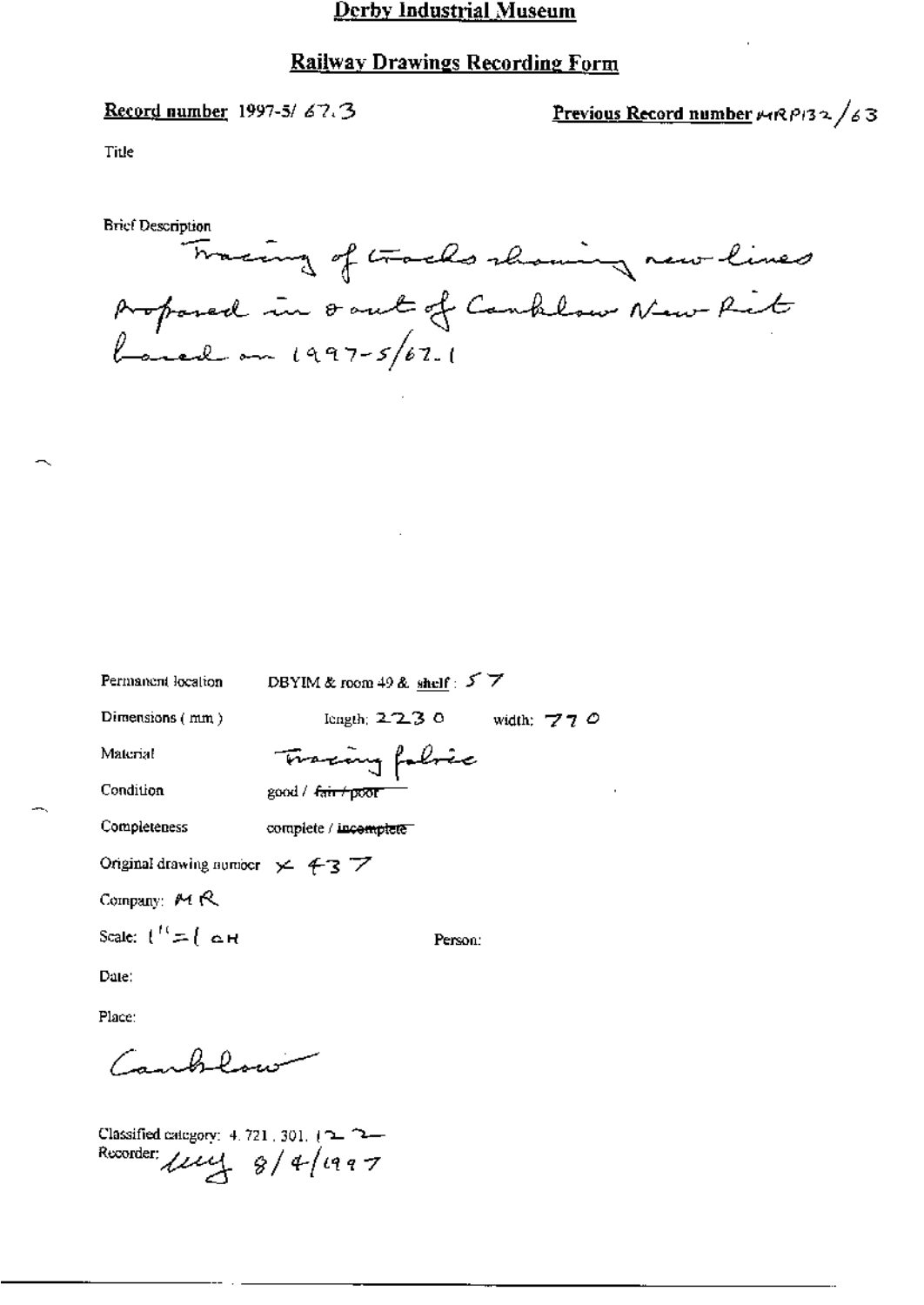#### **Railway Drawings Recording Form**

Record number 1997-5/67.4

Previous Record number  $MRP/32/63$ 

Title

**Brief Description** 

Tracing of existing tracks in the visiting of proposed combilow New Pit with existing lang channamies

Permanent location

DBYIM & room 49 & shelf: 12 57

Dimensions (mm)

length:  $2140$  width:  $460$ 

Material

Tracing folice good /-fair/poor

Condition

Completeness complete / incomplete

Original drawing number  $\times$  437

Company: M P

Scale:  $1'' = 1$   $\epsilon$  if

Person:

Date:

Place:

Cambridge

Classified category: 4.721.301.122 Recorder  $\mu$   $\rightarrow$  8/4/1997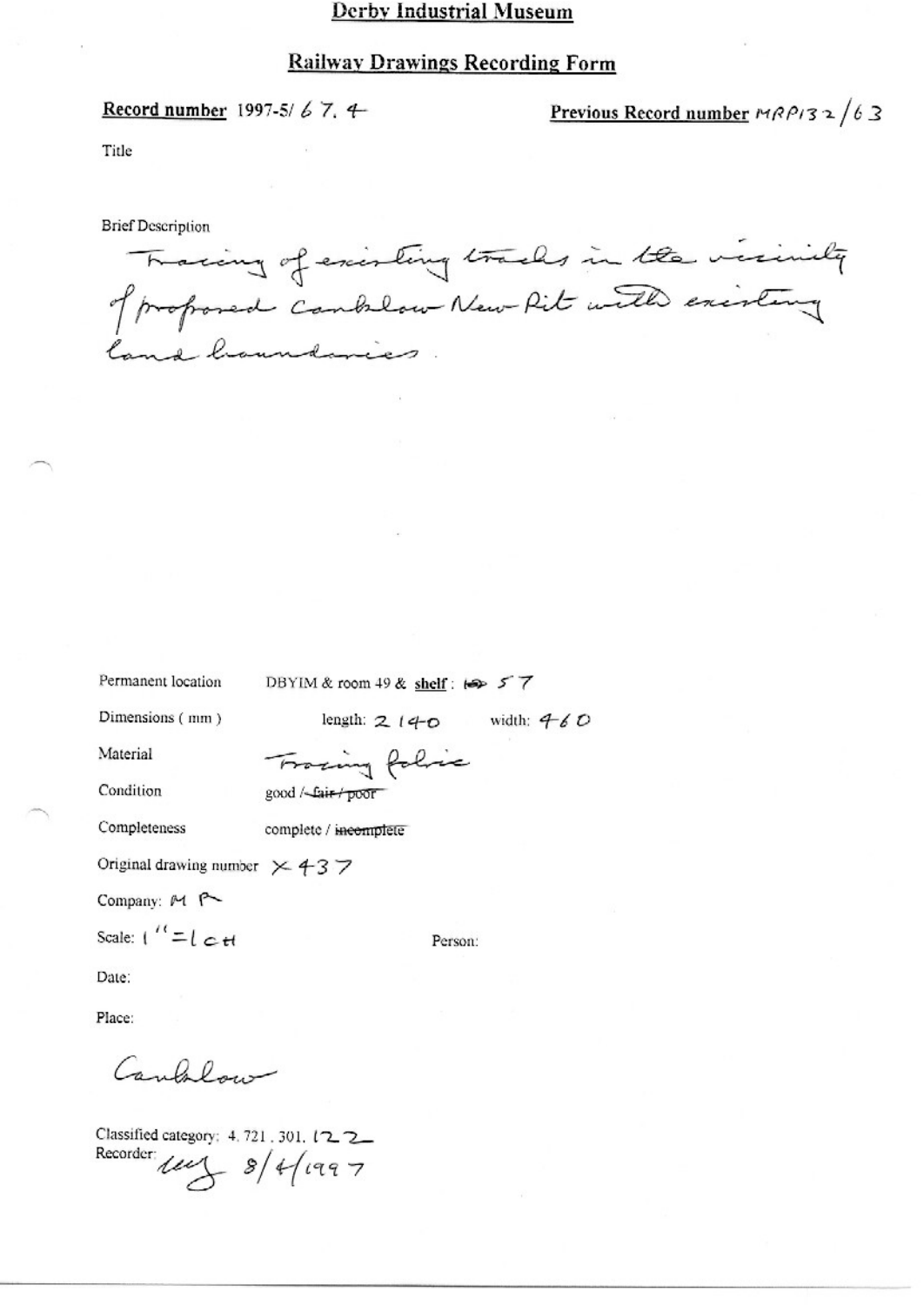#### Railway Drawings Recording Form

Record number 1997-5/67.5 Previous Record number MRP13  $2/6$  3 PLAN SHEWING ENCROACHMENT BY MIDLAND RAILWAY CO. Title ON LANDS OF MR FULLERTON AND MR LISTER HTAYE **Brief Description** Tracing showing old MR boundary in black, New boundary in red jurig 9 wide change. area coloured blue - Mr Fullerton Pink - har Lister-Kaya

Permanent location DBYIM & room 49 & shelf :  $57$ Dimensions (mm) length:  $107D$  width:  $35D$ Tracing folice Material Condition good / fair / poor Completeness complete / incomplete Original drawing number  $\times$  437 Company: M P Scale:  $\int_0^{R} f(x) dx$ Person: Date:  $22 - 7 - 1893$ Place: Canklow

Classified category: 4.721, 301, 12, 2-Recorder  $11/2$  8/4/1997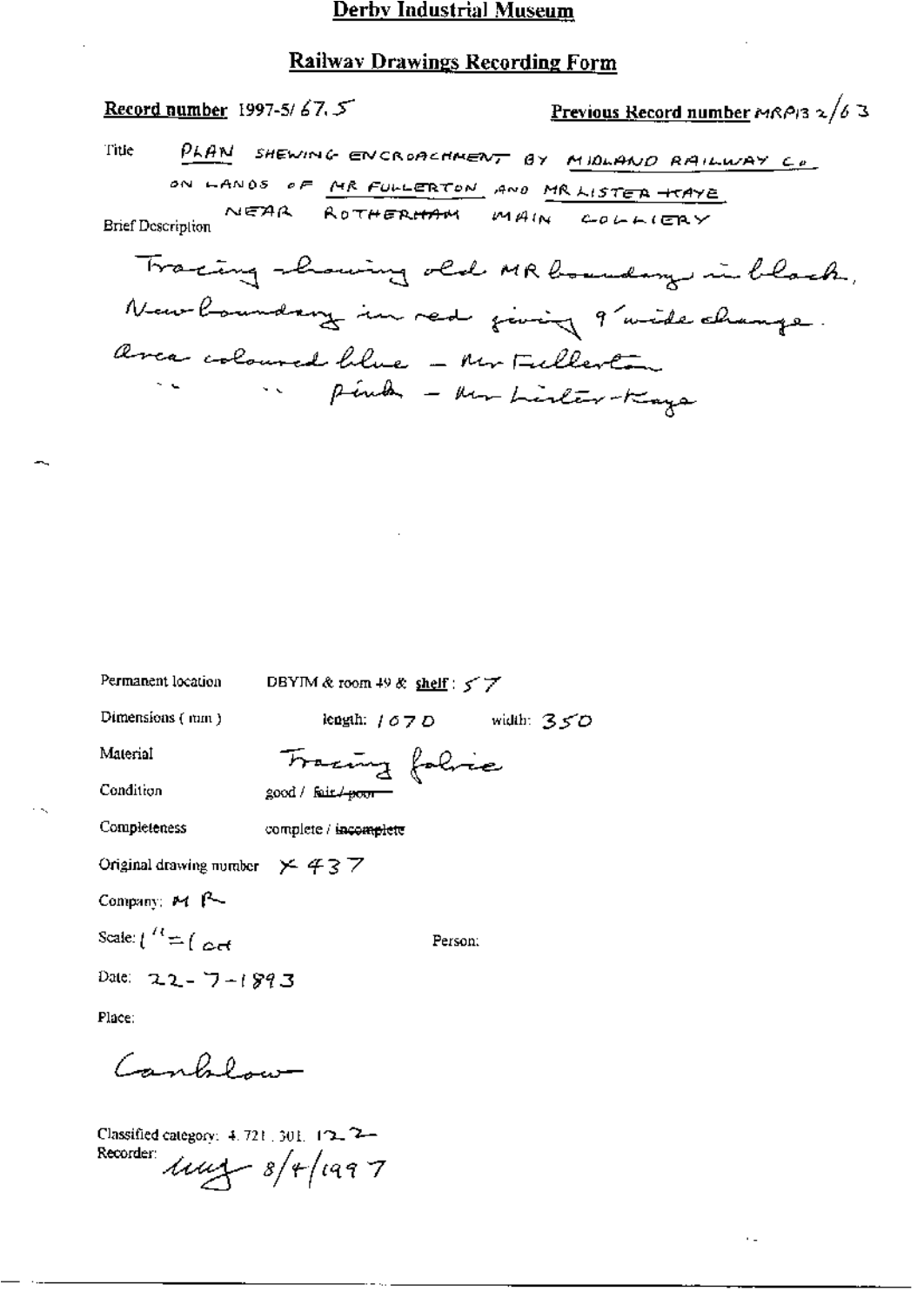### Record number 1997-5/67.6

Previous Record number MRPI3 2/63

Title

**Brief Description** 

Tracing showing new boundaries (200m 1997-5/67.5) in green with a red outline as shown ouplan sent to Mr Rhodes in July 1890. Ner Rhodes claims hisbanndary is old hedge choun in lebec.

| Permanent location                        | DBYIM & toom 49 & shelf: $57$ |              |
|-------------------------------------------|-------------------------------|--------------|
| Dimensions (mm)                           | length: $1175$                | width: $375$ |
| Material                                  | Tracing fabric                |              |
| Condition                                 | good / lait / poor            |              |
| Completeness                              | complete / incomplete         |              |
| Original drawing number $\times$ 437      |                               |              |
| Company; $\mu_{\epsilon}$ $\epsilon$ -    |                               |              |
| Scale: $\binom{n}{k}$ $\subset$ $\subset$ | Person:                       |              |
| Date: $16 - 6 - 1893$                     |                               |              |
|                                           |                               |              |

Place:

Canbelow-

Classified category: 4, 721, 301, 12, 2, 2, Recorder:  $\text{avg}_{s}$  8/4/1997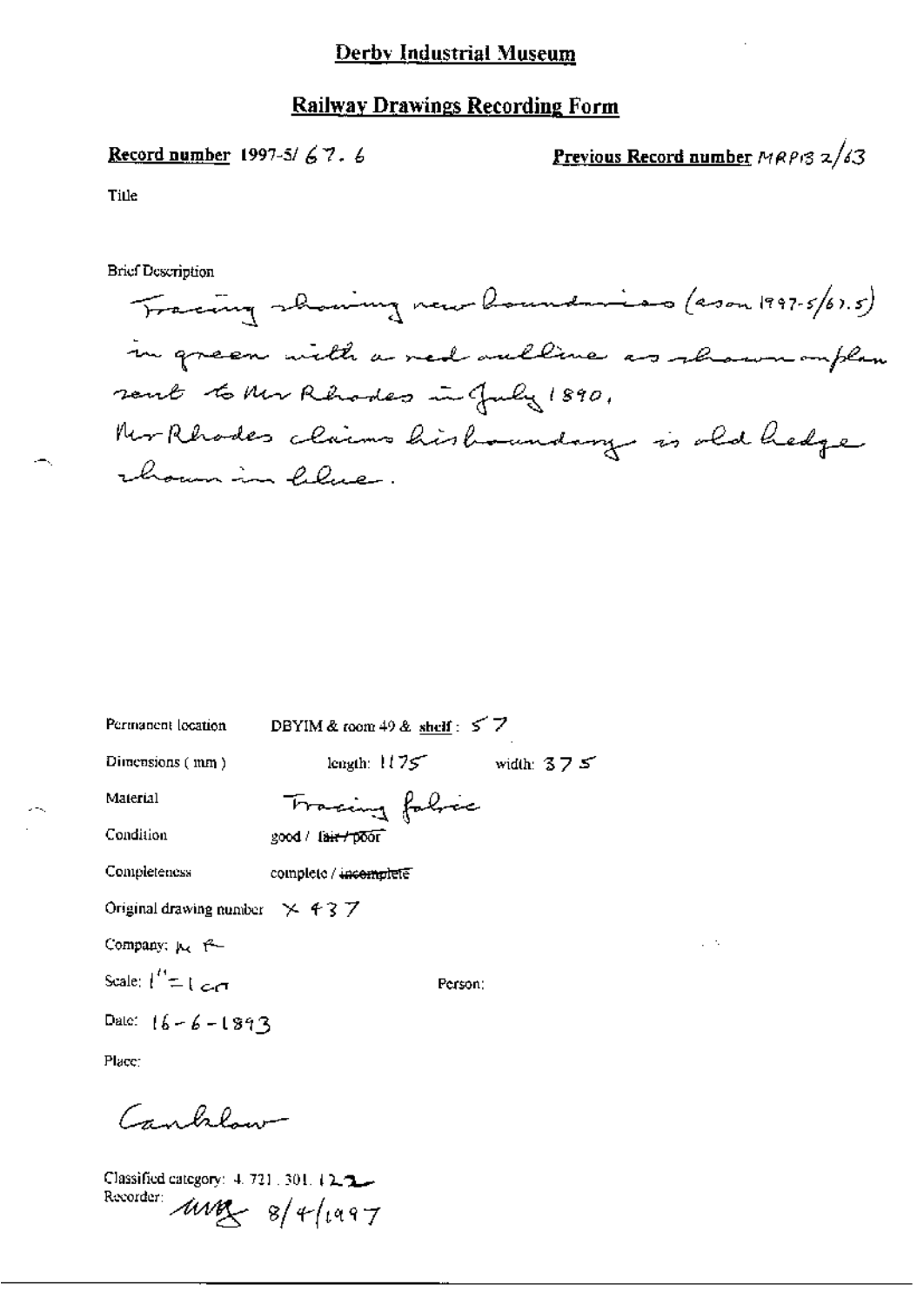### **Railway Drawings Recording Form**

Record number 1997-5/67,  $7 - .8$ 

Previous Record number  $MRP$ 132/63

£

Title

**Brief Description** 

Notes regarding count of land

| Permanent Iocation      | DBYIM & room 49 & shelf: $029$ $\beta$ $\rightarrow$ $58310$ |                         |
|-------------------------|--------------------------------------------------------------|-------------------------|
| Dimensions $($ mm $)$   | length: $410$                                                | width: $15^{2}$<br>$95$ |
| Material                | 久田                                                           |                         |
| Condition               | good / fair <del>/ poor</del>                                |                         |
| Completeness            | complete / incomplete"                                       |                         |
| Original drawing number |                                                              |                         |
| Company: $MR$           |                                                              |                         |
| Scale: $-$              | Person:                                                      |                         |
| Date:                   |                                                              |                         |
| Place:                  |                                                              |                         |
| $\epsilon = 0, 0, $     |                                                              |                         |
|                         |                                                              |                         |

Classified category:  $4.721$ ,  $301$ ,  $\left(7 - \frac{7}{2}\right)$ Recorder;  $102 + 28 - 8 - 2006$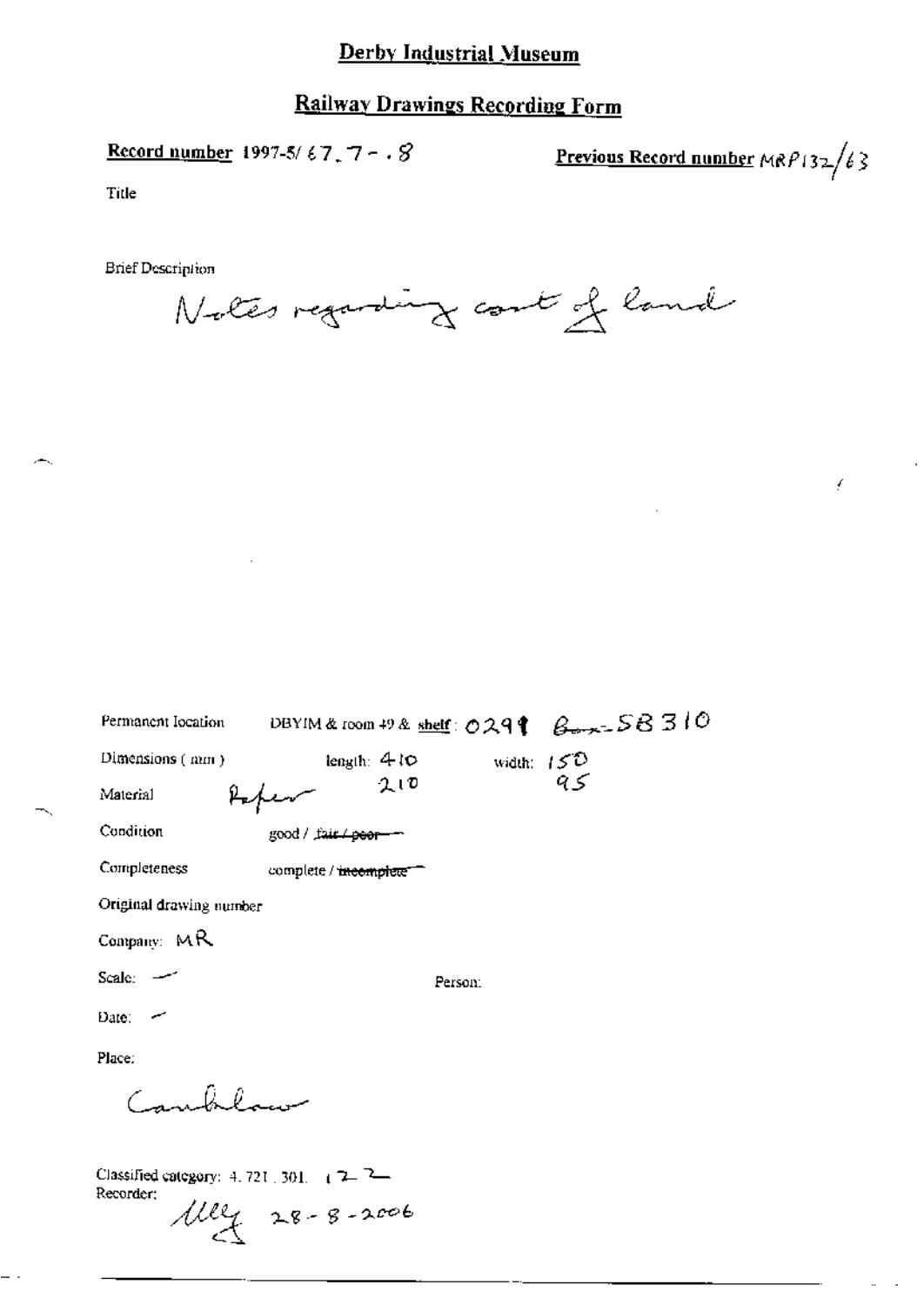### Railway Drawings Recording Form

Record number 1997-5/67.9-, 11 Previous Record number  $HRP/32/63$ Title Notes regarding cost of land

**Brief Description** 

DBYIM & room 49 & shelf: 0291 Booc S8311 Permanent location Dimensions (mm) width:  $330$ length:  $2.16$ 

Refer

Condition

Material

good / fairt poor-

Completeness

complete / incomplete

Original drawing number

Date:  $11/7/1893$ 

Company: MR

Scale: -

Person:

Place:

 $C_{\text{max}}$  for  $Q_{\text{max}}$ 

Classified category: 4, 721, 301,  $\sqrt{2}$ Recorder:

 $11446$  28-8-2006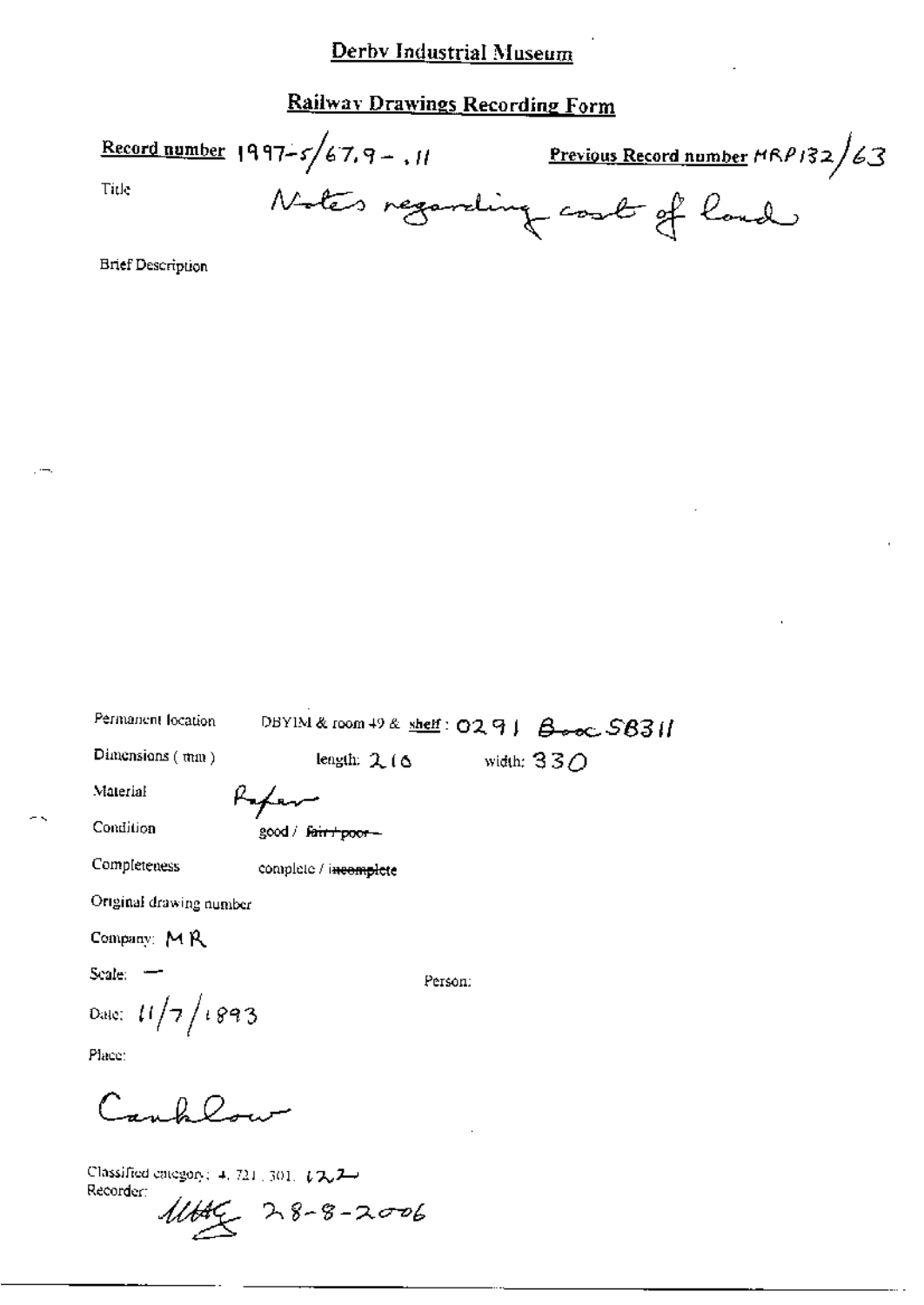### **Railway Drawings Recording Form**

| Record number 1997-5/1105.19                       | Previous Record number MRP132/1180 |
|----------------------------------------------------|------------------------------------|
| Title                                              | M.R.                               |
| ICKLES VIADUCT W10EDVING-BIBP1DEQ                  |                                    |
| BRI0GE over BHEFFIELO QSOUTH YORNSHIRE NAYIGATION. |                                    |
| BrieDescription                                    |                                    |
| QLevalten, plane Green canel for mideneg           |                                    |
| from 3 to S trends).                               |                                    |
| Amount 3 to S (fraeths).                           |                                    |
| Numberled – Superseded $ln$ Munded $Im$            |                                    |

Permanent location DBYIM & room 49 & shelf:  $|44|$ length:  $1380$  width:  $660$ Dimensions (mm) Paper on follow Material Condition good / Lair / poor -Completeness complete / incomplete Original drawing number 137 Marchon, 1142 Company, MR Scale:  $t'' = 8$  FEET Person: Date:  $3 - 9 - 1901$ Place: Charlesfield Marboro

Classified category: 4, 721, 301, 12, 2-Recorder  $102 - 28/4/2000$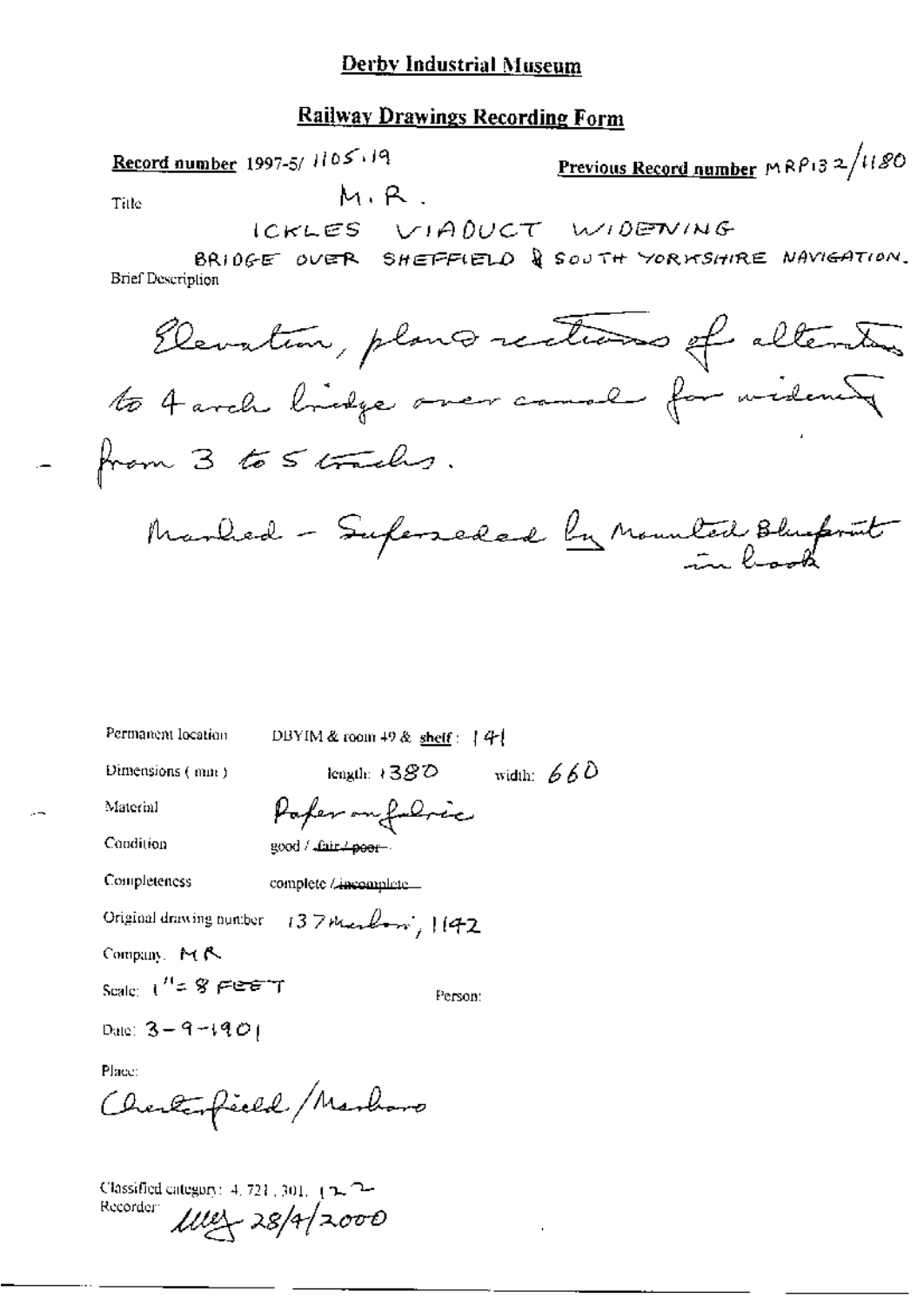#### **Railway Drawings Recording Form**

 $M, R$ 

Record number 1997-5/1105.20

Title

ICKLES VIADUCT WIDENING BRIOGE OUER SHEFFIELD & ROTHERHAM RY. **Brief Description** Elevations, plans rections of the bridge alterations to increase from 4 to 6 trachs over 2 tracks of SORRy. Marhard - Superseded by mounted Bluefint in book.

Previous Record number MRP132 /1180

| Permanent location                                  | DBYIM & room 49 & $\frac{\text{shelf}}{2}$ / $\frac{q}{r}$ / |
|-----------------------------------------------------|--------------------------------------------------------------|
| Dimensions (mm)                                     | length: $/62$ O<br>width: $655$                              |
| Material                                            | Reference for Linea                                          |
| Condition                                           | good / <del>fair / poor -</del>                              |
| Completeness                                        | complete / f <del>ficomplete</del>                           |
|                                                     | Original drawing number 138 Max Boom, 745                    |
| Company: MR                                         |                                                              |
| Scale: $\int_{-\infty}^{\infty} 4\epsilon \epsilon$ | Person:                                                      |
| Date: $\mathcal{F}_{\epsilon}$ $\ell$ 1902          |                                                              |
| Place:                                              |                                                              |
| Charlesfield/Machoro.                               |                                                              |
|                                                     |                                                              |

Classified category: 4, 721, 301, 4 2, 2-Recorder:  $\text{unit}$  28/4/2000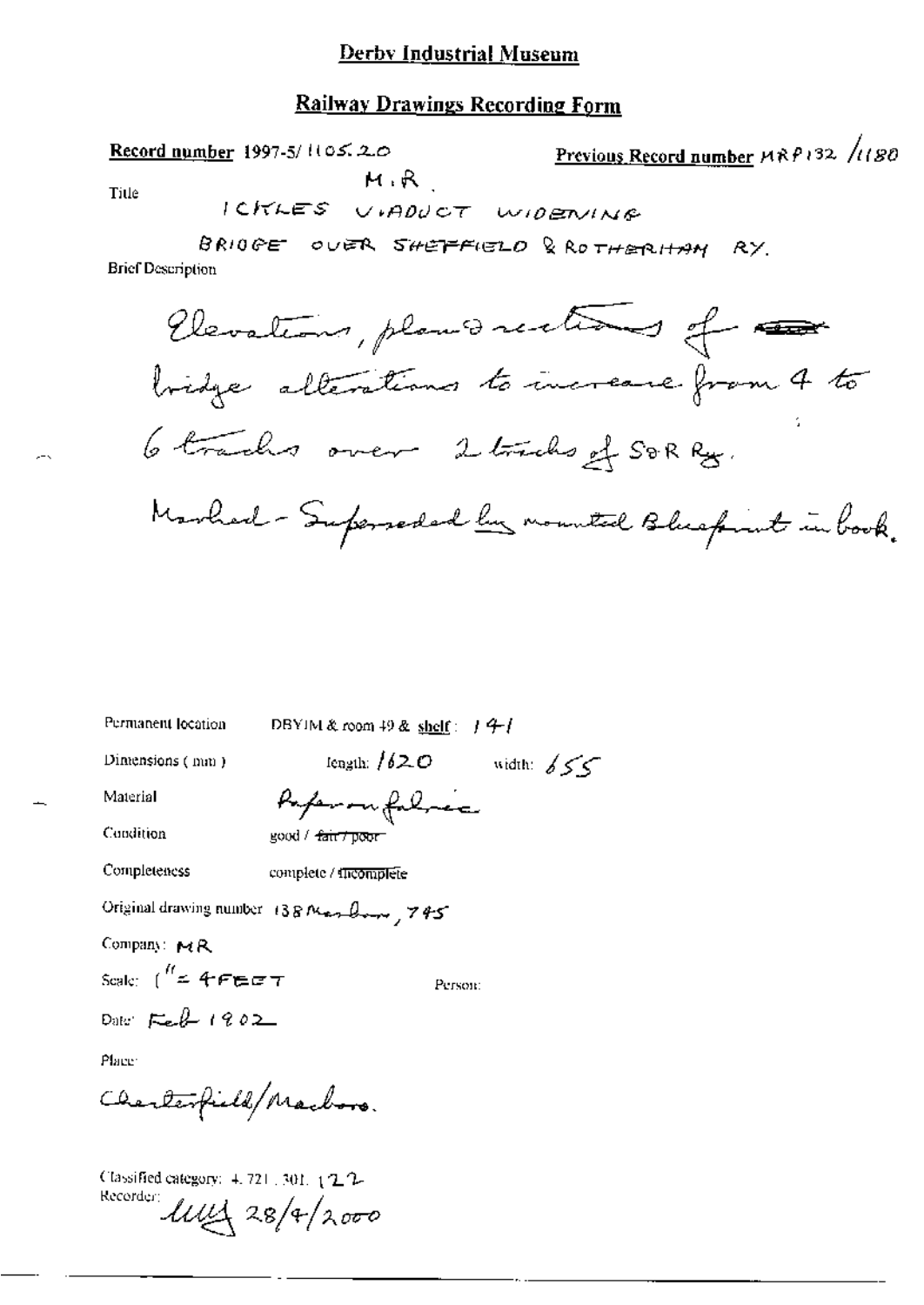### **Railway Drawings Recording Form**

Record number 1997-5/1116.1 Previous Record number HRP132/921 MIOLAND RAILWAY MASBOAD QICRLES VIADUCT **Brief Description** Planol cristing tracks (blue) and

Permanent location

DBYIM & room 49 & shelf: (4-1

Dimensions (mm)

Material

Title

Condition

Completeness

<stood / fair / poer-

Paper

complete / incomplete

Original drawing number

Company: MR

Scale:  $1^{11} = 41.66$ FEET

Person:

length:  $1870$  width:  $1070$ 

Date:

Place:

Marboro / Jebles

Classified category: 4, 721, 301, (2, 72) Recorder 14/5/2000

 $\overline{a}$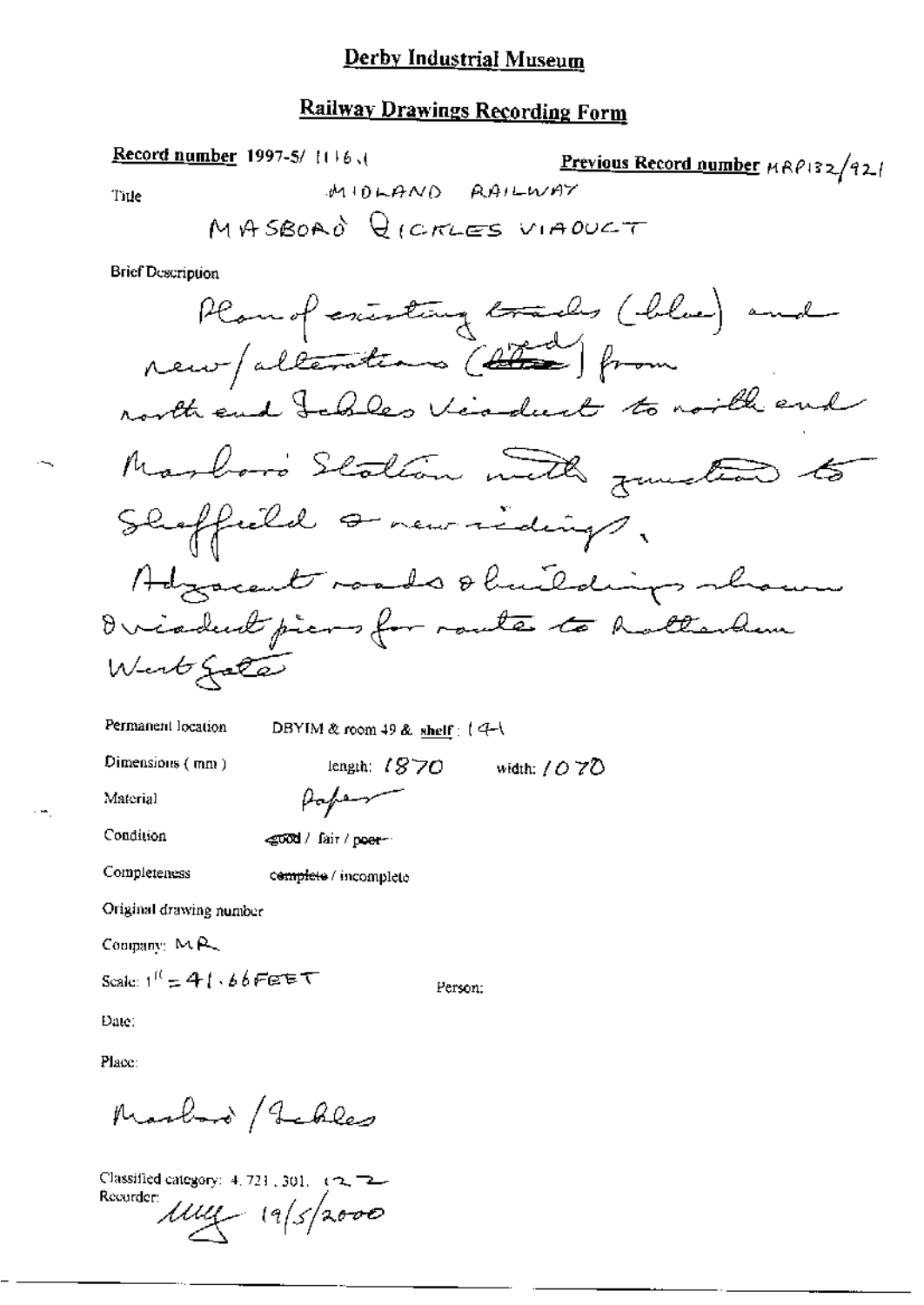## **Railway Drawings Recording Form**

Record number 1997-5/ $[(\frac{1}{6}, 2)]$ 

Previous Record number MRP132/921

Tiue

**Brief Description** 

Plan of emisting tracks (blue) 9 new/alterations (red) from roath end beblesviadent to fain 1997-5/1116.1 adjacent features shown.

| Permanent location                                 | DBYIM & room $49$ & $\frac{\text{shelf}}{11}$ : $(4+)$ |                            |
|----------------------------------------------------|--------------------------------------------------------|----------------------------|
| Dimensions $(mn)$                                  | length: $10.50$                                        | width: $\cancel{\phi}$ S O |
| Material                                           | Poper                                                  |                            |
| Condition                                          | good / fair / poor                                     |                            |
| Completeness                                       | complete / incomplete                                  |                            |
| Original drawing number $\epsilon \equiv 9426/101$ |                                                        |                            |
| Compam: $M \rightarrow \infty$                     |                                                        |                            |
|                                                    |                                                        | Person:                    |
| Date: 20 New 1902                                  |                                                        |                            |
| Place:                                             |                                                        |                            |

Marboro Schley

Classified category: 4, 721, 301, 1-2. Recorder:  $1141 | 19/5| 2000$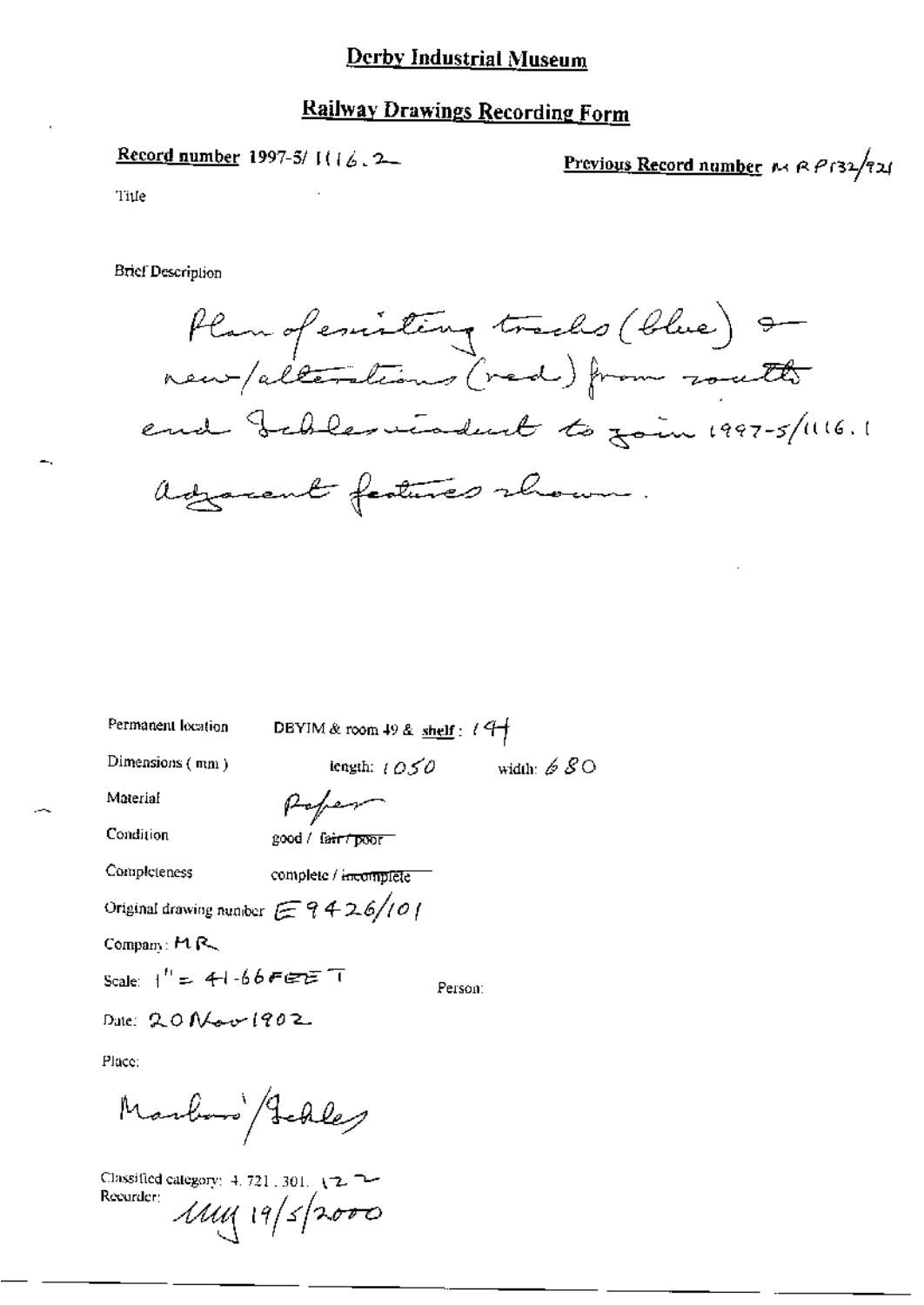# Railway Drawings Recording Form

Record number 1997-5/ $\sqrt{100}$  1220

Previous Record number

 $\lambda_{\rm c}$ 

ä,

Title

**Brief Description** 

| Permanent location                                                                                                                        | $SL(40317)$ $B_{\alpha\times}$<br>$DBYIM \&$ room 49 & street $\overrightarrow{CP}$ |         | 58433         |  |
|-------------------------------------------------------------------------------------------------------------------------------------------|-------------------------------------------------------------------------------------|---------|---------------|--|
| Dimensions (mm)                                                                                                                           | length: $790$                                                                       |         | width: $4-10$ |  |
| Material                                                                                                                                  | poferon fabrics, restimed o folded.                                                 |         |               |  |
| Condition                                                                                                                                 | good / fair+pour                                                                    |         |               |  |
| Completeness                                                                                                                              | complete / incomplete                                                               |         |               |  |
| Original during number $3/a$                                                                                                              |                                                                                     |         |               |  |
| Company:<br>Scale: $f'' = 4c$ Hams $HOR(Z)$<br>$1^{\prime\prime}$ = 20 Feet VERT<br>E Jaly 1839<br>Date:<br>Place:<br>Canbelon- Ratherham |                                                                                     | Person: |               |  |
| Classified category: $+$ , 721, 301, $+$ $\sqrt{2}$ , $-$<br>Recorder:                                                                    | $\mu\mu$ $s/n$ 2003                                                                 |         |               |  |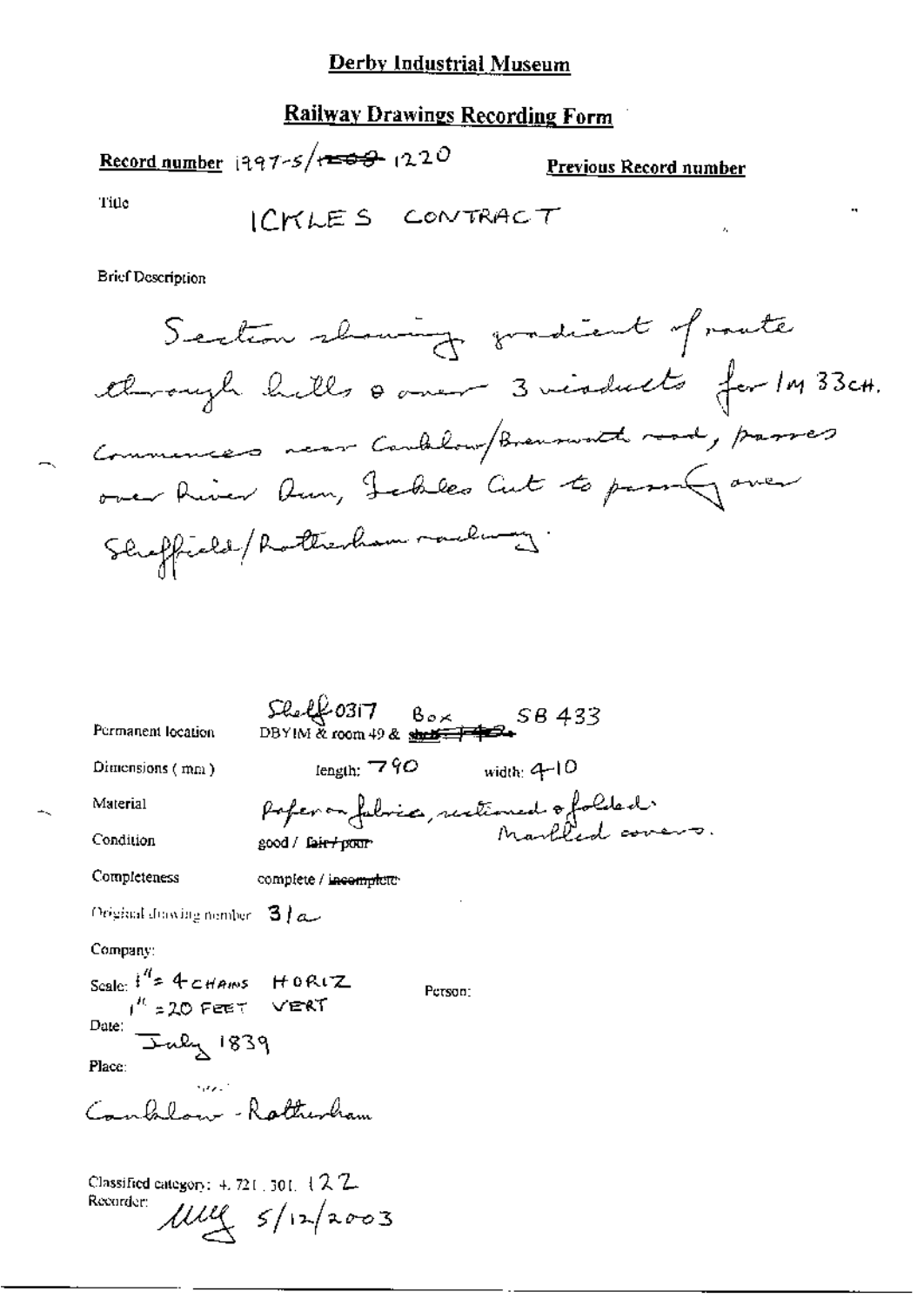#### Record number 1997-5/ $R$

Previous Record number HRP132/1129-

Title

$$
\mathcal{L} \text{ONTRAC-T}, \mathcal{P} \text{No} \mid (\text{LcrLES})
$$

**Brief Description** 

Section of cultury showing 2 trachs with fence or wall at top

Permanent location

DBYIM & room 49 & shelf :  $108$ 

Dimensions (mm)

Paper

Condition

Completeness

Material

good / fait / poor

complete / incomplete

Original drawing number  $N^p \times (11)$ 

Company:  $NMR$ 

Scale:  $1^{11}$  =

Date:

Place:

Q Des

Classified category:  $4.721 \cdot 301.1$   $\sim$  2. Recorder  $\mu$ uy 1/12/2000 Person:

length:  $935$  width:  $620$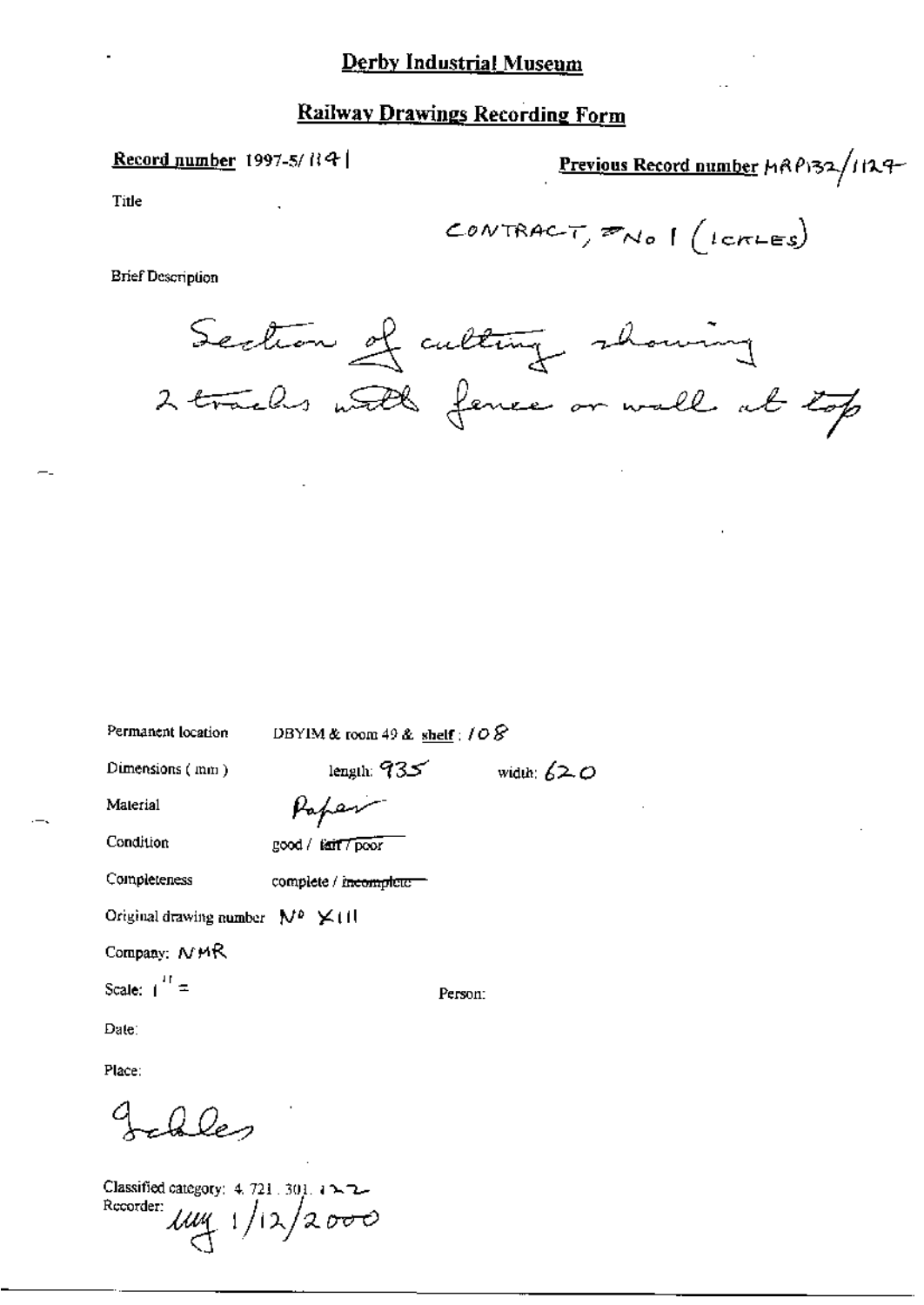Previous Record number MRP132/654 **Record number 1997-5/1137.2.** Title CONTRACT, 1. Inkles **Brief Description** Plan of proposed route through port of Felles. Township of Brinsworth, Parcil of Rotherlam. fart of River Rotler, comme to Jehles.

Root if River Down, Jeddes Cut, River Aun Co's New Cat; Holmes Fail Good. Road diversions shown-peind, from Calibific to zundian of Barbing & Timolay Tumpike, Sheffield to Rotherham Turnpike.

| Permanent location      | DBYIM & room 49 & shelf $: 10S$  |         |              |
|-------------------------|----------------------------------|---------|--------------|
| Dimensions $(mn)$       | length: $955$                    |         | width: $505$ |
| Material                | Paper                            |         |              |
| Condition               | good / <del>fair / po</del> or " |         |              |
| Completeness            | complete / incomplete -          |         |              |
| Original drawing number | V.I                              |         |              |
| Company: MM R           |                                  |         |              |
| Scale: $1'' = 4c+$      |                                  | Person: |              |

Date:

Place:

Jales.

Classified category:  $4\,721\,.\,301.12\,2$ Recorder: My  $17/11/2000$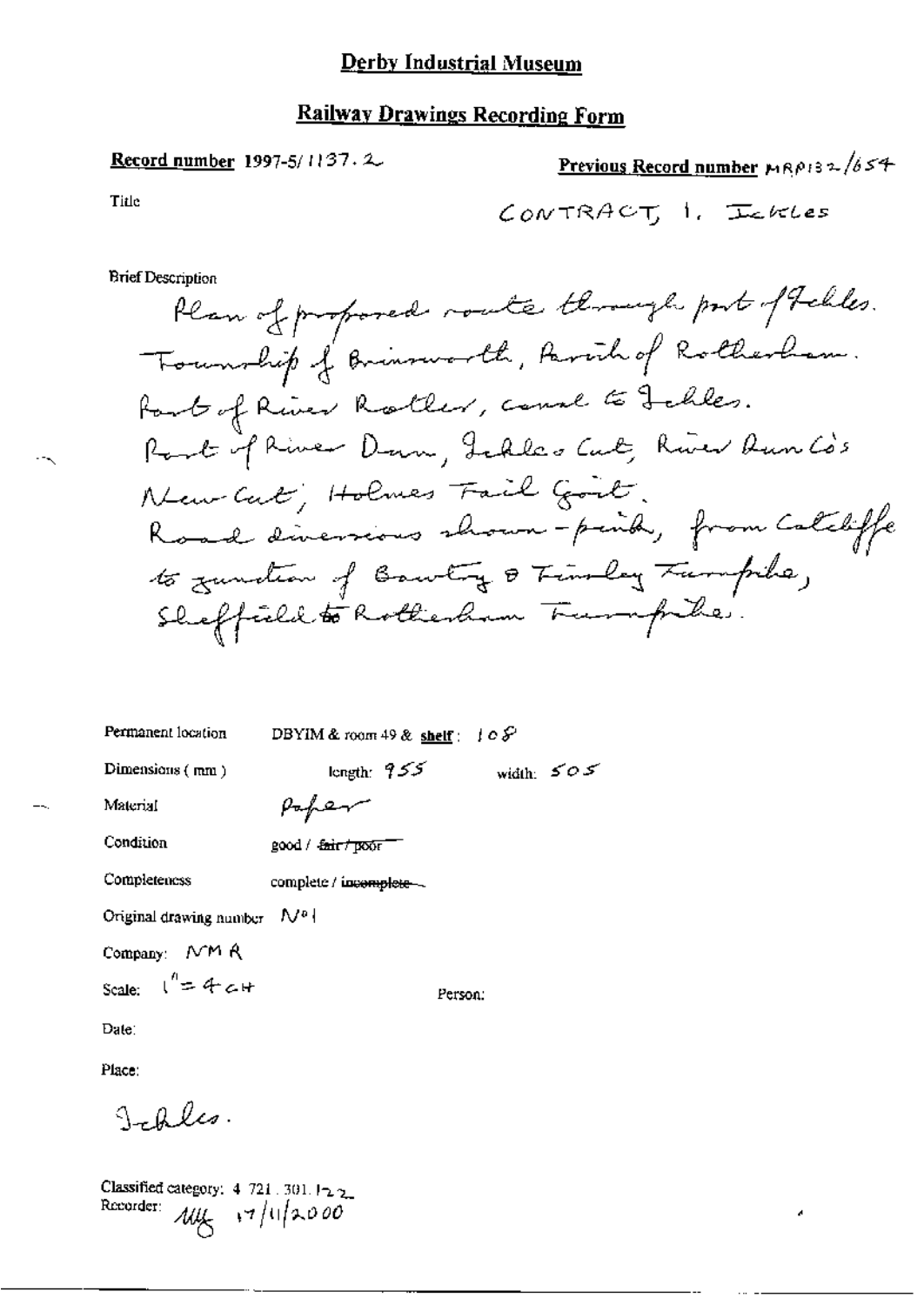### **Railway Drawings Recording Form**

Record number 1997-5/1134 Previous Record number MRP132/201 BRIDGE FOR BAWTRY AND TINSLEY ROAD. Title CONTRACT  $1.(tCKLES)$ 

**Brief Description** 

Clevations escalado of 2 track, 3 of a anche bridge over road with Colonical

Permanent location

DBYIM & room 49 & shelf:  $\ell_0$   $\rightarrow$ 

Dimensions (nan)

Paper

Condition

Completeness

Material

good / fair / poor-

complete / inconvelete-

Original drawing number  $N^{\circ} \times 0$ 

Company: N M R

Scale:  $\binom{n}{2}$  = 4

Person:

length:  $1280$  width:  $715$ 

Date:

Place:

 $-000$ 

Classified category:  $4$  721, 301,  $t \ge 2$ Recorder: nyst 10/11/2000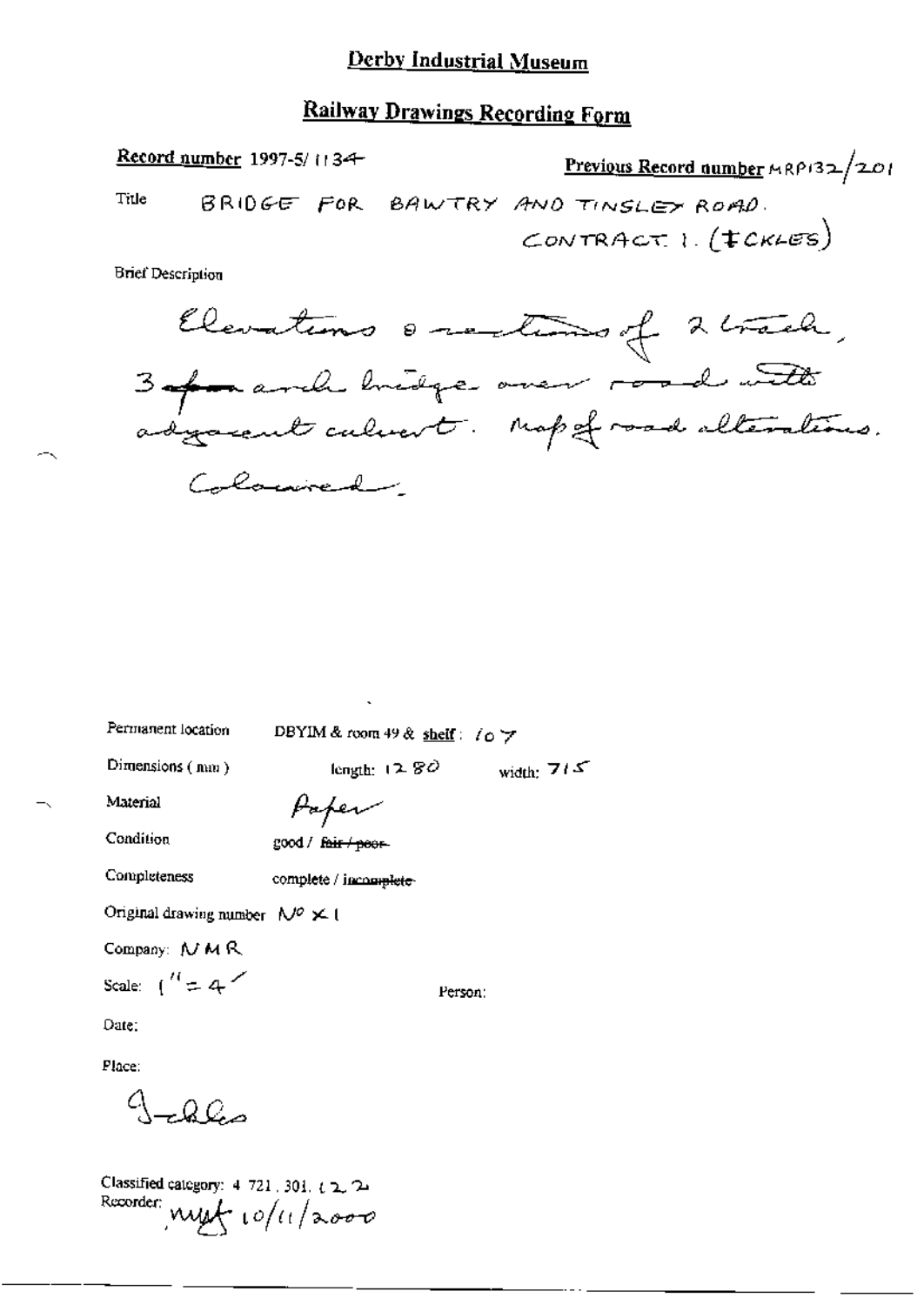#### **Record number 1997-5/11/9**

Previous Record number  $MRP$  132/6 47

Title

**Brief Description** 

flaw of proposed route through part of Township of Brinsworth or Parish of Rotherhom. Shows landsumers, roads, failits, watercourses 8 harldings. Rant of River Dun, Ichles Cut, Holmes Cut & New Cut. Landowners: "John Fullerton, Dubert No folk, William Housefeeld. John Hay. Devisees of Flames Waller.

Permanent location DBYIM & room 49 & shelf :  $106$ 

Peper

Dimensions (mm)

length:  $975$  width:  $465$ 

Condition

Material

good / fair / poor=

Completeness

complete / incomplete

Original drawing number Contract 1, Aroung 1.

 $\mathsf{Company}\cup\mathsf{M}\,\mathsf{R}.$ 

Scale:  $\int_{0}^{\pi}$  4 cHAINS

Person:

Date:

Place:

 $-0000$ 

Classified category:  $4, 721, 301, 12.2$ Recorder  $\mu$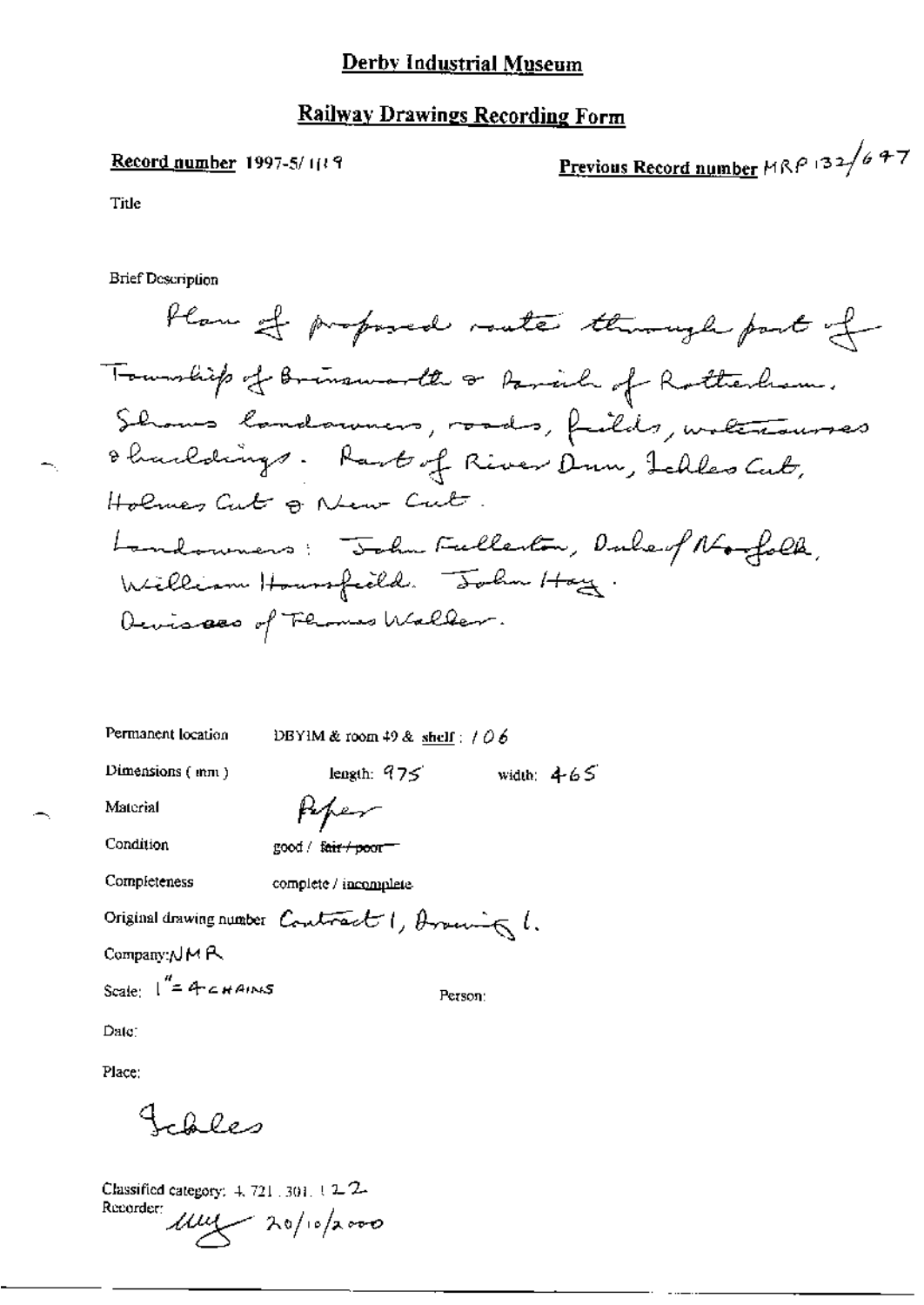Record number  $1971 - 384/482$ 

Previous Record number

CATTELL

Title

Brief Description

Long roll rectioned map of proposed land requirements, imposibly for railway between hotterhom and Darfield. Field was, roads, watercommes & mayor buildings ahoarro how.<br>Sluct 47-Holf nersing<br>49-Romande Staten vita,<br>51-Swinton is in Conals 54 - Walter III<br>55 - River diversions

Permanent location DBYIM & room  $49$  & shelf:  $17$ length:  $4540$  width:  $260$ Dimensions (mm) Material Poper

Condition

good/ Eair/ poor endo rissing

Completeness

complete / incomplete

Original drawing number  $8396$ 

Company:

Scale:

Person:

Date:

Place:

Rotherhow - Roofield

Classified category:  $4.721.301. 12.7$ Recorder:  $\frac{100}{5}$  11-2-2003